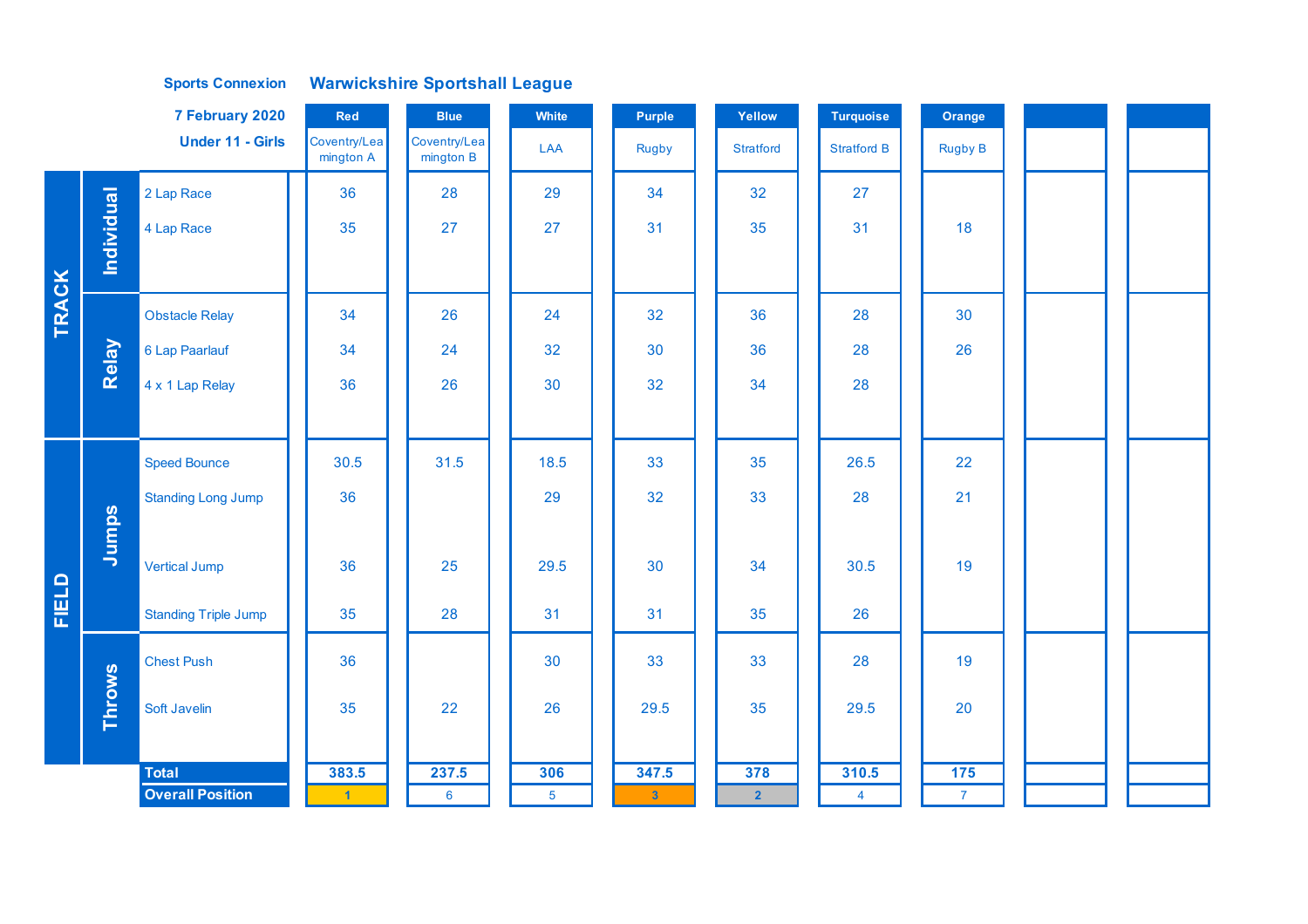|                |               | 2 Lap Race               | 4 Lap Race  |                  |                          |                |               |                       |             |
|----------------|---------------|--------------------------|-------------|------------------|--------------------------|----------------|---------------|-----------------------|-------------|
| <b>No</b>      | <b>Name</b>   | <b>Club</b>              | <b>Time</b> | <b>Rank</b>      | <b>Points</b>            | <b>No</b>      | <b>Name</b>   | Club                  | <b>Time</b> |
|                | A pair        | Coventry/Leamington A    | 23.8        | A 1              | $\overline{24}$          | $\overline{1}$ | A pair        | Coventry/Leamington A | 49.7        |
| $\overline{2}$ | A pair        | Coventry/Leamington B    | 27.1        | A 4              | $\overline{21}$          | $\overline{2}$ | A pair        | Coventry/Leamington B | 55.3        |
| $\mathbf{3}$   | A pair        | LAA                      | 28.7        | $\overline{B4}$  | 9                        | 3              | A pair        | LAA                   | 55.6        |
|                | A pair        | Rugby                    | 24.7        | A 2              | 23                       | $\overline{4}$ | A pair        | Rugby                 | 52          |
| 5              | A pair        | Stratford                | 25.4        | A 3              | $\overline{22}$          | 5              | A pair        | Stratford             | 49.3        |
| 6              | A pair        | Stratford B              | 30.4        | <b>B</b> 5       | 8                        | 6              | A pair        | Stratford B           | 54.9        |
|                | A pair        | Rugby B                  |             |                  |                          | $\overline{7}$ | A pair        | Rugby B               | 58.9        |
| 11             | <b>B</b> pair | Coventry/Leamington A    | 25.1        | <b>B</b> 1       | 12                       | 11             | <b>B</b> pair | Coventry/Leamington A | 49.5        |
| 12             | <b>B</b> pair | Coventry/Leamington B    | 30.5        | <b>B</b> 6       | $\overline{7}$           | 12             | <b>B</b> pair | Coventry/Leamington B | 61.4        |
| 13             | B pair        | <b>LAA</b>               | 27.3        | A 5              | 20                       | 13             | <b>B</b> pair | LAA                   | 59.4        |
| 14             | <b>B</b> pair | <b>Rugby</b>             | 25.4        | <b>B</b> 2       | $\overline{11}$          | 14             | <b>B</b> pair | Rugby                 | 58.4        |
| 15             | <b>B</b> pair | Stratford                | 25.5        | $\overline{B}$ 3 | 10                       | 15             | <b>B</b> pair | Stratford             | 49.8        |
| 16             | <b>B</b> pair | <b>Stratford B</b>       | 27.4        | A 6              | 19                       | 16             | <b>B</b> pair | Stratford B           | 55.8        |
| 17             | B pair        | Rugby B                  |             |                  |                          | 17             | <b>B</b> pair | Rugby B               |             |
|                |               |                          |             |                  |                          |                |               |                       |             |
|                |               |                          |             |                  |                          |                |               |                       |             |
|                |               |                          |             |                  |                          |                |               |                       |             |
|                |               |                          |             |                  |                          |                |               |                       |             |
|                |               |                          |             |                  |                          |                |               |                       |             |
|                |               |                          |             |                  |                          |                |               |                       |             |
|                |               |                          |             |                  |                          |                |               |                       |             |
|                |               |                          |             |                  |                          |                |               |                       |             |
|                |               |                          |             |                  |                          |                |               |                       |             |
|                |               |                          |             |                  |                          |                |               |                       |             |
|                |               | 2 Lap Race - Non Scoring |             |                  | 4 Lap Race - Non Scoring |                |               |                       |             |
| <b>No</b>      | <b>Name</b>   | <b>Club</b>              | <b>Time</b> | <b>NS</b>        |                          | <b>No</b>      | <b>Name</b>   | <b>Club</b>           | <b>Time</b> |
|                |               |                          |             |                  |                          |                |               |                       |             |
|                |               |                          |             |                  |                          |                |               |                       |             |
|                |               |                          |             |                  |                          |                |               |                       |             |
|                |               |                          |             |                  |                          |                |               |                       |             |
|                |               |                          |             |                  |                          |                |               |                       |             |

|                          |  | 2 Lap Race            |             |  |                  |                 |
|--------------------------|--|-----------------------|-------------|--|------------------|-----------------|
| <b>Name</b>              |  | <b>Club</b>           | <b>Time</b> |  | <b>Rank</b>      | <b>Points</b>   |
| A pair                   |  | Coventry/Leamington A | 23.8        |  | A 1              | $\overline{24}$ |
| A pair                   |  | Coventry/Leamington B | 27.1        |  | A 4              | 21              |
| A pair                   |  | LAA                   | 28.7        |  | $\overline{B4}$  | 9               |
| A pair                   |  | Rugby                 | 24.7        |  | A 2              | 23              |
| A pair                   |  | Stratford             | 25.4        |  | A 3              | $\overline{22}$ |
| A pair                   |  | Stratford B           | 30.4        |  | <b>B</b> 5       | 8               |
| A pair                   |  | Rugby B               |             |  |                  |                 |
| <b>B</b> pair            |  | Coventry/Leamington A | 25.1        |  | <b>B</b> 1       | 12              |
| <b>B</b> pair            |  | Coventry/Leamington B | 30.5        |  | $B_6$            | $\overline{7}$  |
| <b>B</b> pair            |  | LAA                   | 27.3        |  | A 5              | 20              |
| <b>B</b> pair            |  | Rugby                 | 25.4        |  | $\overline{B}$ 2 | 11              |
| <b>B</b> pair            |  | Stratford             | 25.5        |  | $\overline{B}$ 3 | 10              |
| <b>B</b> pair            |  | Stratford B           | 27.4        |  | A 6              | 19              |
| <b>B</b> pair            |  | Rugby B               |             |  |                  |                 |
|                          |  |                       |             |  |                  |                 |
|                          |  |                       |             |  |                  |                 |
|                          |  |                       |             |  |                  |                 |
|                          |  |                       |             |  |                  |                 |
|                          |  |                       |             |  |                  |                 |
|                          |  |                       |             |  |                  |                 |
|                          |  |                       |             |  |                  |                 |
|                          |  |                       |             |  |                  |                 |
|                          |  |                       |             |  |                  |                 |
|                          |  |                       |             |  |                  |                 |
| 2 Lap Race - Non Scoring |  |                       |             |  |                  |                 |
| <b>No</b><br><b>Name</b> |  | <b>Club</b>           | <b>Time</b> |  | <b>NS</b>        |                 |
|                          |  |                       |             |  |                  |                 |
|                          |  |                       |             |  |                  |                 |
|                          |  |                       |             |  |                  |                 |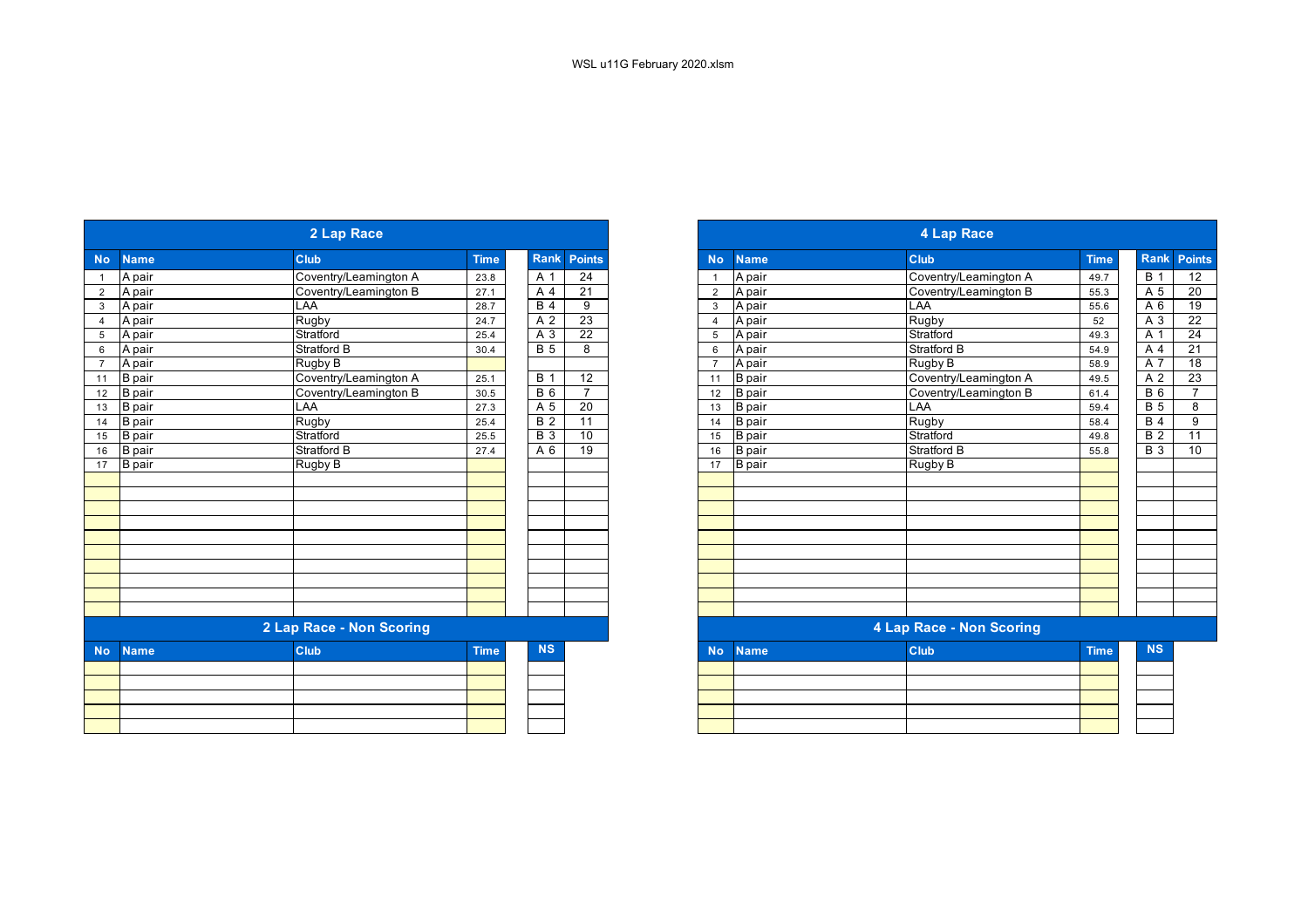|           |                           | <b>Speed Bounce</b>               |                |                  |                 | <b>Standing Long Jump</b> |                           |                                         |                        |  |  |
|-----------|---------------------------|-----------------------------------|----------------|------------------|-----------------|---------------------------|---------------------------|-----------------------------------------|------------------------|--|--|
| <b>No</b> | <b>Name</b>               | Club                              | <b>Bounces</b> | <b>Rank</b>      | <b>Points</b>   | <b>No</b>                 | <b>Name</b>               | <b>Club</b>                             | <b>Distance</b><br>(m) |  |  |
| 114       | <b>Hollie Shakespeare</b> | Coventry/Leamington A             | 45             | <b>B</b> 2       | 10.5            | 114                       | <b>Hollie Shakespeare</b> | Coventry/Leamington A                   | 1.78                   |  |  |
| 111       | Angelica Botsoe           | Coventry/Leamington A             | 46             | A 5              | $\overline{20}$ | 108                       | Shaiya Kenion             | Coventry/Leamington A                   | 2.03                   |  |  |
| 109       | Luna Kennedy Pearce       | Coventry/Leamington B             | 45             | B <sub>2</sub>   | 10.5            | 231                       | <b>Isobel Cohen</b>       | LAA                                     | 1.38                   |  |  |
| 116       | <b>Summer Gussin</b>      | Coventry/Leamington B             | 48             | A 4              | 21              | 214                       | <b>Grace Evans</b>        | LAA                                     | 1.42                   |  |  |
| 212       | <b>Bella Jones</b>        | LAA                               | 44             | A 6              | 18.5            | 313                       | PenelopeJones             | Rugby                                   | 1.77                   |  |  |
| 322       | Sophia Goldthorp          | Rugby                             | 44             | B <sub>4</sub>   | 9               | 322                       | Sophia Goldthorp          | Rugby                                   | 1.37                   |  |  |
| 313       | PenelopeJones             | Rugby                             | 56             | A 1              | 24              | 503                       | Annie Silvers             | Stratford                               | 1.64                   |  |  |
| 511       | <b>Charlotte Philcox</b>  | Stratford                         | 46             | B <sub>1</sub>   | 12              | 520                       | Annie Wynne Jones         | Stratford                               | 1.54                   |  |  |
| 506       | <b>Libby Walton</b>       | Stratford                         | 52             | A 2              | 23              | 516                       | Clea Roach                | Stratford B                             | 1.46                   |  |  |
| 517       | Olivia Verstraeten        | <b>Stratford B</b>                | 44             | A 6              | 18.5            | 510                       | Martha Edwards            | Stratford B                             | 1.28                   |  |  |
| 510       | Martha Edwards            | Stratford B                       | 28             | $\overline{B}$ 5 | 8               | 308                       | <b>Phoebe Dale</b>        | Rugby B                                 | 1.54                   |  |  |
| 326       | Sophie Farrell            | Rugby B                           | 50             | A 3              | $\overline{22}$ |                           |                           |                                         |                        |  |  |
|           |                           |                                   |                |                  |                 |                           |                           |                                         |                        |  |  |
|           |                           |                                   |                |                  |                 |                           |                           |                                         |                        |  |  |
|           |                           |                                   |                |                  |                 |                           |                           |                                         |                        |  |  |
|           |                           |                                   |                |                  |                 |                           |                           |                                         |                        |  |  |
|           |                           |                                   |                |                  |                 |                           |                           |                                         |                        |  |  |
|           |                           |                                   |                |                  |                 |                           |                           |                                         |                        |  |  |
|           |                           |                                   |                |                  |                 |                           |                           |                                         |                        |  |  |
|           |                           |                                   |                |                  |                 |                           |                           |                                         |                        |  |  |
|           |                           |                                   |                |                  |                 |                           |                           |                                         |                        |  |  |
|           |                           |                                   |                |                  |                 |                           |                           |                                         |                        |  |  |
|           |                           |                                   |                |                  |                 |                           |                           |                                         |                        |  |  |
|           |                           |                                   |                |                  |                 |                           |                           |                                         |                        |  |  |
|           |                           | <b>Speed Bounce - Non Scoring</b> |                |                  |                 |                           |                           | <b>Standing Long Jump - Non Scoring</b> |                        |  |  |
| <b>No</b> | <b>Name</b>               | <b>Club</b>                       | <b>Bounces</b> | <b>NS</b>        |                 | <b>No</b>                 | <b>Name</b>               | <b>Club</b>                             | <b>Distance</b><br>(m) |  |  |
| 133       | <b>Ellie Cooknell</b>     | Coventry/Leamington B             | 47             | $N$ S            |                 |                           |                           |                                         |                        |  |  |
| 120       | <b>Beth Murray</b>        | Coventry/Leamington A             | 50             | $\overline{N}$ S |                 |                           |                           |                                         |                        |  |  |
|           |                           |                                   |                |                  |                 |                           |                           |                                         |                        |  |  |
|           |                           |                                   |                |                  |                 |                           |                           |                                         |                        |  |  |
|           |                           |                                   |                |                  |                 |                           |                           |                                         |                        |  |  |

| <b>Speed Bounce</b> |                          |                                   |                |                  |                 |           | <b>Standing Long Jump</b> |                                         |                        |                    |  |  |  |
|---------------------|--------------------------|-----------------------------------|----------------|------------------|-----------------|-----------|---------------------------|-----------------------------------------|------------------------|--------------------|--|--|--|
| <b>No</b>           | <b>Name</b>              | <b>Club</b>                       | <b>Bounces</b> | <b>Rank</b>      | <b>Points</b>   | <b>No</b> | <b>Name</b>               | Club                                    | <b>Distance</b><br>(m) | <b>Rank Points</b> |  |  |  |
|                     | 114 Hollie Shakespeare   | Coventry/Leamington A             | 45             | $\overline{B}$ 2 | 10.5            | 114       | <b>Hollie Shakespeare</b> | Coventry/Leamington A                   | 1.78                   | <b>B</b> 1         |  |  |  |
|                     | 111 Angelica Botsoe      | Coventry/Leamington A             | 46             | A 5              | $\overline{20}$ | 108       | Shaiya Kenion             | Coventry/Leamington A                   | 2.03                   | A 1                |  |  |  |
| 109                 | Luna Kennedy Pearce      | Coventry/Leamington B             | 45             | <b>B</b> 2       | 10.5            | 231       | <b>Isobel Cohen</b>       | LAA                                     | 1.38                   | <b>B</b> 3         |  |  |  |
| 116                 | <b>Summer Gussin</b>     | Coventry/Leamington B             | 48             | A 4              | 21              | 214       | <b>Grace Evans</b>        | LAA                                     | 1.42                   | A 6                |  |  |  |
|                     | 212 Bella Jones          | LAA                               | 44             | A 6              | 18.5            | 313       | PenelopeJones             | <b>Rugby</b>                            | 1.77                   | A 2                |  |  |  |
| 322                 | Sophia Goldthorp         | Rugby                             | 44             | <b>B</b> 4       | 9               | 322       | Sophia Goldthorp          | Rugby                                   | 1.37                   | <b>B</b> 4         |  |  |  |
| 313                 | PenelopeJones            | Rugby                             | 56             | A 1              | $\overline{24}$ | 503       | <b>Annie Silvers</b>      | Stratford                               | 1.64                   | A 3                |  |  |  |
| 511                 | <b>Charlotte Philcox</b> | Stratford                         | 46             | <b>B</b> 1       | 12              | 520       | Annie Wynne Jones         | Stratford                               | 1.54                   | <b>B</b> 2         |  |  |  |
| 506                 | <b>Libby Walton</b>      | Stratford                         | 52             | A 2              | $\overline{23}$ | 516       | Clea Roach                | <b>Stratford B</b>                      | 1.46                   | A 5                |  |  |  |
| 517                 | Olivia Verstraeten       | Stratford B                       | 44             | A 6              | 18.5            | 510       | Martha Edwards            | <b>Stratford B</b>                      | 1.28                   | <b>B</b> 5         |  |  |  |
| $\overline{510}$    | Martha Edwards           | Stratford B                       | 28             | <b>B</b> 5       | 8               | 308       | <b>Phoebe Dale</b>        | Rugby B                                 | 1.54                   | A 4                |  |  |  |
| 326                 | Sophie Farrell           | Rugby B                           | 50             | A 3              | $\overline{22}$ |           |                           |                                         |                        |                    |  |  |  |
|                     |                          |                                   |                |                  |                 |           |                           |                                         |                        |                    |  |  |  |
|                     |                          |                                   |                |                  |                 |           |                           |                                         |                        |                    |  |  |  |
|                     |                          |                                   |                |                  |                 |           |                           |                                         |                        |                    |  |  |  |
|                     |                          |                                   |                |                  |                 |           |                           |                                         |                        |                    |  |  |  |
|                     |                          |                                   |                |                  |                 |           |                           |                                         |                        |                    |  |  |  |
|                     |                          |                                   |                |                  |                 |           |                           |                                         |                        |                    |  |  |  |
|                     |                          |                                   |                |                  |                 |           |                           |                                         |                        |                    |  |  |  |
|                     |                          |                                   |                |                  |                 |           |                           |                                         |                        |                    |  |  |  |
|                     |                          |                                   |                |                  |                 |           |                           |                                         |                        |                    |  |  |  |
|                     |                          |                                   |                |                  |                 |           |                           |                                         |                        |                    |  |  |  |
|                     |                          |                                   |                |                  |                 |           |                           |                                         |                        |                    |  |  |  |
|                     |                          |                                   |                |                  |                 |           |                           |                                         |                        |                    |  |  |  |
|                     |                          | <b>Speed Bounce - Non Scoring</b> |                |                  |                 |           |                           | <b>Standing Long Jump - Non Scoring</b> |                        |                    |  |  |  |
| <b>No</b>           | <b>Name</b>              | Club                              | <b>Bounces</b> | <b>NS</b>        |                 | <b>No</b> | <b>Name</b>               | Club                                    | <b>Distance</b><br>(m) | <b>NS</b>          |  |  |  |
| 133                 | <b>Ellie Cooknell</b>    | Coventry/Leamington B             | 47             | N S              |                 |           |                           |                                         |                        |                    |  |  |  |
| 120                 | <b>Beth Murray</b>       | Coventry/Leamington A             | 50             | N S              |                 |           |                           |                                         |                        |                    |  |  |  |
|                     |                          |                                   |                |                  |                 |           |                           |                                         |                        |                    |  |  |  |
|                     |                          |                                   |                |                  |                 |           |                           |                                         |                        |                    |  |  |  |
|                     |                          |                                   |                |                  |                 |           |                           |                                         |                        |                    |  |  |  |
|                     |                          |                                   |                |                  |                 |           |                           |                                         |                        |                    |  |  |  |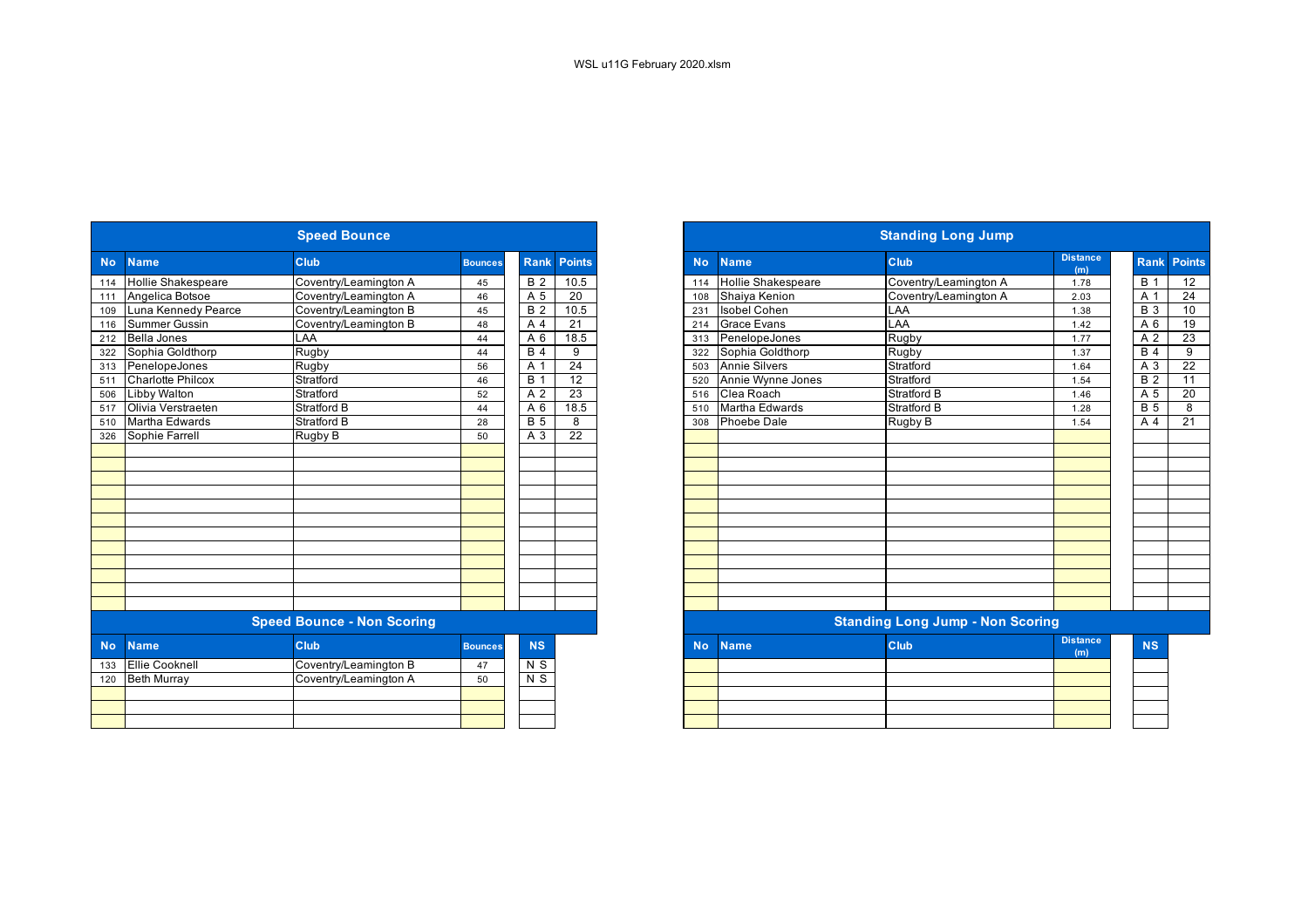| <b>Vertical Jump</b> |                       |                                    |                                      |                  |                    |  |  |  |  |  |  |  |
|----------------------|-----------------------|------------------------------------|--------------------------------------|------------------|--------------------|--|--|--|--|--|--|--|
| <b>No</b>            | <b>Name</b>           | Club                               | <b>Distance</b><br>(c <sub>m</sub> ) |                  | <b>Rank Points</b> |  |  |  |  |  |  |  |
| 108                  | Shaiya Kenion         | Coventry/Leamington A              | 52                                   | A 1              | 24                 |  |  |  |  |  |  |  |
| 103                  | Ava Bourton           | Coventry/Leamington A              | 36                                   | <b>B</b> 1       | 12                 |  |  |  |  |  |  |  |
| 133                  | <b>Ellie Cooknell</b> | Coventry/Leamington B              | 25                                   | A 7              | 18                 |  |  |  |  |  |  |  |
| 124                  | Olivia Woodrow        | Coventry/Leamington B              | 16                                   | <b>B</b> 6       | $\overline{7}$     |  |  |  |  |  |  |  |
| 231                  | <b>Isobel Cohen</b>   | LAA                                | 30                                   | A 5              | $\overline{20}$    |  |  |  |  |  |  |  |
| 207                  | Amy Bull              | LAA                                | 30                                   | <b>B</b> 3       | 9.5                |  |  |  |  |  |  |  |
| 316                  | Eleanor McClements    | Rugby                              | 26                                   | <b>B</b> 5       | 8                  |  |  |  |  |  |  |  |
| 327                  | Cara Griffiths        | Rugby                              | 35                                   | A <sub>3</sub>   | 22                 |  |  |  |  |  |  |  |
| 512                  | Ella Taylor Noble     | Stratford                          | 36                                   | A <sub>2</sub>   | 23                 |  |  |  |  |  |  |  |
| 520                  | Annie Wynne Jones     | Stratford                          | 31                                   | $B\overline{2}$  | 11                 |  |  |  |  |  |  |  |
| 308                  | <b>Phoebe Dale</b>    | Rugby B                            | 29                                   | A 6              | 19                 |  |  |  |  |  |  |  |
| 510                  | Martha Edwards        | <b>Stratford B</b>                 | 30                                   | $\overline{B}$ 3 | 9.5                |  |  |  |  |  |  |  |
| 513                  | <b>Holly Clifford</b> | Stratford B                        | 31                                   | A $\overline{4}$ | 21                 |  |  |  |  |  |  |  |
|                      |                       |                                    |                                      |                  |                    |  |  |  |  |  |  |  |
|                      |                       |                                    |                                      |                  |                    |  |  |  |  |  |  |  |
|                      |                       |                                    |                                      |                  |                    |  |  |  |  |  |  |  |
|                      |                       |                                    |                                      |                  |                    |  |  |  |  |  |  |  |
|                      |                       |                                    |                                      |                  |                    |  |  |  |  |  |  |  |
|                      |                       |                                    |                                      |                  |                    |  |  |  |  |  |  |  |
|                      |                       |                                    |                                      |                  |                    |  |  |  |  |  |  |  |
|                      |                       |                                    |                                      |                  |                    |  |  |  |  |  |  |  |
|                      |                       |                                    |                                      |                  |                    |  |  |  |  |  |  |  |
|                      |                       |                                    |                                      |                  |                    |  |  |  |  |  |  |  |
|                      |                       |                                    |                                      |                  |                    |  |  |  |  |  |  |  |
|                      |                       | <b>Vertical Jump - Non Scoring</b> |                                      |                  |                    |  |  |  |  |  |  |  |
| <b>No</b>            | <b>Name</b>           | Club                               | <b>Distance</b><br>(cm)              | <b>NS</b>        |                    |  |  |  |  |  |  |  |
| 123                  | Katie Bennett         | Coventry/Leamington A              | 40                                   | N S              |                    |  |  |  |  |  |  |  |
|                      |                       |                                    |                                      |                  |                    |  |  |  |  |  |  |  |
|                      |                       |                                    |                                      |                  |                    |  |  |  |  |  |  |  |
|                      |                       |                                    |                                      |                  |                    |  |  |  |  |  |  |  |
|                      |                       |                                    |                                      |                  |                    |  |  |  |  |  |  |  |
|                      |                       |                                    |                                      |                  |                    |  |  |  |  |  |  |  |

|                             |                        | <b>Vertical Jump</b>  |                         |                 |                 |  |  |  |  |  |
|-----------------------------|------------------------|-----------------------|-------------------------|-----------------|-----------------|--|--|--|--|--|
| <b>No</b>                   | <b>Name</b>            | <b>Club</b>           | <b>Distance</b><br>(cm) | <b>Rank</b>     | <b>Points</b>   |  |  |  |  |  |
| 108                         | Shaiya Kenion          | Coventry/Leamington A | 52                      | A 1             | 24              |  |  |  |  |  |
|                             | 103 Ava Bourton        | Coventry/Leamington A | 36                      | B               | $\overline{12}$ |  |  |  |  |  |
|                             | 133 Ellie Cooknell     | Coventry/Leamington B | 25                      | A 7             | 18              |  |  |  |  |  |
|                             | Olivia Woodrow         | Coventry/Leamington B | 16                      | <b>B</b> 6      |                 |  |  |  |  |  |
|                             | 231 Isobel Cohen       | LAA                   | 30                      | A 5             | $\overline{20}$ |  |  |  |  |  |
|                             | Amy Bull               | _AA                   | 30                      | <b>B</b> 3      | 9.5             |  |  |  |  |  |
|                             | 316 Eleanor McClements | Rugby                 | 26                      | $\overline{B}5$ | 8               |  |  |  |  |  |
|                             | Cara Griffiths         | Rugby                 | 35                      | A 3             | $\overline{22}$ |  |  |  |  |  |
| 520                         | 512 Ella Taylor Noble  | Stratford             | 36                      | A 2             | $\overline{23}$ |  |  |  |  |  |
|                             | Annie Wynne Jones      | Stratford             | 31                      | <b>B</b> 2      | 11              |  |  |  |  |  |
|                             | Phoebe Dale            | Rugby B               | 29                      | A 6             | 19              |  |  |  |  |  |
|                             | 510 Martha Edwards     | Stratford B           | 30                      | <b>B</b> 3      | 9.5             |  |  |  |  |  |
|                             | 513 Holly Clifford     | <b>Stratford B</b>    | 31                      | A 4             | 21              |  |  |  |  |  |
|                             |                        |                       |                         |                 |                 |  |  |  |  |  |
|                             |                        |                       |                         |                 |                 |  |  |  |  |  |
|                             |                        |                       |                         |                 |                 |  |  |  |  |  |
|                             |                        |                       |                         |                 |                 |  |  |  |  |  |
|                             |                        |                       |                         |                 |                 |  |  |  |  |  |
|                             |                        |                       |                         |                 |                 |  |  |  |  |  |
|                             |                        |                       |                         |                 |                 |  |  |  |  |  |
|                             |                        |                       |                         |                 |                 |  |  |  |  |  |
|                             |                        |                       |                         |                 |                 |  |  |  |  |  |
|                             |                        |                       |                         |                 |                 |  |  |  |  |  |
|                             |                        |                       |                         |                 |                 |  |  |  |  |  |
| Vartical Jumn - Non Scoring |                        |                       |                         |                 |                 |  |  |  |  |  |

## **Standing Triple Jump - Non Scoring**

| stance<br>(cm) | <b>NS</b> | No. | <b>Name</b>               | Club                  | <b>Distance</b><br>(m) |
|----------------|-----------|-----|---------------------------|-----------------------|------------------------|
|                | N S       |     |                           |                       |                        |
|                |           | 114 | <b>Hollie Shakespeare</b> | Coventry/Leamington A | 4.89                   |
|                |           | 108 | Shaiva Kenion             | Coventry/Leamington A | 6.04                   |
|                |           | 103 | Ava Bourton               | Coventry/Leamington A | 4.83                   |
|                |           | 326 | Sophie Farrell            | Rugby B               | 4.98                   |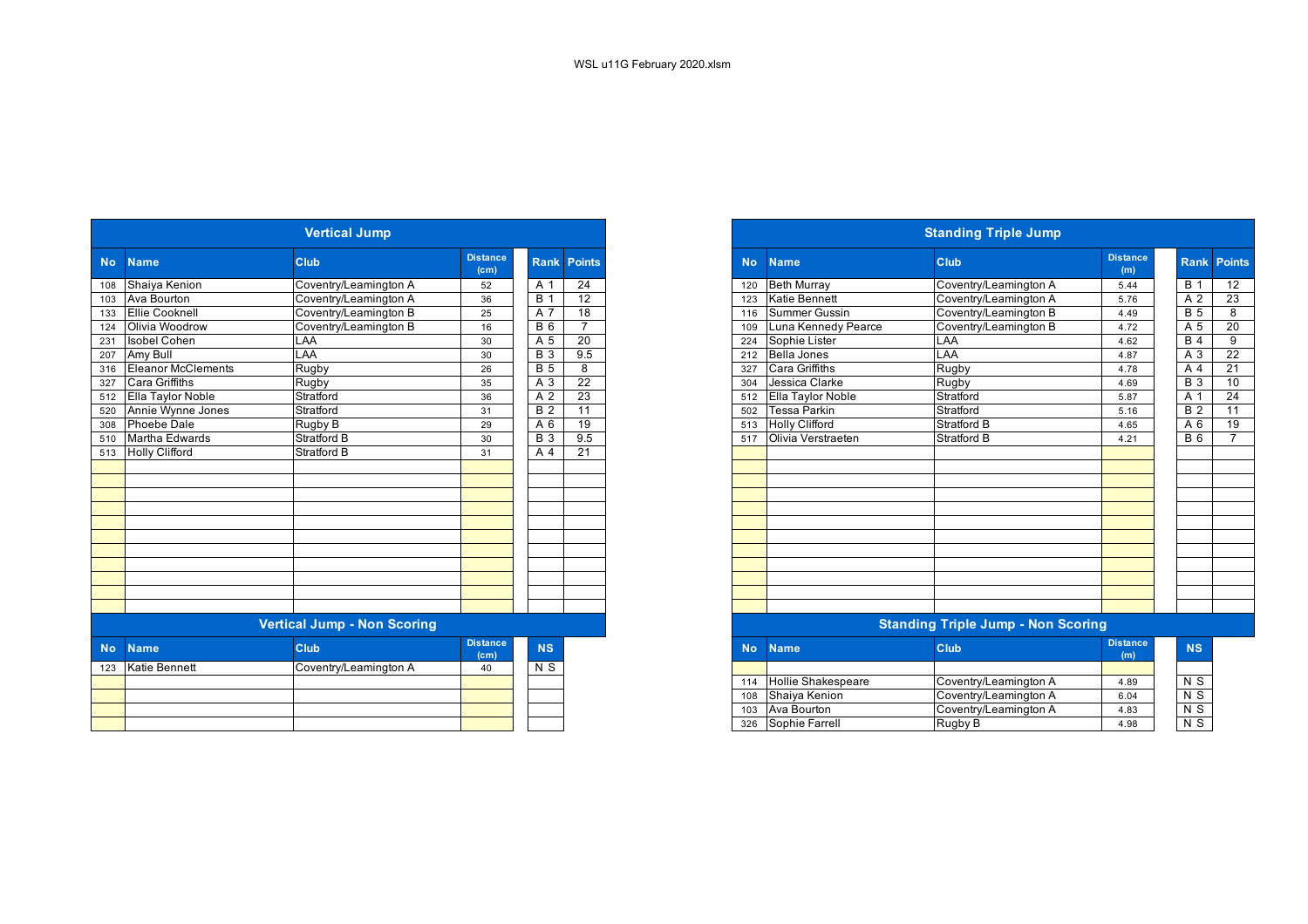|           |                           | <b>Chest Push</b>               |         |                |                    | <b>Soft Javelin</b> |                           |                                   |        |  |  |
|-----------|---------------------------|---------------------------------|---------|----------------|--------------------|---------------------|---------------------------|-----------------------------------|--------|--|--|
|           | <b>Name</b>               | <b>Club</b>                     | Dis (m) |                | <b>Rank Points</b> | <b>No</b>           | <b>Name</b>               | <b>Club</b>                       | Dis(m) |  |  |
| 114       | <b>Hollie Shakespeare</b> | Coventry/Leamington A           | 5.75    | B <sub>1</sub> | $\overline{12}$    | 114                 | <b>Hollie Shakespeare</b> | Coventry/Leamington A             | 11.00  |  |  |
|           | Angelica Botsoe           | Coventry/Leamington A           | 6.25    | A 1            | $\overline{24}$    | 123                 | <b>Katie Bennett</b>      | Coventry/Leamington A             | 16.00  |  |  |
|           | 224 Sophie Lister         | LAA                             | 5.00    | A 4            | $\overline{21}$    | 109                 | Luna Kennedy Pearce       | Coventry/Leamington B             | 12.00  |  |  |
|           | <b>Isobel Cohen</b>       | LAA                             | 4.25    | <b>B4</b>      | 9                  | 208                 | Beatrice Goddard          | LAA                               | 6.00   |  |  |
|           | Lauren Tebbatt            | <b>Rugby</b>                    | 5.00    | <b>B</b> 3     | 10                 | 221                 | <b>Florence Hewitt</b>    | LAA                               | 7.00   |  |  |
|           | Jessica Clarke            | Rugby                           | 5.50    | A 2            | 23                 | 322                 | Sophia Goldthorp          | Rugby                             | 8.00   |  |  |
| 502       | <b>Tessa Parkin</b>       | Stratford                       | 5.25    | A 3            | 22                 | 316                 | Eleanor McClements        | Rugby                             | 8.00   |  |  |
| 506       | Libby Walton              | Stratford                       | 5.25    | B <sub>2</sub> | $\overline{11}$    | 511                 | <b>Charlotte Philcox</b>  | Stratford                         | 11.00  |  |  |
| 508       | <b>Martha Silvers</b>     | <b>Stratford B</b>              | 4.75    | A 5            | 20                 | 512                 | Ella Taylor Noble         | Stratford                         | 16.00  |  |  |
| 509       | Rachel Sparrow            | <b>Stratford B</b>              | 2.75    | <b>B</b> 5     | 8                  | 513                 | <b>Holly Clifford</b>     | Stratford B                       | 8.00   |  |  |
| 307       | <b>Isla Turner</b>        | Rugby B                         | 4.00    | A 6            | 19                 | 517                 | Olivia Verstraeten        | Stratford B                       | 8.00   |  |  |
|           |                           |                                 |         |                |                    | 308                 | Phoebe Dale               | Rugby B                           | 8.00   |  |  |
|           |                           |                                 |         |                |                    |                     |                           |                                   |        |  |  |
|           |                           |                                 |         |                |                    |                     |                           |                                   |        |  |  |
|           |                           |                                 |         |                |                    |                     |                           |                                   |        |  |  |
|           |                           |                                 |         |                |                    |                     |                           |                                   |        |  |  |
|           |                           |                                 |         |                |                    |                     |                           |                                   |        |  |  |
|           |                           |                                 |         |                |                    |                     |                           |                                   |        |  |  |
|           |                           |                                 |         |                |                    |                     |                           |                                   |        |  |  |
|           |                           |                                 |         |                |                    |                     |                           |                                   |        |  |  |
|           |                           |                                 |         |                |                    |                     |                           |                                   |        |  |  |
|           |                           |                                 |         |                |                    |                     |                           |                                   |        |  |  |
|           |                           |                                 |         |                |                    |                     |                           |                                   |        |  |  |
|           |                           |                                 |         |                |                    |                     |                           |                                   |        |  |  |
|           |                           | <b>Chest Push - Non Scoring</b> |         |                |                    |                     |                           | <b>Soft Javelin - Non Scoring</b> |        |  |  |
| <b>No</b> | <b>Name</b>               | <b>Club</b>                     | Dis(m)  | <b>NS</b>      |                    | <b>No</b>           | <b>Name</b>               | <b>Club</b>                       | Dis(m) |  |  |
|           |                           |                                 |         |                |                    |                     |                           |                                   |        |  |  |
|           |                           |                                 |         |                |                    |                     |                           |                                   |        |  |  |
|           |                           |                                 |         |                |                    |                     |                           |                                   |        |  |  |
|           |                           |                                 |         |                |                    |                     |                           |                                   |        |  |  |
|           |                           |                                 |         |                |                    |                     |                           |                                   |        |  |  |

|           |                           | <b>Chest Push</b>               |        |                  |                    |
|-----------|---------------------------|---------------------------------|--------|------------------|--------------------|
| No        | <b>Name</b>               | <b>Club</b>                     | Dis(m) |                  | <b>Rank Points</b> |
| 114       | <b>Hollie Shakespeare</b> | Coventry/Leamington A           | 5.75   | $\overline{B}$ 1 | $\overline{12}$    |
| 111       | Angelica Botsoe           | Coventry/Leamington A           | 6.25   | A 1              | 24                 |
|           | 224 Sophie Lister         | <b>LAA</b>                      | 5.00   | A 4              | $\overline{21}$    |
| 231       | <b>Isobel Cohen</b>       | LAA                             | 4.25   | $\overline{B4}$  | 9                  |
| 301       | <b>Lauren Tebbatt</b>     | Rugby                           | 5.00   | <b>B</b> 3       | 10                 |
| 304       | Jessica Clarke            | Rugby                           | 5.50   | A 2              | 23                 |
| 502       | <b>Tessa Parkin</b>       | Stratford                       | 5.25   | A 3              | $\overline{22}$    |
| 506       | <b>Libby Walton</b>       | Stratford                       | 5.25   | B <sub>2</sub>   | 11                 |
| 508       | <b>Martha Silvers</b>     | <b>Stratford B</b>              | 4.75   | A 5              | 20                 |
| 509       | Rachel Sparrow            | <b>Stratford B</b>              | 2.75   | <b>B</b> 5       | 8                  |
| 307       | <b>Isla Turner</b>        | Rugby B                         | 4.00   | A 6              | 19                 |
|           |                           |                                 |        |                  |                    |
|           |                           |                                 |        |                  |                    |
|           |                           |                                 |        |                  |                    |
|           |                           |                                 |        |                  |                    |
|           |                           |                                 |        |                  |                    |
|           |                           |                                 |        |                  |                    |
|           |                           |                                 |        |                  |                    |
|           |                           |                                 |        |                  |                    |
|           |                           |                                 |        |                  |                    |
|           |                           |                                 |        |                  |                    |
|           |                           |                                 |        |                  |                    |
|           |                           |                                 |        |                  |                    |
|           |                           |                                 |        |                  |                    |
|           |                           | <b>Chest Push - Non Scoring</b> |        |                  |                    |
| <b>No</b> | <b>Name</b>               | <b>Club</b>                     | Dis(m) | <b>NS</b>        |                    |
|           |                           |                                 |        |                  |                    |
|           |                           |                                 |        |                  |                    |
|           |                           |                                 |        |                  |                    |
|           |                           |                                 |        |                  |                    |
|           |                           |                                 |        |                  |                    |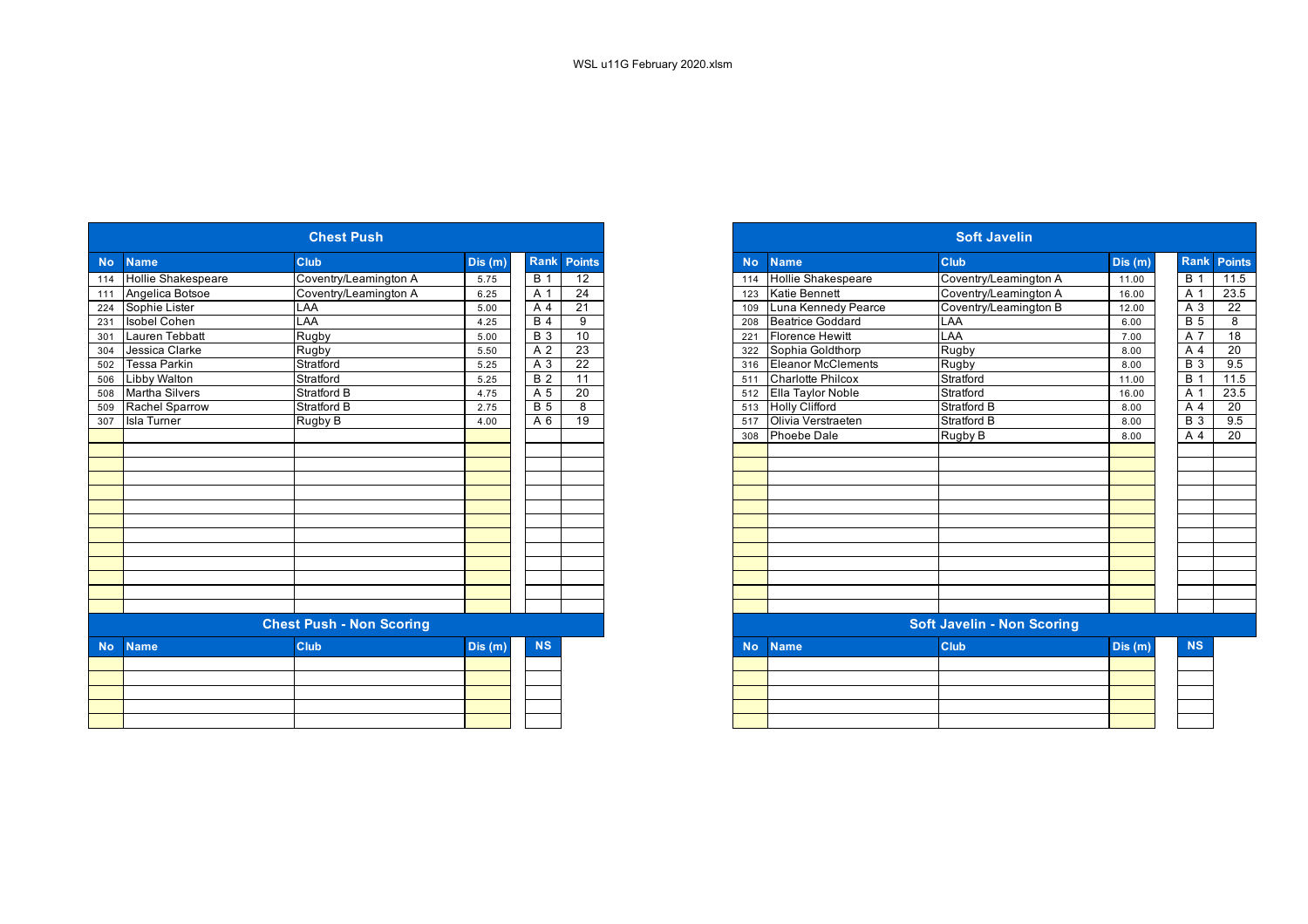| WSL u11G February 2020.xlsm         |                                 |                 |                 |                          |                 |                           |                 |                  |                 |                  |                    |                  |  |
|-------------------------------------|---------------------------------|-----------------|-----------------|--------------------------|-----------------|---------------------------|-----------------|------------------|-----------------|------------------|--------------------|------------------|--|
|                                     | <b>Obstacle</b><br><b>Relay</b> |                 |                 | 6 Lap<br><b>Paarlauf</b> |                 | 4 x 1 Lap<br><b>Relay</b> |                 | <b>Relay 4</b>   |                 | <b>Relay 5</b>   | Relay <sub>6</sub> |                  |  |
| Team                                | Time in<br>secs                 | Rank/<br>Points | Time in<br>secs | Points<br>Rank/          | Time in<br>secs | Rank/<br>Points           | Time in<br>secs | Rank /<br>Points | Time in<br>secs | Rank /<br>Points | Time in<br>secs    | Rank /<br>Points |  |
| Coventry/L<br>eamington<br>A<br>Red | 80.50                           | $\mathbf{2}$    | 77.20           | $\mathbf{2}$             | 49.60           | 1                         |                 |                  |                 |                  |                    |                  |  |
|                                     |                                 | 34              |                 | 34                       |                 | 36                        |                 |                  |                 |                  |                    |                  |  |
| Coventry/L<br>eamington<br>Blue     | 92.00                           | 6               | 93.00           | $\pmb{7}$                | 57.50           | 6                         |                 |                  |                 |                  |                    |                  |  |
|                                     |                                 | 26              |                 | 24                       |                 | 26                        |                 |                  |                 |                  |                    |                  |  |
| White<br>ΑA                         | 96.40                           | 7               | 80.00           | 3                        | 52.50           | 4                         |                 |                  |                 |                  |                    |                  |  |
|                                     |                                 | 24              |                 | 32                       |                 | 30                        |                 |                  |                 |                  |                    |                  |  |
| Rugby<br><b>Purple</b>              | 82.30                           | 3               | 85.20           | 4                        | 51.30           | 3                         |                 |                  |                 |                  |                    |                  |  |
|                                     |                                 | 32              |                 | 30                       |                 | 32                        |                 |                  |                 |                  |                    |                  |  |
| Stratford<br>Yellow                 | 77.90                           | 1               | 75.60           | $\mathbf{1}$             | 50.00           | 2                         |                 |                  |                 |                  |                    |                  |  |
|                                     |                                 | 36              |                 | 36                       |                 | 34                        |                 |                  |                 |                  |                    |                  |  |
| m<br>Turquoise<br>Stratford         | 88.10                           | 5               | 86.70           | 5                        | 57.00           | 5                         |                 |                  |                 |                  |                    |                  |  |
|                                     |                                 | 28              |                 | 28                       |                 | 28                        |                 |                  |                 |                  |                    |                  |  |
| Rugby B<br>Orange                   | 86.30                           | 4               | 89.50           | 6                        |                 |                           |                 |                  |                 |                  |                    |                  |  |
|                                     |                                 | 30              |                 | 26                       |                 |                           |                 |                  |                 |                  |                    |                  |  |
|                                     |                                 |                 |                 |                          |                 |                           |                 |                  |                 |                  |                    |                  |  |
|                                     |                                 |                 |                 |                          |                 |                           |                 |                  |                 |                  |                    |                  |  |
|                                     |                                 |                 |                 |                          |                 |                           |                 |                  |                 |                  |                    |                  |  |
|                                     |                                 |                 |                 |                          |                 |                           |                 |                  |                 |                  |                    |                  |  |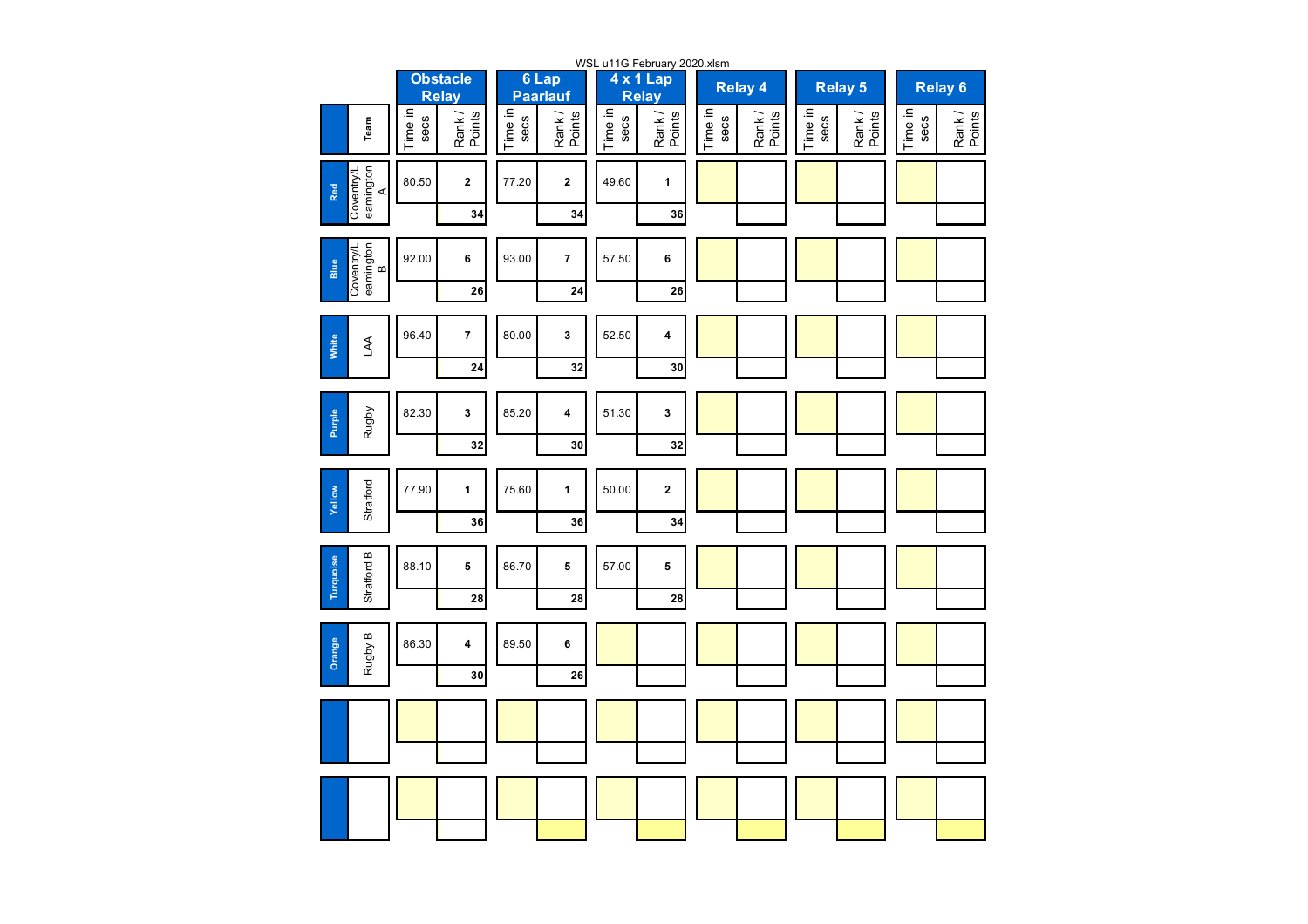## **Sports Connexion Warwickshire Sportshall League**

|              |            | 7 February 2020             | Red                       | White          | Purple         | Yellow         | Orange          | <b>Turquoise</b>   |  |  |
|--------------|------------|-----------------------------|---------------------------|----------------|----------------|----------------|-----------------|--------------------|--|--|
|              |            | <b>Under 11 - Boys</b>      | Coventry/Lea<br>mington A | LAA            | Rugby          | Stratford      | <b>Rugby B</b>  | <b>Stratford B</b> |  |  |
|              |            | 2 Lap Race                  | 28.5                      | 34             | 24.5           | 31.5           | 20.5            | 17                 |  |  |
|              | Individual | 4 Lap Race                  | 32                        | 20             | 24             | 36             | 16              | 28                 |  |  |
|              |            |                             |                           |                |                |                |                 |                    |  |  |
| <b>TRACK</b> |            | <b>Obstacle Relay</b>       | 30                        | 28             | 34             | 36             | 26              | 32                 |  |  |
|              | Relay      | 6 Lap Paarlauf              | 34                        | 32             | 28             | 36             | 26              | 30                 |  |  |
|              |            | 4 x 1 Lap Relay             | 32                        | 34             | 30             | 36             |                 | 28                 |  |  |
|              |            |                             |                           |                |                |                |                 |                    |  |  |
|              |            | <b>Speed Bounce</b>         | 26                        | 22             | 35.5           | 32.5           | $\overline{9}$  | 24                 |  |  |
|              |            | <b>Standing Long Jump</b>   | 25                        | 20             | 32             | 36             |                 | 27                 |  |  |
|              | Jumps      |                             |                           |                |                |                |                 |                    |  |  |
|              |            | <b>Vertical Jump</b>        | 31                        | 33.5           | 22             | 30             | 15              | 17.5               |  |  |
| FIELD        |            | <b>Standing Triple Jump</b> | 31                        | 26.5           | 20.5           | 36             | 9               | 26                 |  |  |
|              |            | <b>Chest Push</b>           | 31.5                      | 30.5           | 25             | 33             | 12              | 17                 |  |  |
|              | Throws     | Soft Javelin                | 33                        | 20             | 31.5           | 25             | $\overline{9}$  | 30.5               |  |  |
|              |            | <b>Total</b>                | 334                       | 300.5          | 307            | 368            | 142.5           | 277                |  |  |
|              |            | <b>Overall Position</b>     | $\overline{2}$            | $\overline{4}$ | 3 <sup>°</sup> | $\blacksquare$ | $6\overline{6}$ | 5 <sup>5</sup>     |  |  |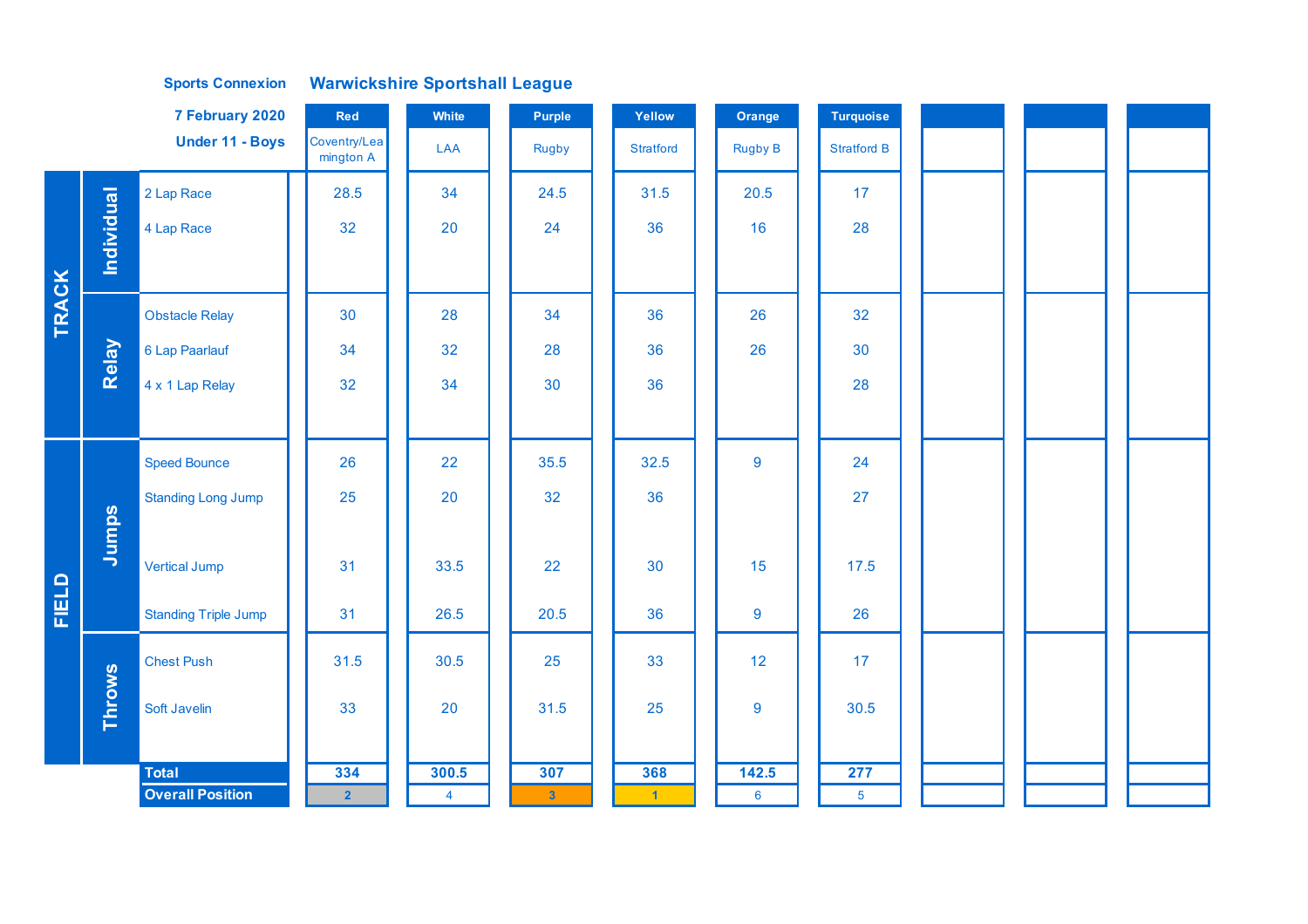|           |               | 2 Lap Race               |             |                  |                 |                |               | 4 Lap Race               |             |
|-----------|---------------|--------------------------|-------------|------------------|-----------------|----------------|---------------|--------------------------|-------------|
| <b>No</b> | <b>Name</b>   | <b>Club</b>              | <b>Time</b> | Rank             | <b>Points</b>   | <b>No</b>      | <b>Name</b>   | <b>Club</b>              | <b>Time</b> |
|           | A pair        | Coventry/Leamington A    | 24.9        | A 2              | 19.5            | $\overline{1}$ | A pair        | Coventry/Leamington A    | 49.8        |
|           | A pair        | LAA                      | 24.8        | A 1              | $\overline{24}$ | 2              | A pair        | LAA                      | 53.5        |
|           | A pair        | Rugby                    | 25.6        | A 4              | 13.5            | 3              | A pair        | Rugby                    | 53.3        |
|           | A pair        | Stratford                | 25          | $\overline{B}$ 1 | 12              | $\overline{4}$ | A pair        | Stratford                | 49          |
|           | A pair        | Rugby B                  | 25.6        | A 4              | 13.5            | 5              | A pair        | Rugby B                  | 58.7        |
| 6         | A pair        | <b>Stratford B</b>       | 26.2        | A <sub>6</sub>   | 9               | 6              | A pair        | Stratford B              | 51.5        |
|           | A pair        | Coventry/Leamington B    |             |                  |                 | $\overline{7}$ | A pair        | Coventry/Leamington B    |             |
| 11        | <b>B</b> pair | Coventry/Leamington A    | 28.3        | <b>B</b> 4       | 9               | 11             | <b>B</b> pair | Coventry/Leamington A    | 52.9        |
| 12        | <b>B</b> pair | <b>LAA</b>               | 26.1        | <b>B</b> 3       | 10              | 12             | <b>B</b> pair | LAA                      | 58.7        |
| 13        | <b>B</b> pair | Rugby                    | 25.8        | $\overline{B}$ 2 | $\overline{11}$ | 13             | <b>B</b> pair | Rugby                    | 53          |
|           | 14 B pair     | Stratford                | 24.9        | A <sub>2</sub>   | 19.5            | 14             | <b>B</b> pair | Stratford                | 50.3        |
| 15        | B pair        | Rugby B                  | 29.4        | <b>B</b> 6       | $\overline{7}$  | 15             | <b>B</b> pair | Rugby B                  | 59.5        |
| 16        | <b>B</b> pair | <b>Stratford B</b>       | 28.9        | <b>B</b> 5       | 8               | 16             | <b>B</b> pair | Stratford B              | 53.2        |
| 17        | <b>B</b> pair | Coventry/Leamington B    |             |                  |                 | 17             | <b>B</b> pair | Coventry/Leamington B    |             |
|           |               |                          |             |                  |                 |                |               |                          |             |
|           |               |                          |             |                  |                 |                |               |                          |             |
|           |               |                          |             |                  |                 |                |               |                          |             |
|           |               |                          |             |                  |                 |                |               |                          |             |
|           |               |                          |             |                  |                 |                |               |                          |             |
|           |               |                          |             |                  |                 |                |               |                          |             |
|           |               |                          |             |                  |                 |                |               |                          |             |
|           |               |                          |             |                  |                 |                |               |                          |             |
|           |               |                          |             |                  |                 |                |               |                          |             |
|           |               |                          |             |                  |                 |                |               |                          |             |
|           |               | 2 Lap Race - Non Scoring |             |                  |                 |                |               | 4 Lap Race - Non Scoring |             |
| <b>No</b> | <b>Name</b>   | <b>Club</b>              | <b>Time</b> | <b>NS</b>        |                 | <b>No</b>      | <b>Name</b>   | Club                     | <b>Time</b> |
|           |               |                          |             |                  |                 |                |               |                          |             |
|           |               |                          |             |                  |                 |                |               |                          |             |
|           |               |                          |             |                  |                 |                |               |                          |             |
|           |               |                          |             |                  |                 |                |               |                          |             |
|           |               |                          |             |                  |                 |                |               |                          |             |

|                          | 2 Lap Race            |             |                  |                 |  |  |  |  |
|--------------------------|-----------------------|-------------|------------------|-----------------|--|--|--|--|
| <b>Name</b>              | Club                  | <b>Time</b> | Rank             | <b>Points</b>   |  |  |  |  |
| A pair                   | Coventry/Leamington A | 24.9        | A 2              | 19.5            |  |  |  |  |
| A pair                   | LAA                   | 24.8        | A 1              | 24              |  |  |  |  |
| A pair                   | Rugby                 | 25.6        | A 4              | 13.5            |  |  |  |  |
| A pair                   | Stratford             | 25          | <b>B</b> 1       | 12              |  |  |  |  |
| A pair                   | Rugby B               | 25.6        | A 4              | 13.5            |  |  |  |  |
| A pair                   | Stratford B           | 26.2        | A 6              | 9               |  |  |  |  |
| A pair                   | Coventry/Leamington B |             |                  |                 |  |  |  |  |
| <b>B</b> pair            | Coventry/Leamington A | 28.3        | <b>B</b> 4       | 9               |  |  |  |  |
| <b>B</b> pair            | LAA                   | 26.1        | $\overline{B}$ 3 | 10              |  |  |  |  |
| <b>B</b> pair            | Rugby                 | 25.8        | $\overline{B}$ 2 | $\overline{11}$ |  |  |  |  |
| <b>B</b> pair            | Stratford             | 24.9        | A 2              | 19.5            |  |  |  |  |
| <b>B</b> pair            | Rugby B               | 29.4        | $\overline{B}$ 6 | $\overline{7}$  |  |  |  |  |
| <b>B</b> pair            | Stratford B           | 28.9        | <b>B</b> 5       | 8               |  |  |  |  |
| <b>B</b> pair            | Coventry/Leamington B |             |                  |                 |  |  |  |  |
|                          |                       |             |                  |                 |  |  |  |  |
|                          |                       |             |                  |                 |  |  |  |  |
|                          |                       |             |                  |                 |  |  |  |  |
|                          |                       |             |                  |                 |  |  |  |  |
|                          |                       |             |                  |                 |  |  |  |  |
|                          |                       |             |                  |                 |  |  |  |  |
|                          |                       |             |                  |                 |  |  |  |  |
|                          |                       |             |                  |                 |  |  |  |  |
|                          |                       |             |                  |                 |  |  |  |  |
|                          |                       |             |                  |                 |  |  |  |  |
| 2 Lap Race - Non Scoring |                       |             |                  |                 |  |  |  |  |
| <b>Name</b>              | Club                  | <b>Time</b> | <b>NS</b>        |                 |  |  |  |  |
|                          |                       |             |                  |                 |  |  |  |  |
|                          |                       |             |                  |                 |  |  |  |  |
|                          |                       |             |                  |                 |  |  |  |  |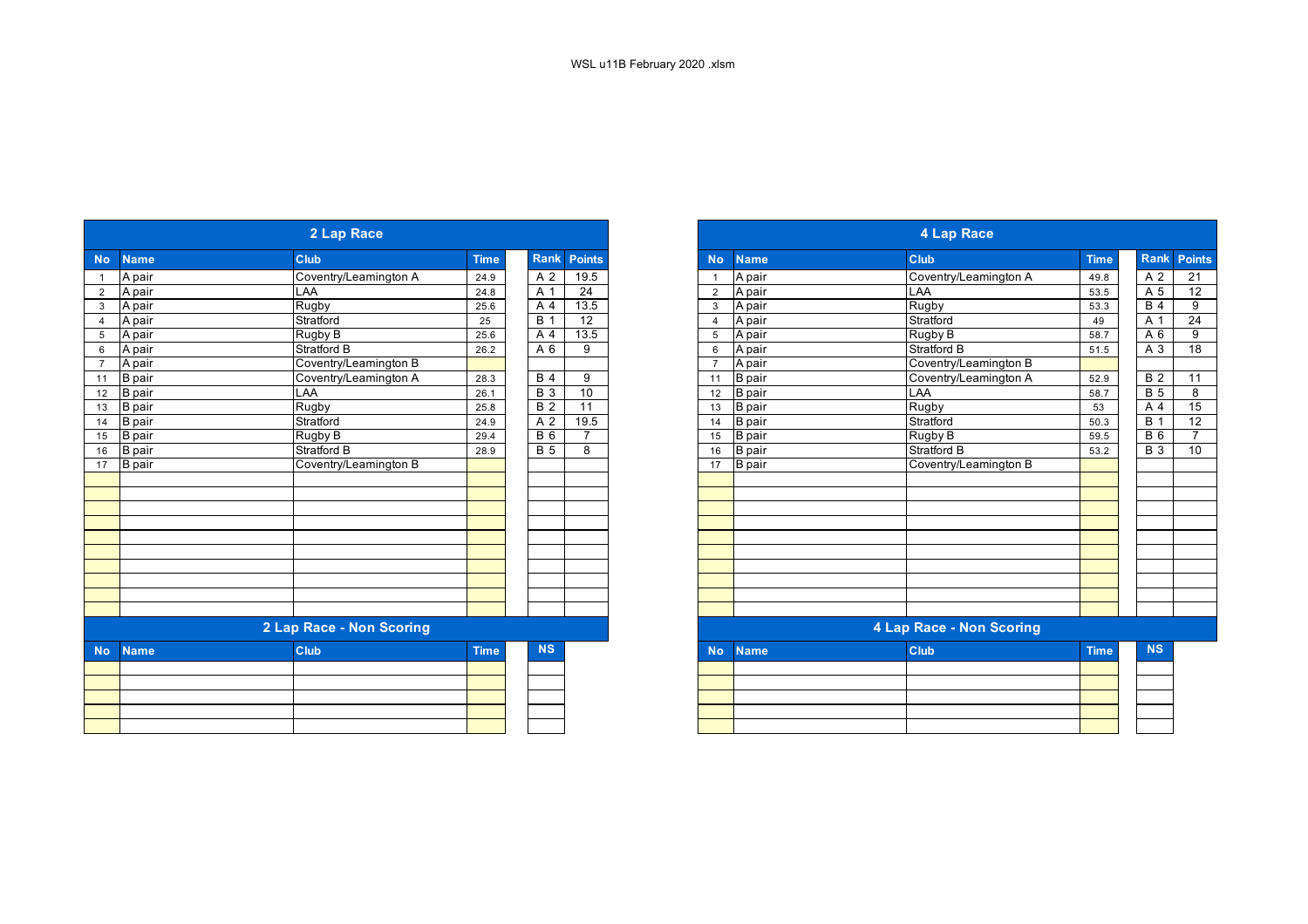|           |                      | <b>Speed Bounce</b>               |                |                  |                 | <b>Standing Long Jump</b> |                         |                                         |                        |                |  |  |
|-----------|----------------------|-----------------------------------|----------------|------------------|-----------------|---------------------------|-------------------------|-----------------------------------------|------------------------|----------------|--|--|
| <b>No</b> | <b>Name</b>          | Club                              | <b>Bounces</b> | <b>Rank</b>      | <b>Points</b>   | <b>No</b>                 | <b>Name</b>             | Club                                    | <b>Distance</b><br>(m) | Ran            |  |  |
| 115       | Daniel Jackson       | Coventry/Leamington A             | 34             | <b>B</b> 5       | 8               | 102                       | Jack Haughton           | Coventry/Leamington A                   | 1.59                   | <b>B</b> 3     |  |  |
| 135       | Iyinduwa Lawal       | Coventry/Leamington A             | 52             | $\overline{A}3$  | $\overline{18}$ | 104                       | Joel Burroughs          | Coventry/Leamington A                   | 1.63                   | A 4            |  |  |
| 205       | Oliver Smith         | LAA                               | 47             | A 5              | $\overline{12}$ | 211                       | <b>Max Robbins</b>      | LAA                                     | 1.10                   | <b>B</b> 5     |  |  |
| 206       | Noah Tipson          | <b>LAA</b>                        | 41             | $\overline{B}$ 3 | 10              | 215                       | George Swann            | <b>LAA</b>                              | 1.53                   | A 5            |  |  |
| 312       | Emilio Fernandez     | Rugby                             | 48             | $\overline{B}$ 1 | 11.5            | 312                       | <b>Emilio Fernandez</b> | Rugby                                   | 1.62                   | <b>B</b> 2     |  |  |
| 318       | Jacob Vural          | Rugby                             | 56             | A 1              | $\overline{24}$ | 318                       | Jacob Vural             | Rugby                                   | 1.72                   | A 2            |  |  |
| 531       | <b>Toby Thomas</b>   | Stratford                         | 48             | <b>B</b> 1       | 11.5            | 529                       | Louie Newton            | Stratford                               | 1.83                   | A 1            |  |  |
| 526       | Leo Egan             | Stratford                         | 53             | A 2              | $\overline{21}$ | 540                       | Alex Wood               | Stratford                               | 1.64                   | B <sub>1</sub> |  |  |
| 524       | <b>Ewan Sparrow</b>  | <b>Stratford B</b>                | 38             | $\overline{B4}$  | 9               | 536                       | Aran Cooper             | Stratford B                             | 1.65                   | $A_3$          |  |  |
| 528       | <b>Peter Walton</b>  | <b>Stratford B</b>                | 50             | A 4              | 15              | 602                       | Sebastian Lovell        | Stratford B                             | 1.23                   | B <sub>4</sub> |  |  |
| 302       | Noah Dale            | Rugby B                           | 44             | $\overline{A}$ 6 | $\overline{9}$  |                           |                         |                                         |                        |                |  |  |
|           |                      |                                   |                |                  |                 |                           |                         |                                         |                        |                |  |  |
|           |                      |                                   |                |                  |                 |                           |                         |                                         |                        |                |  |  |
|           |                      |                                   |                |                  |                 |                           |                         |                                         |                        |                |  |  |
|           |                      |                                   |                |                  |                 |                           |                         |                                         |                        |                |  |  |
|           |                      |                                   |                |                  |                 |                           |                         |                                         |                        |                |  |  |
|           |                      |                                   |                |                  |                 |                           |                         |                                         |                        |                |  |  |
|           |                      |                                   |                |                  |                 |                           |                         |                                         |                        |                |  |  |
|           |                      |                                   |                |                  |                 |                           |                         |                                         |                        |                |  |  |
|           |                      |                                   |                |                  |                 |                           |                         |                                         |                        |                |  |  |
|           |                      |                                   |                |                  |                 |                           |                         |                                         |                        |                |  |  |
|           |                      |                                   |                |                  |                 |                           |                         |                                         |                        |                |  |  |
|           |                      |                                   |                |                  |                 |                           |                         |                                         |                        |                |  |  |
|           |                      |                                   |                |                  |                 |                           |                         |                                         |                        |                |  |  |
|           |                      | <b>Speed Bounce - Non Scoring</b> |                |                  |                 |                           |                         | <b>Standing Long Jump - Non Scoring</b> |                        |                |  |  |
| <b>No</b> | <b>Name</b>          | Club                              | <b>Bounces</b> | <b>NS</b>        |                 | <b>No</b>                 | <b>Name</b>             | <b>Club</b>                             | <b>Distance</b><br>(m) | <b>NS</b>      |  |  |
| 201       | Dan Finerty          | LAA                               | 40             | $\overline{N}$   |                 | 237                       | <b>Archie Stuart</b>    | <b>LAA</b>                              | 1.53                   | $\overline{N}$ |  |  |
| 238       | <b>Callum Stuart</b> | LAA                               | 48             | $N$ S            |                 | 332                       | <b>Nate Tilt</b>        | Rugby B                                 | 1.30                   | $\overline{N}$ |  |  |
|           |                      |                                   |                |                  |                 |                           |                         |                                         |                        |                |  |  |
|           |                      |                                   |                |                  |                 |                           |                         |                                         |                        |                |  |  |
|           |                      |                                   |                |                  |                 |                           |                         |                                         |                        |                |  |  |

|                  |                     | <b>Speed Bounce</b>               |                |                  |                 | <b>Standing Long Jump</b> |                      |                                         |                        |                  |                 |  |  |
|------------------|---------------------|-----------------------------------|----------------|------------------|-----------------|---------------------------|----------------------|-----------------------------------------|------------------------|------------------|-----------------|--|--|
| <b>No</b>        | <b>Name</b>         | Club                              | <b>Bounces</b> | <b>Rank</b>      | <b>Points</b>   | <b>No</b>                 | <b>Name</b>          | <b>Club</b>                             | <b>Distance</b><br>(m) | <b>Rank</b>      | <b>Points</b>   |  |  |
| 115              | Daniel Jackson      | Coventry/Leamington A             | 34             | <b>B</b> 5       | 8               | 102                       | Jack Haughton        | Coventry/Leamington A                   | 1.59                   | <b>B</b> 3       | 10              |  |  |
| 135              | Iyinduwa Lawal      | Coventry/Leamington A             | 52             | A 3              | $\overline{18}$ | 104                       | Joel Burroughs       | Coventry/Leamington A                   | 1.63                   | A 4              | 15              |  |  |
| 205              | <b>Oliver Smith</b> | LAA                               | 47             | A 5              | 12              | 211                       | <b>Max Robbins</b>   | LAA                                     | 1.10                   | B <sub>5</sub>   | 8               |  |  |
| 206              | Noah Tipson         | LAA                               | 41             | <b>B</b> 3       | 10              | 215                       | George Swann         | LAA                                     | 1.53                   | A 5              | $\overline{12}$ |  |  |
| $\overline{312}$ | Emilio Fernandez    | Rugby                             | 48             | <b>B</b> 1       | 11.5            | 312                       | Emilio Fernandez     | Rugby                                   | 1.62                   | $\overline{B}$ 2 | $\overline{11}$ |  |  |
| 318              | Jacob Vural         | Rugby                             | 56             | A 1              | 24              | 318                       | Jacob Vural          | Rugby                                   | 1.72                   | A 2              | 21              |  |  |
| 531              | <b>Toby Thomas</b>  | Stratford                         | 48             | $\overline{B}$ 1 | 11.5            | 529                       | Louie Newton         | Stratford                               | 1.83                   | $\overline{A}$ 1 | $\overline{24}$ |  |  |
| $\frac{1}{26}$   | Leo Egan            | Stratford                         | 53             | A 2              | 21              | 540                       | Alex Wood            | Stratford                               | 1.64                   | $\overline{B}$ 1 | $\overline{12}$ |  |  |
| 524              | Ewan Sparrow        | <b>Stratford B</b>                | 38             | B <sub>4</sub>   | 9               | 536                       | <b>Aran Cooper</b>   | Stratford B                             | 1.65                   | $\overline{A}3$  | $\overline{18}$ |  |  |
| 528              | Peter Walton        | Stratford B                       | 50             | A 4              | 15              | 602                       | Sebastian Lovell     | Stratford B                             | 1.23                   | $\overline{B4}$  | 9               |  |  |
| $\overline{302}$ | Noah Dale           | Rugby B                           | 44             | A 6              | $\overline{9}$  |                           |                      |                                         |                        |                  |                 |  |  |
|                  |                     |                                   |                |                  |                 |                           |                      |                                         |                        |                  |                 |  |  |
|                  |                     |                                   |                |                  |                 |                           |                      |                                         |                        |                  |                 |  |  |
|                  |                     |                                   |                |                  |                 |                           |                      |                                         |                        |                  |                 |  |  |
|                  |                     |                                   |                |                  |                 |                           |                      |                                         |                        |                  |                 |  |  |
|                  |                     |                                   |                |                  |                 |                           |                      |                                         |                        |                  |                 |  |  |
|                  |                     |                                   |                |                  |                 |                           |                      |                                         |                        |                  |                 |  |  |
|                  |                     |                                   |                |                  |                 |                           |                      |                                         |                        |                  |                 |  |  |
|                  |                     |                                   |                |                  |                 |                           |                      |                                         |                        |                  |                 |  |  |
|                  |                     |                                   |                |                  |                 |                           |                      |                                         |                        |                  |                 |  |  |
|                  |                     |                                   |                |                  |                 |                           |                      |                                         |                        |                  |                 |  |  |
|                  |                     |                                   |                |                  |                 |                           |                      |                                         |                        |                  |                 |  |  |
|                  |                     |                                   |                |                  |                 |                           |                      |                                         |                        |                  |                 |  |  |
|                  |                     |                                   |                |                  |                 |                           |                      |                                         |                        |                  |                 |  |  |
|                  |                     | <b>Speed Bounce - Non Scoring</b> |                |                  |                 |                           |                      | <b>Standing Long Jump - Non Scoring</b> |                        |                  |                 |  |  |
| <b>No</b>        | <b>Name</b>         | <b>Club</b>                       | <b>Bounces</b> | <b>NS</b>        |                 | <b>No</b>                 | <b>Name</b>          | <b>Club</b>                             | <b>Distance</b><br>(m) | <b>NS</b>        |                 |  |  |
| 201              | Dan Finerty         | LAA                               | 40             | N <sub>S</sub>   |                 | 237                       | <b>Archie Stuart</b> | LAA                                     | 1.53                   | N <sub>S</sub>   |                 |  |  |
| 238              | Callum Stuart       | LAA                               | 48             | N <sub>S</sub>   |                 | 332                       | Nate Tilt            | Rugby B                                 | 1.30                   | N <sub>S</sub>   |                 |  |  |
|                  |                     |                                   |                |                  |                 |                           |                      |                                         |                        |                  |                 |  |  |
|                  |                     |                                   |                |                  |                 |                           |                      |                                         |                        |                  |                 |  |  |
|                  |                     |                                   |                |                  |                 |                           |                      |                                         |                        |                  |                 |  |  |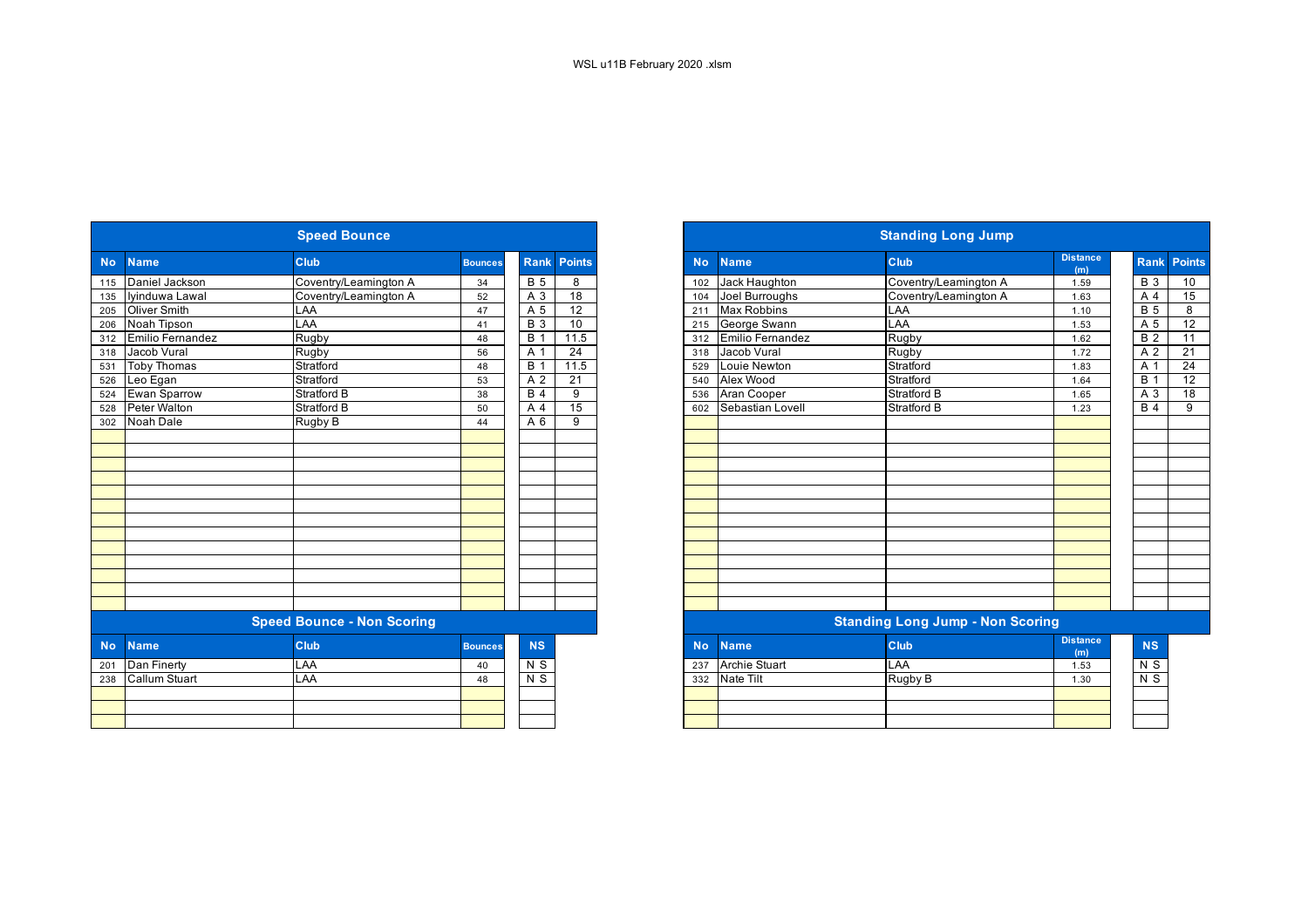|           |                         | <b>Vertical Jump</b>               |                                      |                  |                    |
|-----------|-------------------------|------------------------------------|--------------------------------------|------------------|--------------------|
| <b>No</b> | <b>Name</b>             | <b>Club</b>                        | <b>Distance</b><br>(c <sub>m</sub> ) |                  | <b>Rank Points</b> |
| 139       | Dexter Fynn             | Coventry/Leamington A              | 43                                   | A 1              | 22.5               |
| 140       | Louis Proctor           | Coventry/Leamington A              | 30                                   | <b>B</b> 4       | 8.5                |
| 201       | Dan Finerty             | LAA                                | 32                                   | <b>B2</b>        | 11                 |
| 206       | Noah Tipson             | LAA                                | 43                                   | A 1              | 22.5               |
| 312       | <b>Emilio Fernandez</b> | Rugby                              | 33                                   | A 5              | 12                 |
| 310       | Oliver Knight           | Rugby                              | 31                                   | $\overline{B}$ 3 | 10                 |
| 540       | Alex Wood               | Stratford                          | 35                                   | <b>B</b> 1       | $\overline{12}$    |
| 533       | Max Verstraeten         | Stratford                          | 37                                   | A <sub>3</sub>   | 18                 |
| 602       | Sebastian Lovell        | Stratford B                        | 30                                   | A 6              | $\overline{9}$     |
| 603       | Arthur Mansbridge       | <b>Stratford B</b>                 | 30                                   | $\overline{B4}$  | 8.5                |
| 332       | <b>Nate Tilt</b>        | Rugby B                            | 35                                   | A 4              | 15                 |
|           |                         |                                    |                                      |                  |                    |
|           |                         |                                    |                                      |                  |                    |
|           |                         |                                    |                                      |                  |                    |
|           |                         |                                    |                                      |                  |                    |
|           |                         |                                    |                                      |                  |                    |
|           |                         |                                    |                                      |                  |                    |
|           |                         |                                    |                                      |                  |                    |
|           |                         |                                    |                                      |                  |                    |
|           |                         |                                    |                                      |                  |                    |
|           |                         |                                    |                                      |                  |                    |
|           |                         |                                    |                                      |                  |                    |
|           |                         |                                    |                                      |                  |                    |
|           |                         |                                    |                                      |                  |                    |
|           |                         | <b>Vertical Jump - Non Scoring</b> |                                      |                  |                    |
| <b>No</b> | <b>Name</b>             | Club                               | <b>Distance</b><br>(c <sub>m</sub> ) | <b>NS</b>        |                    |
|           |                         |                                    |                                      |                  |                    |
|           |                         |                                    |                                      |                  |                    |
|           |                         |                                    |                                      |                  |                    |
|           |                         |                                    |                                      |                  |                    |
|           |                         |                                    |                                      |                  |                    |
|           |                         |                                    |                                      |                  |                    |

|           |                                    | <b>Vertical Jump</b>  |                         |                  |                 |  |  |
|-----------|------------------------------------|-----------------------|-------------------------|------------------|-----------------|--|--|
| No.       | <b>Name</b>                        | <b>Club</b>           | <b>Distance</b><br>(cm) | <b>Rank</b>      | <b>Points</b>   |  |  |
| 139       | Dexter Fynn                        | Coventry/Leamington A | 43                      | A 1              | 22.5            |  |  |
| 140       | Louis Proctor                      | Coventry/Leamington A | 30                      | B <sub>4</sub>   | 8.5             |  |  |
| 201       | Dan Finerty                        | LAA                   | 32                      | $\overline{B}$ 2 | 11              |  |  |
| 206       | Noah Tipson                        | LAA                   | 43                      | A 1              | 22.5            |  |  |
|           | 312 Emilio Fernandez               | Rugby                 | 33                      | A 5              | 12              |  |  |
|           | 310 Oliver Knight                  | Rugby                 | 31                      | $\overline{B}$ 3 | 10              |  |  |
|           | 540 Alex Wood                      | Stratford             | 35                      | <b>B</b> 1       | $\overline{12}$ |  |  |
|           | 533 Max Verstraeten                | Stratford             | 37                      | A 3              | 18              |  |  |
| 602       | Sebastian Lovell                   | <b>Stratford B</b>    | 30                      | A 6              | 9               |  |  |
| 603       | Arthur Mansbridge                  | <b>Stratford B</b>    | 30                      | <b>B</b> 4       | 8.5             |  |  |
|           | 332 Nate Tilt                      | Rugby B               | 35                      | A 4              | $\overline{15}$ |  |  |
|           |                                    |                       |                         |                  |                 |  |  |
|           |                                    |                       |                         |                  |                 |  |  |
|           |                                    |                       |                         |                  |                 |  |  |
|           |                                    |                       |                         |                  |                 |  |  |
|           |                                    |                       |                         |                  |                 |  |  |
|           |                                    |                       |                         |                  |                 |  |  |
|           |                                    |                       |                         |                  |                 |  |  |
|           |                                    |                       |                         |                  |                 |  |  |
|           |                                    |                       |                         |                  |                 |  |  |
|           |                                    |                       |                         |                  |                 |  |  |
|           |                                    |                       |                         |                  |                 |  |  |
|           |                                    |                       |                         |                  |                 |  |  |
|           |                                    |                       |                         |                  |                 |  |  |
|           | <b>Vertical Jump - Non Scoring</b> |                       |                         |                  |                 |  |  |
| <b>No</b> | <b>Name</b>                        | <b>Club</b>           | <b>Distance</b><br>(cm) | <b>NS</b>        |                 |  |  |

|  | (m) | <b>Service Service Service Service Service</b> |
|--|-----|------------------------------------------------|
|  |     |                                                |
|  |     |                                                |
|  |     |                                                |
|  |     |                                                |
|  |     |                                                |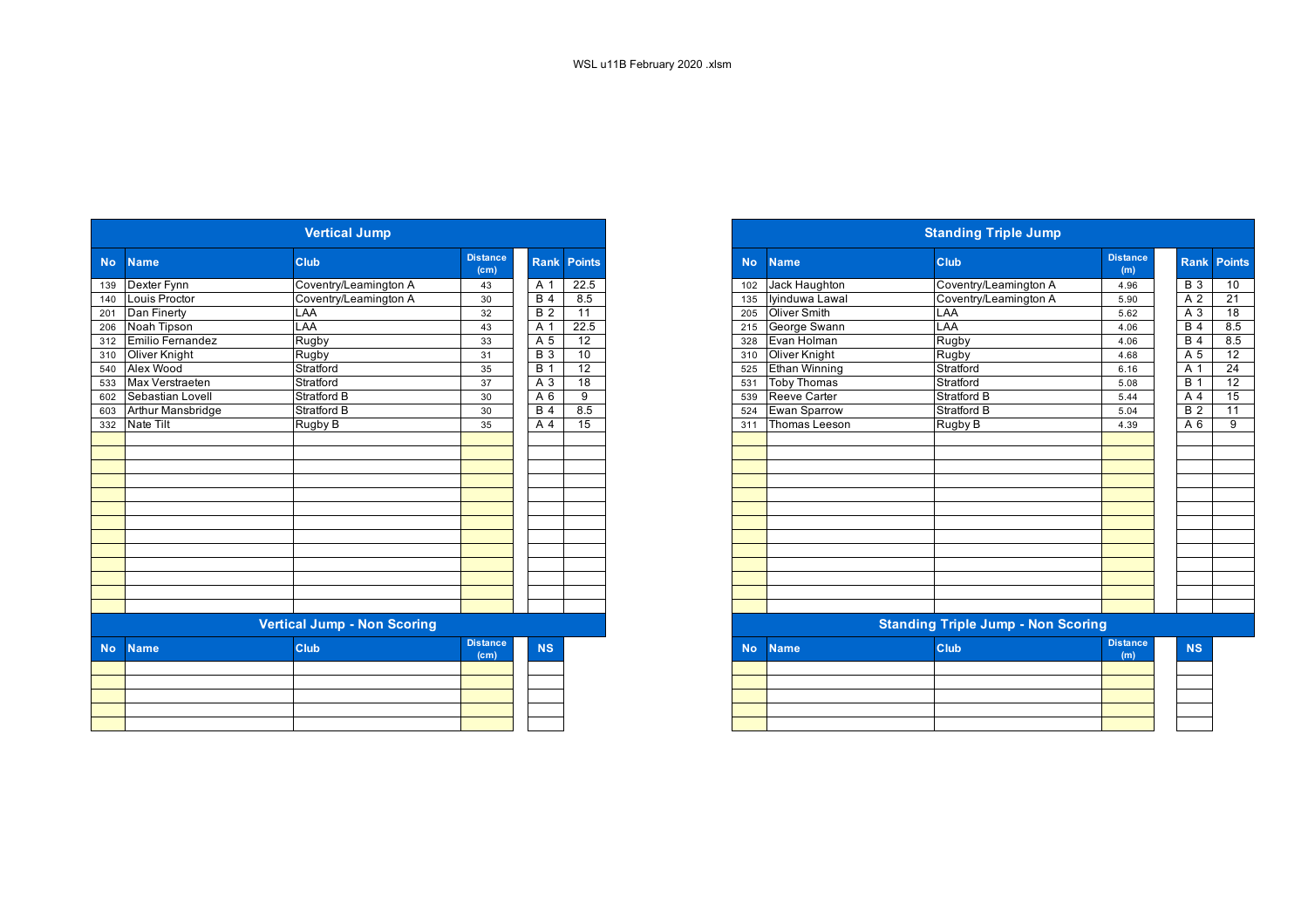|           | <b>Name</b>          | Club                            | Dis(m) |                | <b>Rank Points</b> |
|-----------|----------------------|---------------------------------|--------|----------------|--------------------|
|           | Joel Burroughs       | Coventry/Leamington A           | 5.50   | <b>B</b> 1     | 12                 |
|           | Louis Proctor        | Coventry/Leamington A           | 5.75   | A 2            | 19.5               |
| 210       | Christopher Sayers   | LAA                             | 5.75   | A 2            | 19.5               |
|           | Dan Finerty          | LAA                             | 4.50   | <b>B2</b>      | 11                 |
| 310       | Oliver Knight        | Rugby                           | 5.00   | A <sub>4</sub> | 15                 |
| 329       | <b>Charlie Gercs</b> | Rugby                           | 4.25   | <b>B</b> 3     | 10                 |
| 525       | Ethan Winning        | Stratford                       | 6.75   | A 1            | 24                 |
| 538       | Harry Francioni      | Stratford                       | 4.00   | B <sub>4</sub> | 9                  |
| 603       | Arthur Mansbridge    | Stratford B                     | 3.50   | <b>B</b> 5     | 8                  |
| 528       | Peter Walton         | Stratford B                     | 3.75   | A 6            | 9                  |
| 302       | Noah Dale            | Rugby B                         | 4.00   | A 5            | $\overline{12}$    |
|           |                      |                                 |        |                |                    |
|           |                      |                                 |        |                |                    |
|           |                      |                                 |        |                |                    |
|           |                      |                                 |        |                |                    |
|           |                      |                                 |        |                |                    |
|           |                      |                                 |        |                |                    |
|           |                      |                                 |        |                |                    |
|           |                      |                                 |        |                |                    |
|           |                      |                                 |        |                |                    |
|           |                      |                                 |        |                |                    |
|           |                      |                                 |        |                |                    |
|           |                      |                                 |        |                |                    |
|           |                      |                                 |        |                |                    |
|           |                      | <b>Chest Push - Non Scoring</b> |        |                |                    |
| <b>No</b> | <b>Name</b>          | Club                            | Dis(m) | <b>NS</b>      |                    |
| 237       | <b>Archie Stuart</b> | LAA                             | 3.75   | $N$ S          |                    |
|           |                      |                                 |        |                |                    |
|           |                      |                                 |        |                |                    |
|           |                      |                                 |        |                |                    |
|           |                      |                                 |        |                |                    |

|     |                        | <b>Chest Push</b>               |        |                  |                    |
|-----|------------------------|---------------------------------|--------|------------------|--------------------|
| No. | <b>Name</b>            | <b>Club</b>                     | Dis(m) |                  | <b>Rank Points</b> |
| 104 | Joel Burroughs         | Coventry/Leamington A           | 5.50   | $\overline{B}$ 1 | $\overline{12}$    |
| 140 | Louis Proctor          | Coventry/Leamington A           | 5.75   | A 2              | 19.5               |
|     | 210 Christopher Sayers | LAA                             | 5.75   | A 2              | 19.5               |
|     | 201 Dan Finerty        | LAA                             | 4.50   | <b>B2</b>        | 11                 |
|     | 310 Oliver Knight      | Rugby                           | 5.00   | A 4              | 15                 |
| 329 | Charlie Gercs          | Rugby                           | 4.25   | <b>B</b> 3       | 10                 |
| 525 | <b>Ethan Winning</b>   | Stratford                       | 6.75   | A 1              | 24                 |
| 538 | Harry Francioni        | Stratford                       | 4.00   | B <sub>4</sub>   | 9                  |
| 603 | Arthur Mansbridge      | <b>Stratford B</b>              | 3.50   | <b>B</b> 5       | 8                  |
| 528 | Peter Walton           | <b>Stratford B</b>              | 3.75   | A 6              | 9                  |
| 302 | Noah Dale              | Rugby B                         | 4.00   | A 5              | $\overline{12}$    |
|     |                        |                                 |        |                  |                    |
|     |                        |                                 |        |                  |                    |
|     |                        |                                 |        |                  |                    |
|     |                        |                                 |        |                  |                    |
|     |                        |                                 |        |                  |                    |
|     |                        |                                 |        |                  |                    |
|     |                        |                                 |        |                  |                    |
|     |                        |                                 |        |                  |                    |
|     |                        |                                 |        |                  |                    |
|     |                        |                                 |        |                  |                    |
|     |                        |                                 |        |                  |                    |
|     |                        |                                 |        |                  |                    |
|     |                        |                                 |        |                  |                    |
|     |                        | <b>Chest Push - Non Scoring</b> |        |                  |                    |
| No. | <b>Name</b>            | <b>Club</b>                     | Dis(m) | <b>NS</b>        |                    |
|     | 237 Archie Stuart      | LAA                             | 3.75   | N S              |                    |
|     |                        |                                 |        |                  |                    |
|     |                        |                                 |        |                  |                    |
|     |                        |                                 |        |                  |                    |
|     |                        |                                 |        |                  |                    |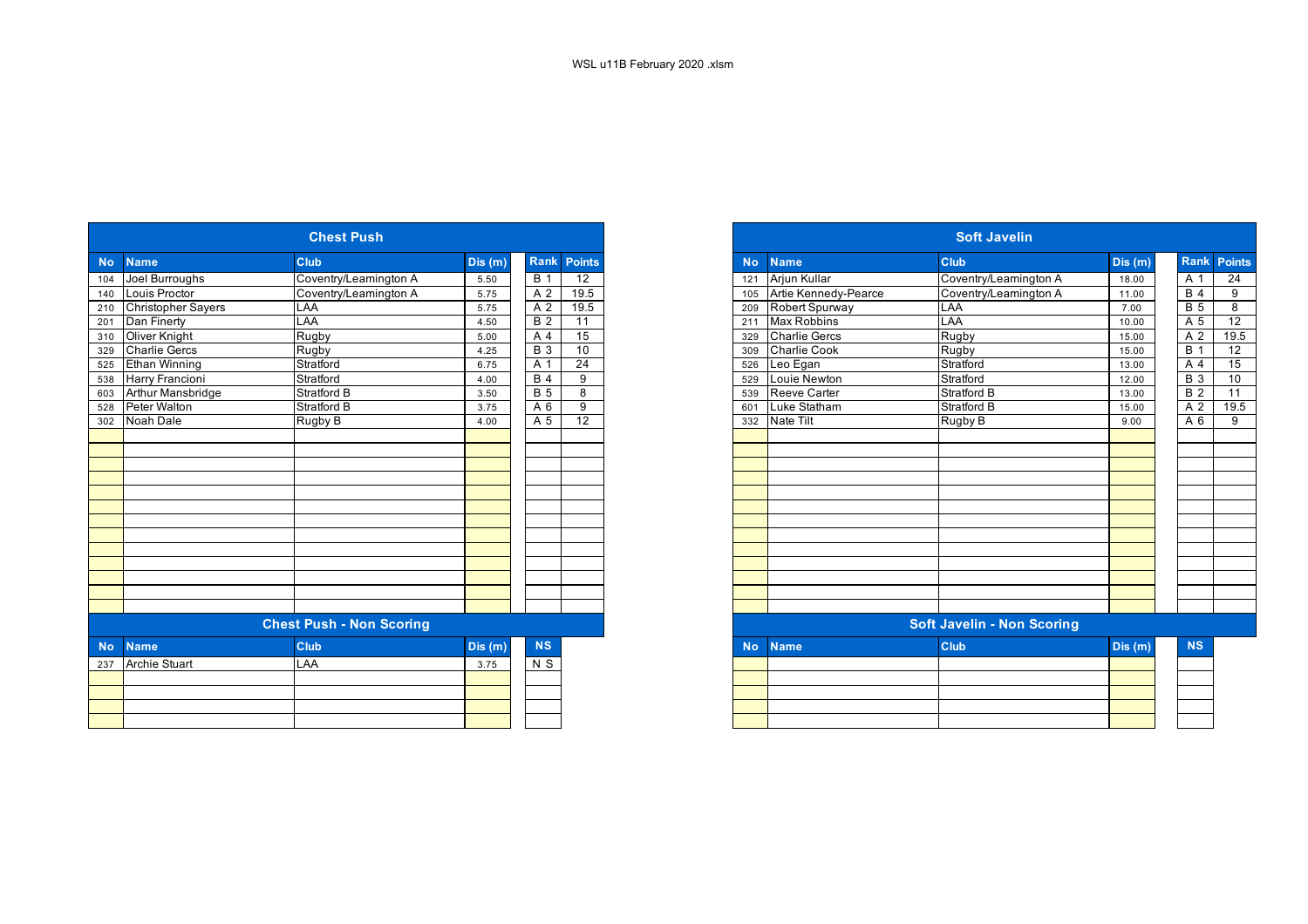| WSL u11B February 2020 xlsm               |                 |                                 |                 |                          |                 |                           |                 |                 |                 |                  |                 |                 |
|-------------------------------------------|-----------------|---------------------------------|-----------------|--------------------------|-----------------|---------------------------|-----------------|-----------------|-----------------|------------------|-----------------|-----------------|
|                                           |                 | <b>Obstacle</b><br><b>Relay</b> |                 | 6 Lap<br><b>Paarlauf</b> |                 | 4 x 1 Lap<br><b>Relay</b> |                 | <b>Relay 4</b>  |                 | <b>Relay 5</b>   |                 | Relay 6         |
| Team                                      | Time in<br>secs | Rank/<br>Points                 | Time in<br>secs | Points<br>Rank/          | Time in<br>secs | Rank/<br>Points           | Time in<br>secs | Points<br>Rank/ | Time in<br>secs | Rank /<br>Points | Time in<br>secs | Rank/<br>Points |
| eamington<br>Coventry/L<br>Red<br>$\prec$ | 85.30           | 4                               | 77.40           | $\mathbf 2$              | 53.70           | 3                         |                 |                 |                 |                  |                 |                 |
|                                           |                 | 30                              |                 | 34                       |                 | 32                        |                 |                 |                 |                  |                 |                 |
| White<br>A                                | 86.40           | 5                               | 78.60           | $\mathbf{3}$             | 52.70           | $\mathbf 2$               |                 |                 |                 |                  |                 |                 |
|                                           |                 | 28                              |                 | 32                       |                 | 34                        |                 |                 |                 |                  |                 |                 |
| Rugby<br><b>Purple</b>                    | 78.60           | $\mathbf 2$                     | 82.10           | 5                        | 54.20           | 4                         |                 |                 |                 |                  |                 |                 |
|                                           |                 | 34                              |                 | 28                       |                 | 30                        |                 |                 |                 |                  |                 |                 |
| Stratford<br>Yellow                       | 77.10           | $\mathbf{1}$                    | 75.70           | $\mathbf{1}$             | 49.90           | $\mathbf{1}$              |                 |                 |                 |                  |                 |                 |
|                                           |                 | 36                              |                 | 36                       |                 | 36                        |                 |                 |                 |                  |                 |                 |
| Rugby B<br>Orange                         | 91.40           | 6                               | 85.20           | 6                        |                 |                           |                 |                 |                 |                  |                 |                 |
|                                           |                 | 26                              |                 | 26                       |                 |                           |                 |                 |                 |                  |                 |                 |
| Stratford B<br>Turquoise                  | 83.80           | 3                               | 81.00           | 4                        | 59.30           | 5                         |                 |                 |                 |                  |                 |                 |
|                                           |                 | 32                              |                 | 30                       |                 | 28                        |                 |                 |                 |                  |                 |                 |
|                                           |                 |                                 |                 |                          |                 |                           |                 |                 |                 |                  |                 |                 |
|                                           |                 |                                 |                 |                          |                 |                           |                 |                 |                 |                  |                 |                 |
|                                           |                 |                                 |                 |                          |                 |                           |                 |                 |                 |                  |                 |                 |
|                                           |                 |                                 |                 |                          |                 |                           |                 |                 |                 |                  |                 |                 |
|                                           |                 |                                 |                 |                          |                 |                           |                 |                 |                 |                  |                 |                 |
|                                           |                 |                                 |                 |                          |                 |                           |                 |                 |                 |                  |                 |                 |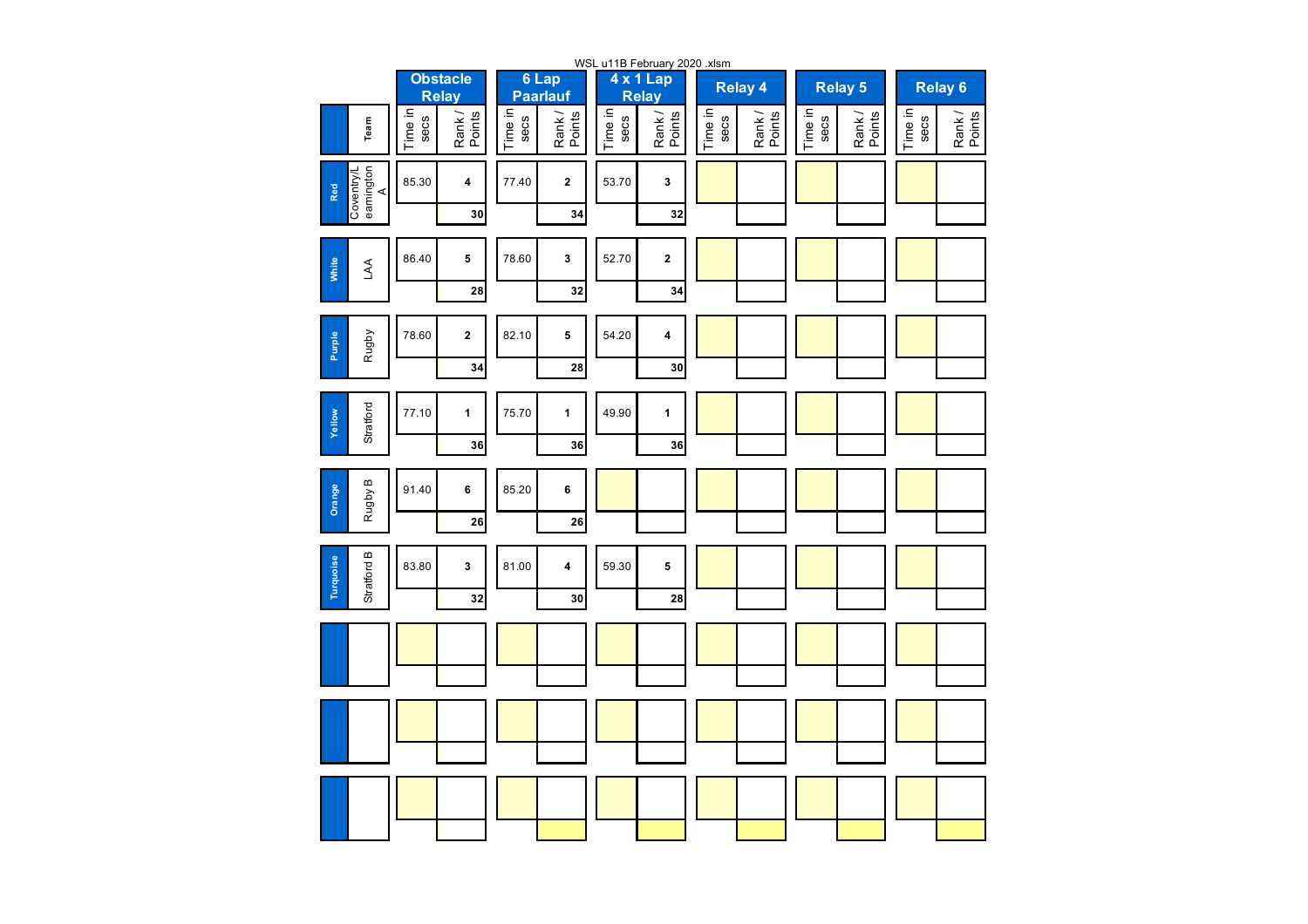|       |                   | <b>Sports Connexion</b>     |                           | <b>Warwickshire Sportshall League</b> |                |                |                      |                    |                 |  |  |
|-------|-------------------|-----------------------------|---------------------------|---------------------------------------|----------------|----------------|----------------------|--------------------|-----------------|--|--|
|       |                   | 7 February 2020             | Red                       | <b>Blue</b>                           | White          | Purple         | Yellow               | <b>Turquoise</b>   | Orange          |  |  |
|       |                   | <b>Under 13 - Girls</b>     | Coventry/Lea<br>mington A | Coventry/Lea<br>mington B             | LAA            | Rugby          | <b>Stratford</b>     | <b>Stratford B</b> | <b>Rugby B</b>  |  |  |
|       |                   | 2 Lap Race                  | 35                        | 32                                    | 26.5           |                | 35                   | 27.5               | 30              |  |  |
|       | <b>Individual</b> | 4 Lap Race                  | 29                        | 30                                    | 23             | 25             | 34                   | 28                 | 35              |  |  |
| TRACK |                   | 6 Lap Race                  | 20                        | 22                                    | 24             |                | 23                   | 21                 |                 |  |  |
|       |                   | <b>Obstacle Relay</b>       | 32                        | 24                                    | 30             | 34             | 36                   | 28                 | 26              |  |  |
|       | Relay             | 8 Lap Paarlauf              | 34                        | 24                                    | 28             | 30             | 36                   | 26                 | 32              |  |  |
|       |                   | 4 x 2 Lap Relay             | 34                        | 24                                    | 30             | 32             | 36                   | 26                 | 28              |  |  |
|       |                   |                             |                           |                                       |                |                |                      |                    |                 |  |  |
|       |                   | <b>Speed Bounce</b>         | 24                        | 36                                    | 30             | 30             | 34                   | 30                 | 26              |  |  |
|       |                   | <b>Standing Long Jump</b>   | 30.5                      | 19                                    | 29             | 36             | 31                   | 31.5               | 27              |  |  |
|       | Jumps             | <b>Vertical Jump</b>        | 32                        | 34                                    | 31.5           | 30             | 31                   | 24                 | 27.5            |  |  |
| FIELD |                   | <b>Standing Triple Jump</b> | 33                        | 27                                    | 34             | 34             | 27                   | 31                 | 24              |  |  |
|       | Throws            | <b>Shot Put</b>             | 34                        | 29                                    | 36             |                | 30                   | 31                 |                 |  |  |
|       |                   | Total                       | 337.5                     | 301                                   | 322            | 251            | 353                  | 304                | 255.5           |  |  |
|       |                   | <b>Overall Position</b>     | 2 <sup>1</sup>            | 5 <sup>5</sup>                        | 3 <sup>°</sup> | $\overline{7}$ | $\blacktriangleleft$ | $\overline{4}$     | $6\overline{6}$ |  |  |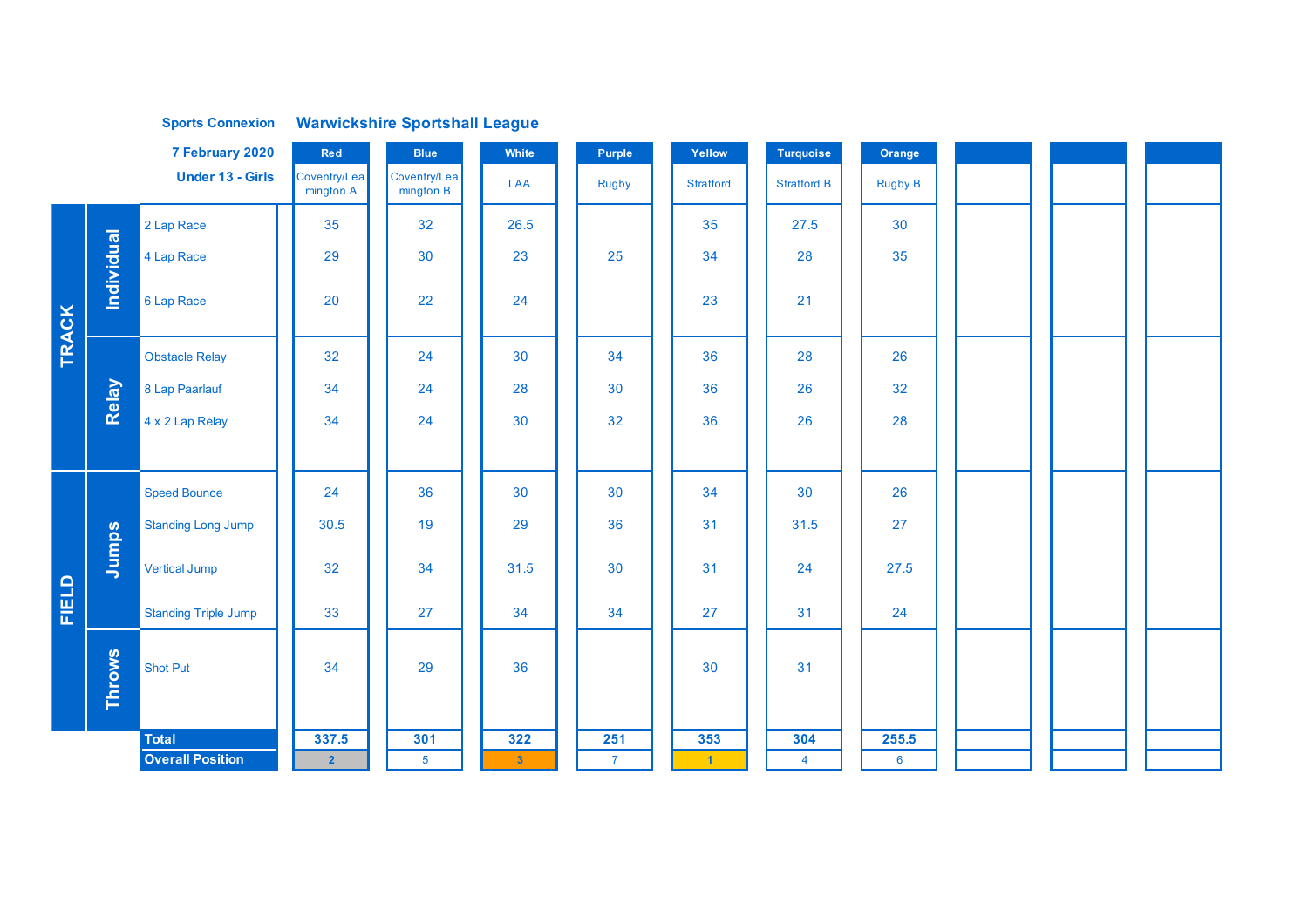|           |                      | 2 Lap Race               |             |                  |                    | 4 Lap Race |                       |                          |             |  |
|-----------|----------------------|--------------------------|-------------|------------------|--------------------|------------|-----------------------|--------------------------|-------------|--|
| <b>No</b> | <b>Name</b>          | Club                     | <b>Time</b> |                  | <b>Rank Points</b> | <b>No</b>  | <b>Name</b>           | Club                     | <b>Time</b> |  |
| 132       | Odunayo Lawal        | Coventry/Leamington A    | 22.5        | A 1              | 24                 | 325        | Lexie Tomlinson       | Rugby B                  | 50.2        |  |
| 547       | Maddie Linfoot       | Stratford                | 23.5        | A 2              | 23                 | 541        | Caitlin Boyle         | Stratford                | 51.3        |  |
| 128       | <b>Kimmy Burton</b>  | Coventry/Leamington B    | 24.7        | $\overline{B}$ 3 | 10                 | 319        | Mini Hatton           | Rugby B                  | 53.4        |  |
| 330       | Georgia Gercs        | Rugby B                  | 25          | <b>B</b> 4       | 9                  | 106        | <b>Elsie Davidson</b> | Coventry/Leamington A    | 54.2        |  |
| 557       | Abi Cooper           | <b>Stratford B</b>       | 25.2        | $\overline{A}5$  | 19.5               | 117        | Ella Wilkinson        | Coventry/Leamington B    | 54.9        |  |
| 220       | Imogen Goddard       | LAA                      | 27.2        | <b>B</b> 6       | $\overline{7}$     | 551        | <b>Emillie Ross</b>   | Stratford B              | 55.8        |  |
|           |                      |                          |             |                  |                    | 306        | Zoe Parker            | Rugby                    | 56.6        |  |
| 136       | <b>Alicia Sobers</b> | Coventry/Leamington B    | 23.6        | A 3              | 22                 |            |                       |                          |             |  |
| 545       | Antonia Leece        | Stratford                | 24.1        | $\overline{B}$ 1 | 12                 | 153        | Elise Mendoza         | LAA                      | 51.2        |  |
| 331       | <b>Connie Tysall</b> | Rugby B                  | 24.3        | A 4              | 21                 | 128        | Kimmy Burton          | Coventry/Leamington B    | 52          |  |
| 118       | <b>Lucy Gibbons</b>  | Coventry/Leamington A    | 24.5        | $\overline{B}$ 2 | 11                 | 556        | <b>Martha Peters</b>  | Stratford                | 52.1        |  |
| 213       | Emma Bliwert         | LAA                      | 25.2        | A 5              | 19.5               | 605        | <b>Kate Phillips</b>  | <b>Stratford B</b>       | 53.7        |  |
| 553       | <b>Ruby Edwards</b>  | <b>Stratford B</b>       | 25.6        | <b>B</b> 5       | 8                  | 331        | <b>Connie Tysall</b>  | Rugby B                  | 54.2        |  |
|           |                      |                          |             |                  |                    | 320        | Olivia Monk           | Rugby                    | 54.6        |  |
|           |                      |                          |             |                  |                    | 107        | Amelia Rowntree       | Coventry/Leamington A    | 54.7        |  |
|           |                      |                          |             |                  |                    |            |                       |                          |             |  |
|           |                      |                          |             |                  |                    |            |                       |                          |             |  |
|           |                      |                          |             |                  |                    |            |                       |                          |             |  |
|           |                      |                          |             |                  |                    |            |                       |                          |             |  |
|           |                      |                          |             |                  |                    |            |                       |                          |             |  |
|           |                      |                          |             |                  |                    |            |                       |                          |             |  |
|           |                      |                          |             |                  |                    |            |                       |                          |             |  |
|           |                      |                          |             |                  |                    |            |                       |                          |             |  |
|           |                      |                          |             |                  |                    |            |                       |                          |             |  |
|           |                      | 2 Lap Race - Non Scoring |             |                  |                    |            |                       | 4 Lap Race - Non Scoring |             |  |
| <b>No</b> | <b>Name</b>          | Club                     | <b>Time</b> | <b>NS</b>        |                    | <b>No</b>  | <b>Name</b>           | <b>Club</b>              | <b>Time</b> |  |
|           |                      |                          |             |                  |                    |            |                       |                          |             |  |
|           |                      |                          |             |                  |                    |            |                       |                          |             |  |
|           |                      |                          |             |                  |                    |            |                       |                          |             |  |
|           |                      |                          |             |                  |                    |            |                       |                          |             |  |
|           |                      |                          |             |                  |                    |            |                       |                          |             |  |
|           |                      |                          |             |                  |                    |            |                       |                          |             |  |

|            |                       | 2 Lap Race               |             |             |                |
|------------|-----------------------|--------------------------|-------------|-------------|----------------|
| <b>No</b>  | <b>Name</b>           | <b>Club</b>              | <b>Time</b> | <b>Rank</b> | <b>Points</b>  |
|            | Odunayo Lawal         | Coventry/Leamington A    | 22.5        | A 1         | 24             |
|            | <b>Maddie Linfoot</b> | Stratford                | 23.5        | A 2         | 23             |
| 128        | Kimmy Burton          | Coventry/Leamington B    | 24.7        | <b>B</b> 3  | 10             |
| 330<br>557 | Georgia Gercs         | Rugby B                  | 25          | <b>B</b> 4  | 9              |
|            | Abi Cooper            | Stratford B              | 25.2        | A 5         | 19.5           |
| 220        | Imogen Goddard        | LAA                      | 27.2        | <b>B</b> 6  | $\overline{7}$ |
|            |                       |                          |             |             |                |
|            | Alicia Sobers         | Coventry/Leamington B    | 23.6        | A 3         | 22             |
| 545        | Antonia Leece         | Stratford                | 24.1        | <b>B</b> 1  | 12             |
|            | <b>Connie Tysall</b>  | Rugby B                  | 24.3        | A 4         | 21             |
| 118        | <b>Lucy Gibbons</b>   | Coventry/Leamington A    | 24.5        | <b>B</b> 2  | 11             |
| 213<br>553 | <b>Emma Bliwert</b>   | LAA                      | 25.2        | A 5         | 19.5           |
|            | Ruby Edwards          | Stratford B              | 25.6        | <b>B</b> 5  | 8              |
|            |                       |                          |             |             |                |
|            |                       |                          |             |             |                |
|            |                       |                          |             |             |                |
|            |                       |                          |             |             |                |
|            |                       |                          |             |             |                |
|            |                       |                          |             |             |                |
|            |                       |                          |             |             |                |
|            |                       |                          |             |             |                |
|            |                       |                          |             |             |                |
|            |                       |                          |             |             |                |
|            |                       |                          |             |             |                |
|            |                       | 2 Lap Race - Non Scoring |             |             |                |
| <b>No</b>  | <b>Name</b>           | <b>Club</b>              | <b>Time</b> | <b>NS</b>   |                |
|            |                       |                          |             |             |                |
|            |                       |                          |             |             |                |
|            |                       |                          |             |             |                |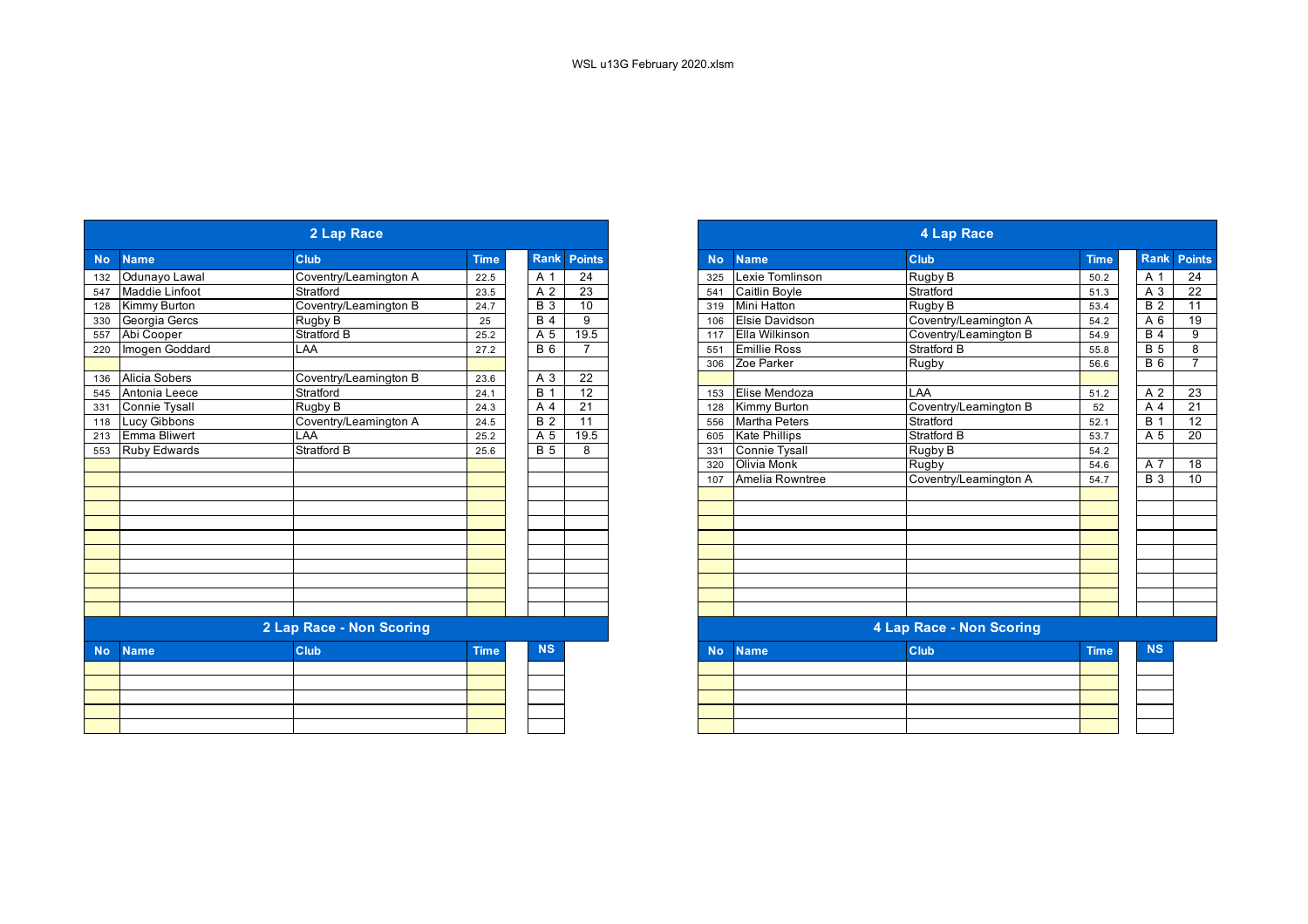|                              | <b>6 Lap Race</b>     |                                 |           |                    |
|------------------------------|-----------------------|---------------------------------|-----------|--------------------|
|                              |                       |                                 |           |                    |
| <b>Name</b><br><b>No</b>     | <b>Club</b>           | <b>Time</b>                     |           | <b>Rank Points</b> |
| Abigail George<br>235        | LAA                   | 80.7                            | A 1       | 24                 |
| Maisie Joy Spriggs<br>542    | Stratford             | 82.3                            | A 2       | 23                 |
| 112 Ruby Davies              | Coventry/Leamington B | 85.3                            | A 3       | $\overline{22}$    |
| Abi Cooper<br>557            | Stratford B           | 88.2                            | A 4       | 21                 |
| Isabella White<br>113        | Coventry/Leamington A | 89.1                            | A 5       | 20                 |
|                              |                       |                                 |           |                    |
|                              |                       |                                 |           |                    |
|                              |                       |                                 |           |                    |
|                              |                       |                                 |           |                    |
|                              |                       |                                 |           |                    |
|                              |                       |                                 |           |                    |
|                              |                       |                                 |           |                    |
|                              |                       |                                 |           |                    |
|                              |                       |                                 |           |                    |
|                              |                       |                                 |           |                    |
|                              |                       |                                 |           |                    |
|                              |                       |                                 |           |                    |
| <b>Name</b><br><b>No</b>     | Club                  | <b>Time</b>                     | <b>NS</b> |                    |
| <b>Tilly Campbell</b><br>559 | Stratford B           | 90.5                            | $N$ S     |                    |
|                              |                       |                                 |           |                    |
|                              |                       |                                 |           |                    |
|                              |                       |                                 |           |                    |
|                              |                       |                                 |           |                    |
|                              |                       | <b>6 Lap Race - Non Scoring</b> |           |                    |

|                                           | <b>6 Lap Race</b>        |             |                    |                 |
|-------------------------------------------|--------------------------|-------------|--------------------|-----------------|
| <b>Name</b>                               | <b>Club</b>              | <b>Time</b> | <b>Rank Points</b> |                 |
| Abigail George                            | LAA                      | 80.7        | A 1                | 24              |
|                                           | Stratford                | 82.3        | A 2                | $\overline{23}$ |
| 542 Maisie Joy Spriggs<br>112 Ruby Davies | Coventry/Leamington B    | 85.3        | A 3                | $\overline{22}$ |
| 557 Abi Cooper                            | Stratford B              | 88.2        | A 4                | $\overline{21}$ |
| 113 Isabella White                        | Coventry/Leamington A    | 89.1        | A 5                | 20              |
|                                           |                          |             |                    |                 |
|                                           |                          |             |                    |                 |
|                                           |                          |             |                    |                 |
|                                           |                          |             |                    |                 |
|                                           |                          |             |                    |                 |
|                                           |                          |             |                    |                 |
|                                           |                          |             |                    |                 |
|                                           |                          |             |                    |                 |
|                                           |                          |             |                    |                 |
|                                           |                          |             |                    |                 |
|                                           |                          |             |                    |                 |
|                                           | 6 Lap Race - Non Scoring |             |                    |                 |
| <b>Name</b>                               | <b>Club</b>              | <b>Time</b> | <b>NS</b>          |                 |
| <b>Tilly Campbell</b>                     | Stratford B              | 90.5        | N S                |                 |
|                                           |                          |             |                    |                 |
|                                           |                          |             |                    |                 |
|                                           |                          |             |                    |                 |
|                                           |                          |             |                    |                 |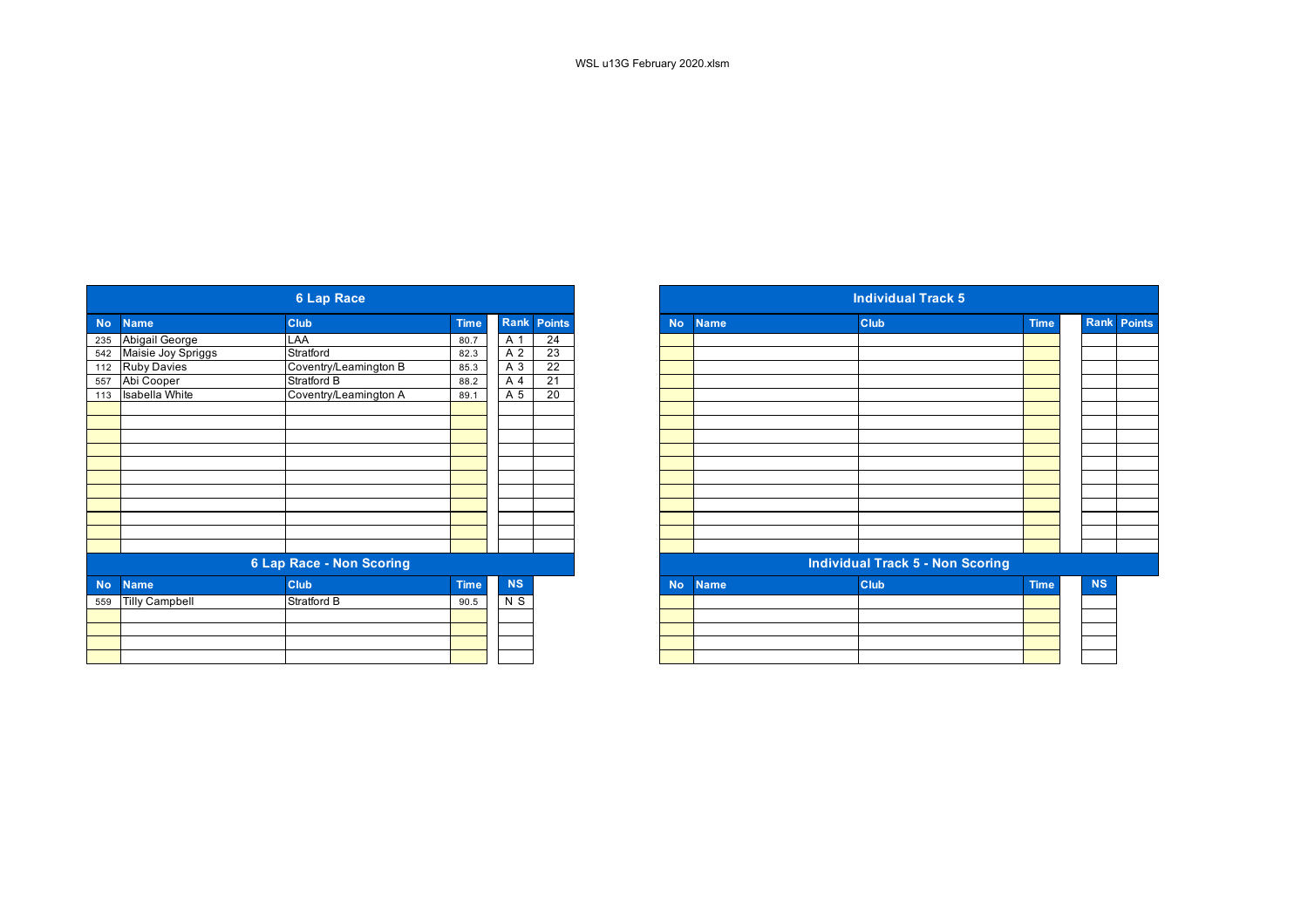|           |                           | <b>Speed Bounce</b>               |                |                  |                 |           | <b>Standing Long Jump</b> |                                         |                        |  |  |  |
|-----------|---------------------------|-----------------------------------|----------------|------------------|-----------------|-----------|---------------------------|-----------------------------------------|------------------------|--|--|--|
| <b>No</b> | <b>Name</b>               | Club                              | <b>Bounces</b> | <b>Rank</b>      | <b>Points</b>   | <b>No</b> | <b>Name</b>               | <b>Club</b>                             | <b>Distance</b><br>(m) |  |  |  |
| 113       | <b>Isabella White</b>     | Coventry/Leamington A             | 61             | <b>B</b> 7       | 6               | 106       | <b>Elsie Davidson</b>     | Coventry/Leamington A                   | 1.60                   |  |  |  |
| 106       | <b>Elsie Davidson</b>     | Coventry/Leamington A             | 63             | A 7              | 18              | 134       | <b>Eloise Mills</b>       | Coventry/Leamington A                   | 1.73                   |  |  |  |
| 122       | <b>Lily Sharkey</b>       | Coventry/Leamington B             | 83             | <b>B</b> 1       | 12              | 122       | <b>Lily Sharkey</b>       | Coventry/Leamington B                   | 1.72                   |  |  |  |
| 127       | <b>Grace Evans</b>        | Coventry/Leamington B             | 84             | A 1              | $\overline{24}$ | 204       | Amisha Modi               | LAA                                     | 1.83                   |  |  |  |
| 226       | <b>Isabella Comerford</b> | LAA                               | 68             | $\overline{B}$ 3 | 10              | 220       | Imogen Goddard            | LAA                                     | 1.55                   |  |  |  |
| 153       | Elise Mendoza             | LAA                               | 72             | A 5              | 20              | 315       | <b>Isabel Mur</b>         | Rugby                                   | 2.02                   |  |  |  |
| 321       | Annalise Foxon-Day        | Rugby                             | 66             | $\overline{B}$ 5 | 8               | 306       | Zoe Parker                | Rugby                                   | 1.72                   |  |  |  |
| 320       | <b>Olivia Monk</b>        | Rugby                             | 77             | A 3              | $\overline{22}$ | 606       | Jess Moore                | Stratford                               | 1.56                   |  |  |  |
| 541       | <b>Caitlin Boyle</b>      | Stratford                         | 70             | $\overline{B}$ 2 | $\overline{11}$ | 545       | Antonia Leece             | Stratford                               | 1.88                   |  |  |  |
| 547       | <b>Maddie Linfoot</b>     | Stratford                         | 80             | A 2              | 23              | 609       | <b>Mischa Hall</b>        | Stratford B                             | 1.60                   |  |  |  |
| 553       | <b>Ruby Edwards</b>       | Stratford B                       | 74             | A 4              | 21              | 554       | Anna Blokhuizen           | Stratford B                             | 1.80                   |  |  |  |
| 610       | Ella Smart                | <b>Stratford B</b>                | 67             | B <sub>4</sub>   | 9               | 330       | Georgia Gercs             | Rugby B                                 | 1.64                   |  |  |  |
| 319       | Mini Hatton               | Rugby B                           | 63             | $B_6$            | $\overline{7}$  | 331       | <b>Connie Tysall</b>      | Rugby B                                 | 1.57                   |  |  |  |
| 325       | Lexie Tomlinson           | Rugby B                           | 64             | A 6              | $\overline{19}$ |           |                           |                                         |                        |  |  |  |
|           |                           |                                   |                |                  |                 |           |                           |                                         |                        |  |  |  |
|           |                           |                                   |                |                  |                 |           |                           |                                         |                        |  |  |  |
|           |                           |                                   |                |                  |                 |           |                           |                                         |                        |  |  |  |
|           |                           |                                   |                |                  |                 |           |                           |                                         |                        |  |  |  |
|           |                           |                                   |                |                  |                 |           |                           |                                         |                        |  |  |  |
|           |                           |                                   |                |                  |                 |           |                           |                                         |                        |  |  |  |
|           |                           |                                   |                |                  |                 |           |                           |                                         |                        |  |  |  |
|           |                           |                                   |                |                  |                 |           |                           |                                         |                        |  |  |  |
|           |                           |                                   |                |                  |                 |           |                           |                                         |                        |  |  |  |
|           |                           |                                   |                |                  |                 |           |                           |                                         |                        |  |  |  |
|           |                           | <b>Speed Bounce - Non Scoring</b> |                |                  |                 |           |                           | <b>Standing Long Jump - Non Scoring</b> |                        |  |  |  |
| <b>No</b> | <b>Name</b>               | <b>Club</b>                       | <b>Bounces</b> | <b>NS</b>        |                 | <b>No</b> | <b>Name</b>               | <b>Club</b>                             | <b>Distance</b><br>(m) |  |  |  |
| 204       | Amisha Modi               | LAA                               | 53             | N S              |                 |           |                           |                                         |                        |  |  |  |
|           |                           |                                   |                |                  |                 |           |                           |                                         |                        |  |  |  |
|           |                           |                                   |                |                  |                 |           |                           |                                         |                        |  |  |  |
|           |                           |                                   |                |                  |                 |           |                           |                                         |                        |  |  |  |
|           |                           |                                   |                |                  |                 |           |                           |                                         |                        |  |  |  |
|           |                           |                                   |                |                  |                 |           |                           |                                         |                        |  |  |  |

|                  |                           | <b>Speed Bounce</b>               |                |                |                    |
|------------------|---------------------------|-----------------------------------|----------------|----------------|--------------------|
| <b>No</b>        | <b>Name</b>               | <b>Club</b>                       | <b>Bounces</b> |                | <b>Rank Points</b> |
| 113              | Isabella White            | Coventry/Leamington A             | 61             | <b>B</b> 7     | 6                  |
| 106              | <b>Elsie Davidson</b>     | Coventry/Leamington A             | 63             | A 7            | $\overline{18}$    |
| 122              | <b>Lily Sharkey</b>       | Coventry/Leamington B             | 83             | <b>B</b> 1     | $\overline{12}$    |
| 127              | <b>Grace Evans</b>        | Coventry/Leamington B             | 84             | A 1            | 24                 |
| 226              | <b>Isabella Comerford</b> | LAA                               | 68             | <b>B</b> 3     | 10                 |
| 153              | Elise Mendoza             | LAA                               | 72             | A 5            | $\overline{20}$    |
| 321              | Annalise Foxon-Day        | Rugby                             | 66             | <b>B</b> 5     | 8                  |
| 320              | Olivia Monk               | Rugby                             | 77             | A 3            | 22                 |
| 541              | Caitlin Boyle             | Stratford                         | 70             | <b>B</b> 2     | 11                 |
| 547              | <b>Maddie Linfoot</b>     | Stratford                         | 80             | A 2            | 23                 |
| $\frac{1}{553}$  | <b>Ruby Edwards</b>       | Stratford B                       | 74             | A 4            | 21                 |
| 610              | <b>Ella Smart</b>         | Stratford B                       | 67             | <b>B</b> 4     | 9                  |
| $\overline{319}$ | <b>Mini Hatton</b>        | Rugby B                           | 63             | <b>B6</b>      | $\overline{7}$     |
| 325              | Lexie Tomlinson           | Rugby B                           | 64             | A 6            | 19                 |
|                  |                           |                                   |                |                |                    |
|                  |                           |                                   |                |                |                    |
|                  |                           |                                   |                |                |                    |
|                  |                           |                                   |                |                |                    |
|                  |                           |                                   |                |                |                    |
|                  |                           |                                   |                |                |                    |
|                  |                           |                                   |                |                |                    |
|                  |                           |                                   |                |                |                    |
|                  |                           |                                   |                |                |                    |
|                  |                           |                                   |                |                |                    |
|                  |                           | <b>Speed Bounce - Non Scoring</b> |                |                |                    |
| <b>No</b>        | <b>Name</b>               | <b>Club</b>                       | <b>Bounces</b> | <b>NS</b>      |                    |
|                  | 204 Amisha Modi           | LAA                               | 53             | N <sub>S</sub> |                    |
|                  |                           |                                   |                |                |                    |
|                  |                           |                                   |                |                |                    |
|                  |                           |                                   |                |                |                    |
|                  |                           |                                   |                |                |                    |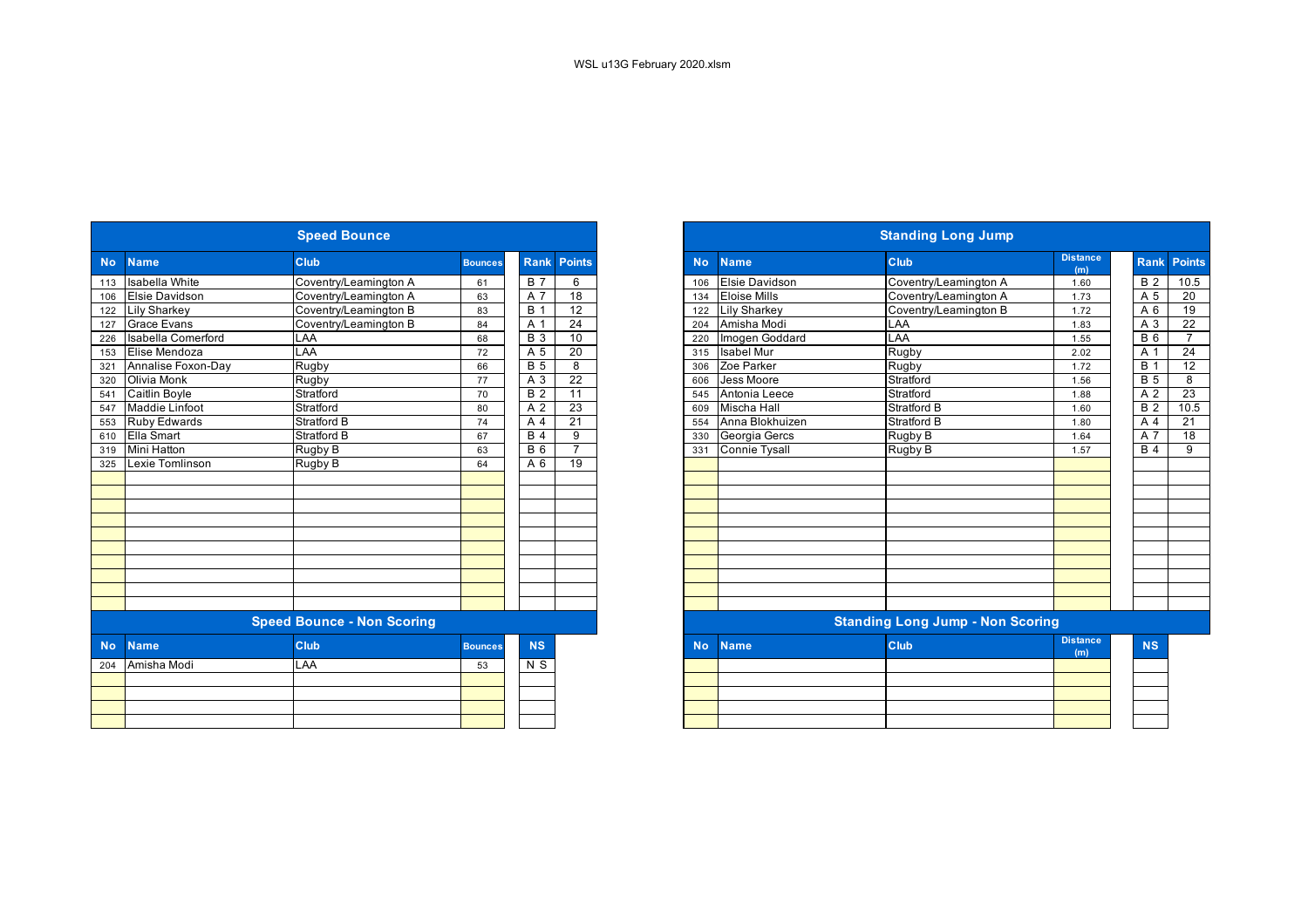|           |                       | <b>Vertical Jump</b>               |                         |                  |                    |
|-----------|-----------------------|------------------------------------|-------------------------|------------------|--------------------|
| <b>No</b> | <b>Name</b>           | <b>Club</b>                        | <b>Distance</b><br>(cm) |                  | <b>Rank Points</b> |
|           | Odunayo Lawal         | Coventry/Leamington A              | 52                      | A <sub>1</sub>   | $\overline{24}$    |
|           | <b>Elsie Davidson</b> | Coventry/Leamington A              | 38                      | $\overline{B}$ 5 | 8                  |
|           | Kimmy Burton          | Coventry/Leamington B              | 42                      | $\overline{B}$ 1 | $\overline{11}$    |
|           | <b>Grace Evans</b>    | Coventry/Leamington B              | 47                      | A 2              | 23                 |
|           | Imogen Goddard        | LAA                                | 42                      | $\overline{B}$ 1 | 11                 |
|           | Emma Bliwert          | LAA                                | 43                      | A 4              | 20.5               |
|           | <b>Olivia Monk</b>    | Rugby                              | 42                      | A 6              | $\overline{19}$    |
|           | Zoe Parker            | Rugby                              | 42                      | $\overline{B}$ 1 | 11                 |
|           | <b>Caitlin Boyle</b>  | Stratford                          | 44                      | $\overline{A}3$  | $\overline{22}$    |
|           | Jess Moore            | Stratford                          | 41                      | B <sub>4</sub>   | 9                  |
|           | <b>Mischa Hall</b>    | <b>Stratford B</b>                 | 34                      | $\overline{A}$ 7 | $\overline{18}$    |
|           | Ella Smart            | Stratford B                        | 34                      | B <sub>7</sub>   | 6                  |
|           | Georgia Gercs         | Rugby B                            | 43                      | A 4              | 20.5               |
|           | <b>Connie Tysall</b>  | Rugby B                            | 36                      | $B_6$            |                    |
|           |                       |                                    |                         |                  |                    |
|           |                       |                                    |                         |                  |                    |
|           |                       |                                    |                         |                  |                    |
|           |                       |                                    |                         |                  |                    |
|           |                       |                                    |                         |                  |                    |
|           |                       |                                    |                         |                  |                    |
|           |                       |                                    |                         |                  |                    |
|           |                       |                                    |                         |                  |                    |
|           |                       |                                    |                         |                  |                    |
|           |                       |                                    |                         |                  |                    |
|           |                       | <b>Vertical Jump - Non Scoring</b> |                         |                  |                    |
|           | <b>Name</b>           | Club                               | <b>Distance</b><br>(cm) | <b>NS</b>        |                    |
|           | Amelia Rowntree       | Coventry/Leamington A              | 42                      | $N$ S            |                    |
|           |                       |                                    |                         |                  |                    |
|           |                       |                                    |                         |                  |                    |
|           |                       |                                    |                         |                  |                    |
|           |                       |                                    |                         |                  |                    |

|                       | <b>Vertical Jump</b>               |                                      |              |                 |
|-----------------------|------------------------------------|--------------------------------------|--------------|-----------------|
| <b>Name</b>           | <b>Club</b>                        | <b>Distance</b><br>(c <sub>m</sub> ) | <b>Rank</b>  | <b>Points</b>   |
| 132 Odunayo Lawal     | Coventry/Leamington A              | 52                                   | A 1          | 24              |
| <b>Elsie Davidson</b> | Coventry/Leamington A              | 38                                   | <b>B</b> 5   | 8               |
| 128 Kimmy Burton      | Coventry/Leamington B              | 42                                   | <b>B</b> 1   | 11              |
| <b>Grace Evans</b>    | Coventry/Leamington B              | 47                                   | A 2          | 23              |
| Imogen Goddard        | LAA                                | 42                                   | <b>B</b> 1   | 11              |
| <b>Emma Bliwert</b>   | LAA                                | 43                                   | A 4          | 20.5            |
| Olivia Monk           | Rugby                              | 42                                   | A 6          | 19              |
| 306 Zoe Parker        | Rugby                              | 42                                   | $B^{\prime}$ | 11              |
| 541 Caitlin Boyle     | Stratford                          | 44                                   | A 3          | $\overline{22}$ |
| 606 Jess Moore        | Stratford                          | 41                                   | <b>B</b> 4   | 9               |
| Mischa Hall           | <b>Stratford B</b>                 | 34                                   | A 7          | $\overline{18}$ |
| 610 Ella Smart        | Stratford B                        | 34                                   | <b>B</b> 7   | 6               |
| Georgia Gercs         | Rugby B                            | 43                                   | A 4          | 20.5            |
| 331 Connie Tysall     | Rugby B                            | 36                                   | <b>B</b> 6   |                 |
|                       |                                    |                                      |              |                 |
|                       |                                    |                                      |              |                 |
|                       |                                    |                                      |              |                 |
|                       |                                    |                                      |              |                 |
|                       |                                    |                                      |              |                 |
|                       |                                    |                                      |              |                 |
|                       | <b>Vertical Jump - Non Scoring</b> |                                      |              |                 |
|                       |                                    | Dietonee                             |              |                 |

| stance<br>(cm) | <b>INS</b> | <b>No</b> | <b>Name</b>   | <b>Club</b>           | <b>Distance</b><br>(m) | <b>NS</b> |
|----------------|------------|-----------|---------------|-----------------------|------------------------|-----------|
| 42             | N S        | 136       | Alicia Sobers | Coventry/Leamington B | 6.08                   | N S       |
|                |            |           |               |                       |                        |           |
|                |            |           |               |                       |                        |           |
|                |            |           |               |                       |                        |           |
|                |            |           |               |                       |                        |           |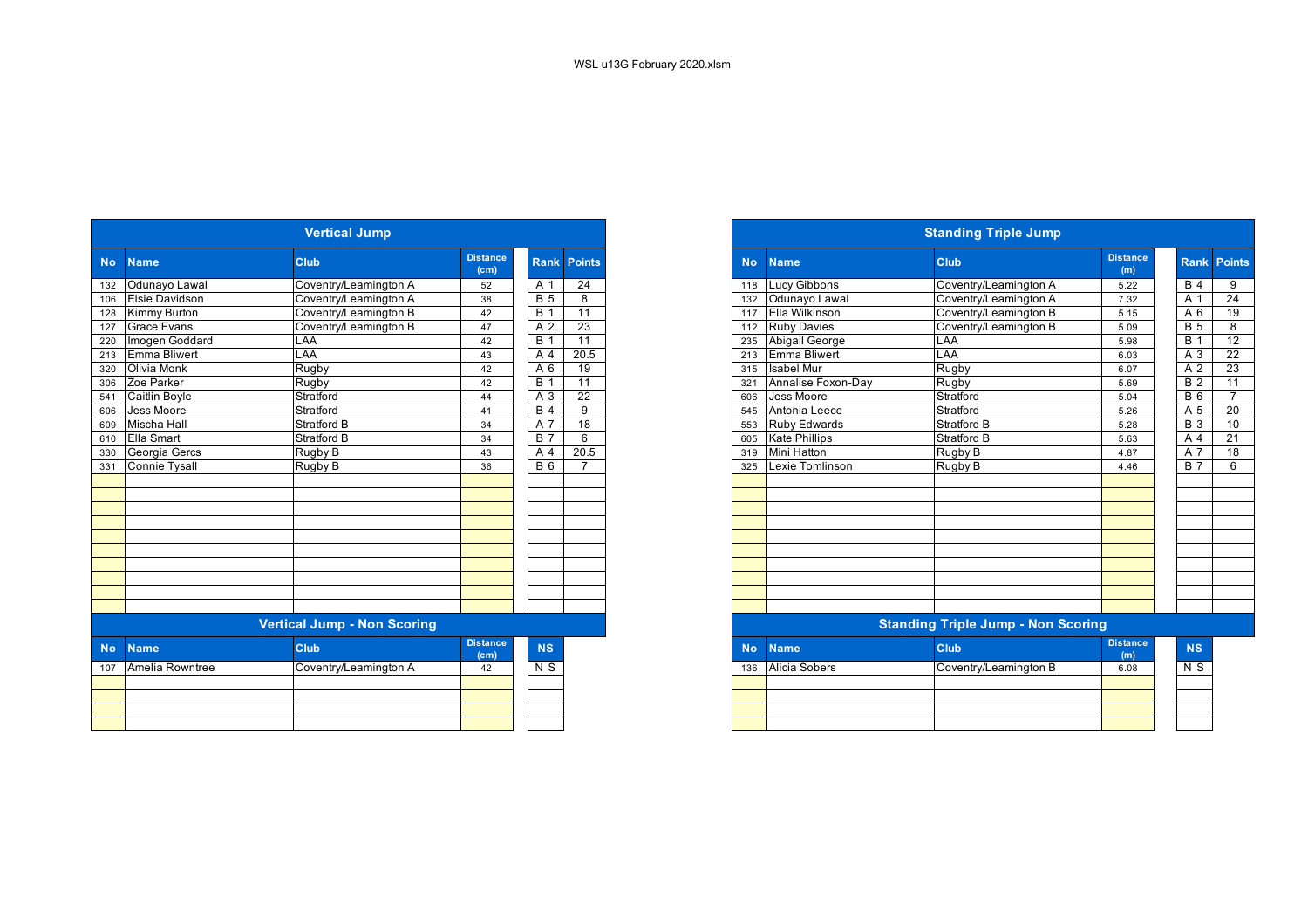|           |                       | <b>Shot Put</b>               |           |                  |                    |
|-----------|-----------------------|-------------------------------|-----------|------------------|--------------------|
| <b>No</b> | <b>Name</b>           | Club                          | Dis $(m)$ |                  | <b>Rank Points</b> |
| 132       | Odunayo Lawal         | Coventry/Leamington A         | 6.83      | A 2              | 23                 |
| 134       | <b>Eloise Mills</b>   | Coventry/Leamington A         | 6.18      | B <sub>2</sub>   | $\overline{11}$    |
| 117       | Ella Wilkinson        | Coventry/Leamington B         | 4.73      | $\overline{B4}$  | 9                  |
| 128       | Kimmy Burton          | Coventry/Leamington B         | 4.89      | A 5              | 20                 |
| 235       | Abigail George        | LAA                           | 8.11      | A 1              | $\overline{24}$    |
| 153       | Elise Mendoza         | <b>LAA</b>                    | 6.87      | $\overline{B}$ 1 | $\overline{12}$    |
| 547       | Maddie Linfoot        | Stratford                     | 6.37      | A 3              | 22                 |
| 556       | <b>Martha Peters</b>  | Stratford                     | 3.87      | <b>B</b> 5       | $\overline{8}$     |
| 559       | <b>Tilly Campbell</b> | <b>Stratford B</b>            | 5.85      | $\overline{B}$ 3 | 10                 |
| 605       | <b>Kate Phillips</b>  | <b>Stratford B</b>            | 6.05      | A 4              | $\overline{21}$    |
|           |                       |                               |           |                  |                    |
|           |                       |                               |           |                  |                    |
|           |                       |                               |           |                  |                    |
|           |                       |                               |           |                  |                    |
|           |                       |                               |           |                  |                    |
|           |                       |                               |           |                  |                    |
|           |                       |                               |           |                  |                    |
|           |                       |                               |           |                  |                    |
|           |                       |                               |           |                  |                    |
|           |                       |                               |           |                  |                    |
|           |                       |                               |           |                  |                    |
|           |                       |                               |           |                  |                    |
|           |                       |                               |           |                  |                    |
|           |                       |                               |           |                  |                    |
|           |                       | <b>Shot Put - Non Scoring</b> |           |                  |                    |
| <b>No</b> | <b>Name</b>           | <b>Club</b>                   | Dis(m)    | <b>NS</b>        |                    |
| 554       | Anna Blokhuizen       | <b>Stratford B</b>            | 5.29      | N <sub>S</sub>   |                    |
|           |                       |                               |           |                  |                    |
|           |                       |                               |           |                  |                    |
|           |                       |                               |           |                  |                    |
|           |                       |                               |           |                  |                    |
|           |                       |                               |           |                  |                    |

|                  |                       | <b>Shot Put</b>               |         |            |                 |
|------------------|-----------------------|-------------------------------|---------|------------|-----------------|
| No               | <b>Name</b>           | <b>Club</b>                   | Dis(m)  | Rank       | Points          |
| $\overline{132}$ | Odunayo Lawal         | Coventry/Leamington A         | 6.83    | A 2        | 23              |
| 134              | <b>Eloise Mills</b>   | Coventry/Leamington A         | 6.18    | <b>B</b> 2 | $\overline{11}$ |
| 117              | Ella Wilkinson        | Coventry/Leamington B         | 4.73    | $B$ 4      | 9               |
| 128              | Kimmy Burton          | Coventry/Leamington B         | 4.89    | A 5        | 20              |
| 235              | <b>Abigail George</b> | LAA                           | 8.11    | A 1        | $\overline{24}$ |
| 153              | Elise Mendoza         | LAA                           | 6.87    | <b>B</b> 1 | $\overline{12}$ |
| 547              | Maddie Linfoot        | Stratford                     | 6.37    | A 3        | $\overline{22}$ |
| 556              | <b>Martha Peters</b>  | Stratford                     | 3.87    | <b>B</b> 5 | $\overline{8}$  |
| 559              | <b>Tilly Campbell</b> | Stratford B                   | 5.85    | <b>B</b> 3 | 10              |
| 605              | Kate Phillips         | <b>Stratford B</b>            | 6.05    | A 4        | $\overline{21}$ |
|                  |                       |                               |         |            |                 |
|                  |                       |                               |         |            |                 |
|                  |                       |                               |         |            |                 |
|                  |                       |                               |         |            |                 |
|                  |                       |                               |         |            |                 |
|                  |                       |                               |         |            |                 |
|                  |                       |                               |         |            |                 |
|                  |                       |                               |         |            |                 |
|                  |                       |                               |         |            |                 |
|                  |                       |                               |         |            |                 |
|                  |                       |                               |         |            |                 |
|                  |                       |                               |         |            |                 |
|                  |                       |                               |         |            |                 |
|                  |                       |                               |         |            |                 |
|                  |                       | <b>Shot Put - Non Scoring</b> |         |            |                 |
| <b>No</b>        | <b>Name</b>           | <b>Club</b>                   | Dis (m) | NS         |                 |
|                  | 554 Anna Blokhuizen   | <b>Stratford B</b>            | 5.29    | N S        |                 |
|                  |                       |                               |         |            |                 |
|                  |                       |                               |         |            |                 |
|                  |                       |                               |         |            |                 |
|                  |                       |                               |         |            |                 |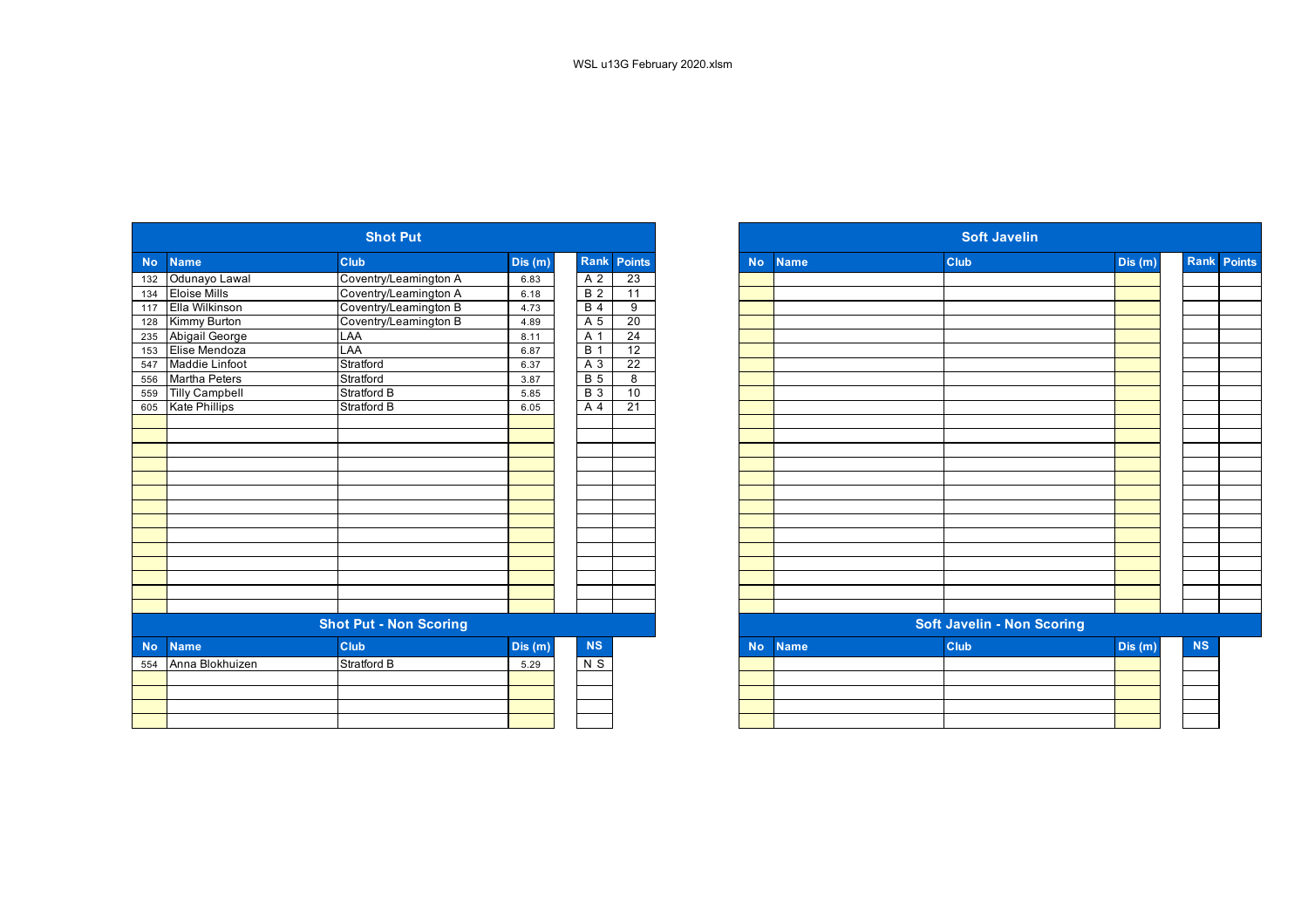|                                      |                 | <b>Obstacle</b>         |                 | 8 Lap                   |                 | WSL u13G February 2020 xlsm<br>4 x 2 Lap<br>Relay |                 | <b>Relay 4</b>   |                 | <b>Relay 5</b>   |                 | <b>Relay 6</b>   |
|--------------------------------------|-----------------|-------------------------|-----------------|-------------------------|-----------------|---------------------------------------------------|-----------------|------------------|-----------------|------------------|-----------------|------------------|
|                                      |                 | <b>Relay</b>            |                 | Paarlauf                |                 |                                                   |                 |                  |                 |                  |                 |                  |
| Team                                 | Time in<br>secs | Rank /<br>Points        | Time in<br>secs | Rank /<br>Points        | Time in<br>secs | Rank /<br>Points                                  | Time in<br>secs | Rank /<br>Points | Time in<br>secs | Rank /<br>Points | Time in<br>secs | Rank /<br>Points |
| eamington<br>A<br>Coventry/L<br>Red  | 74.80           | 3                       | 101.70          | $\mathbf 2$             | 96.00           | $\mathbf 2$                                       |                 |                  |                 |                  |                 |                  |
|                                      |                 | 32                      |                 | 34                      |                 | 34                                                |                 |                  |                 |                  |                 |                  |
| eamington<br>B<br>Coventry/L<br>Blue | 83.70           | $\overline{\mathbf{7}}$ | 109.20          | $\overline{\mathbf{r}}$ | 104.60          | $\overline{\mathbf{7}}$                           |                 |                  |                 |                  |                 |                  |
|                                      |                 | 24                      |                 | 24                      |                 | 24                                                |                 |                  |                 |                  |                 |                  |
| White<br>$\overline{A}$              | 74.90           | 4                       | 106.10          | 5                       | 99.10           | 4                                                 |                 |                  |                 |                  |                 |                  |
|                                      |                 | 30                      |                 | 28                      |                 | 30                                                |                 |                  |                 |                  |                 |                  |
| Rugby<br>Purple                      | 73.80           | 2                       | 105.60          | 4                       | 96.30           | 3                                                 |                 |                  |                 |                  |                 |                  |
|                                      |                 | 34                      |                 | 30                      |                 | 32                                                |                 |                  |                 |                  |                 |                  |
| Stratford<br>Yellow                  | 73.40           | 1                       | 98.90           | 1                       | 95.70           | 1                                                 |                 |                  |                 |                  |                 |                  |
|                                      |                 | 36                      |                 | 36                      |                 | 36                                                |                 |                  |                 |                  |                 |                  |
| Stratford B<br>Turquoise             | 78.30           | 5                       | 107.50          | 6                       | 102.80          | 6                                                 |                 |                  |                 |                  |                 |                  |
|                                      |                 | 28                      |                 | 26                      |                 | 26                                                |                 |                  |                 |                  |                 |                  |
| Rugby B<br>Orange                    | 79.20           | 6                       | 105.00          | 3                       | 99.50           | 5                                                 |                 |                  |                 |                  |                 |                  |
|                                      |                 | 26                      |                 | 32                      |                 | 28                                                |                 |                  |                 |                  |                 |                  |
|                                      |                 |                         |                 |                         |                 |                                                   |                 |                  |                 |                  |                 |                  |
|                                      |                 |                         |                 |                         |                 |                                                   |                 |                  |                 |                  |                 |                  |
|                                      |                 |                         |                 |                         |                 |                                                   |                 |                  |                 |                  |                 |                  |
|                                      |                 |                         |                 |                         |                 |                                                   |                 |                  |                 |                  |                 |                  |
|                                      |                 |                         |                 |                         |                 |                                                   |                 |                  |                 |                  |                 |                  |
|                                      |                 |                         |                 |                         |                 |                                                   |                 |                  |                 |                  |                 |                  |
|                                      |                 |                         |                 |                         |                 |                                                   |                 |                  |                 |                  |                 |                  |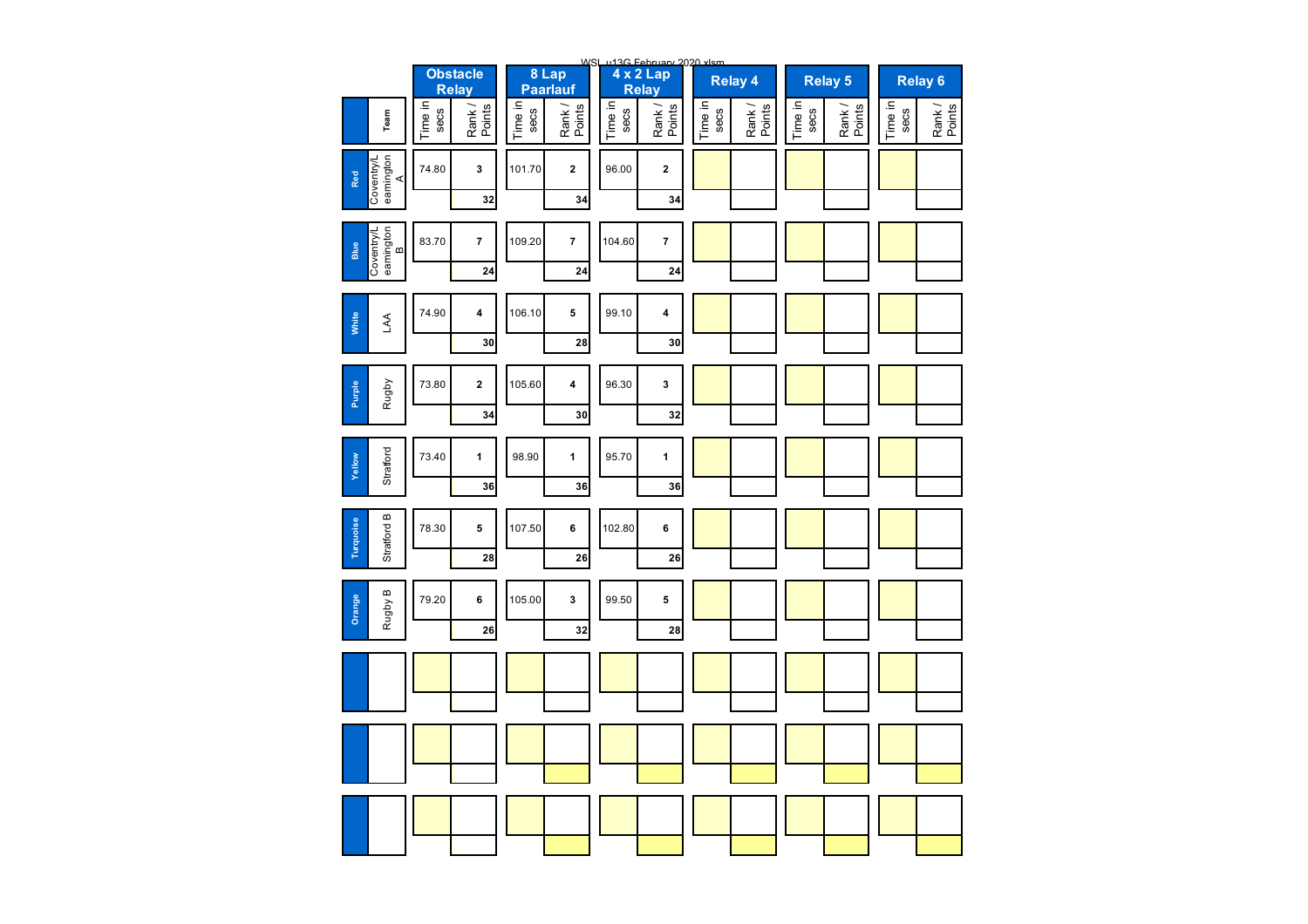|              |                   | 7 February 2020             | Red                     | White          | Purple         | Yellow    | <b>Turquoise</b>     |  |  |
|--------------|-------------------|-----------------------------|-------------------------|----------------|----------------|-----------|----------------------|--|--|
|              |                   | <b>Under 13 - Boys</b>      | Coventry/Lea<br>mington | LAA            | Rugby          | Stratford | <b>Stratford "B"</b> |  |  |
|              |                   | 2 Lap Race                  | 28.5                    | 33.5           | 32.5           | 36        | 29.5                 |  |  |
|              |                   | 4 Lap Race                  | 31                      | 34             | 20             | 36        | 31                   |  |  |
|              | <b>Individual</b> | 6 Lap Race                  | 22                      | 21             | 24             | 23        | 20                   |  |  |
| <b>TRACK</b> |                   | <b>Obstacle Relay</b>       | 34                      | 30             | 28             | 36        | 32                   |  |  |
|              | Relay             | 8 Lap Paarlauf              | 32                      | 34             |                | 36        | 30                   |  |  |
|              |                   | 4 x 2 Lap Relay             | 30                      | 34             |                | 36        | 32                   |  |  |
|              |                   |                             |                         |                |                |           |                      |  |  |
|              |                   | <b>Speed Bounce</b>         | 33                      | 30             |                | 36        | 33                   |  |  |
|              |                   | <b>Standing Long Jump</b>   | 33                      | 29             | 31             | 36        | 31                   |  |  |
|              | Jumps             | <b>Vertical Jump</b>        | 32                      | 29             | 23             | 36        | 32                   |  |  |
| FIELD        |                   | <b>Standing Triple Jump</b> | 22                      | 31             |                | 36        | 34                   |  |  |
|              | <b>Throws</b>     | <b>Shot Put</b>             | 32                      | 36             | 23             | 32        | 29                   |  |  |
|              |                   | <b>Total</b>                | 329.5                   | 341.5          | 181.5          | 379       | 333.5                |  |  |
|              |                   | <b>Overall Position</b>     | $\overline{4}$          | $\overline{2}$ | $\overline{5}$ | $-1$      | $\mathbf{3}$         |  |  |

**Warwickshire Sportshall League Sports Connexion**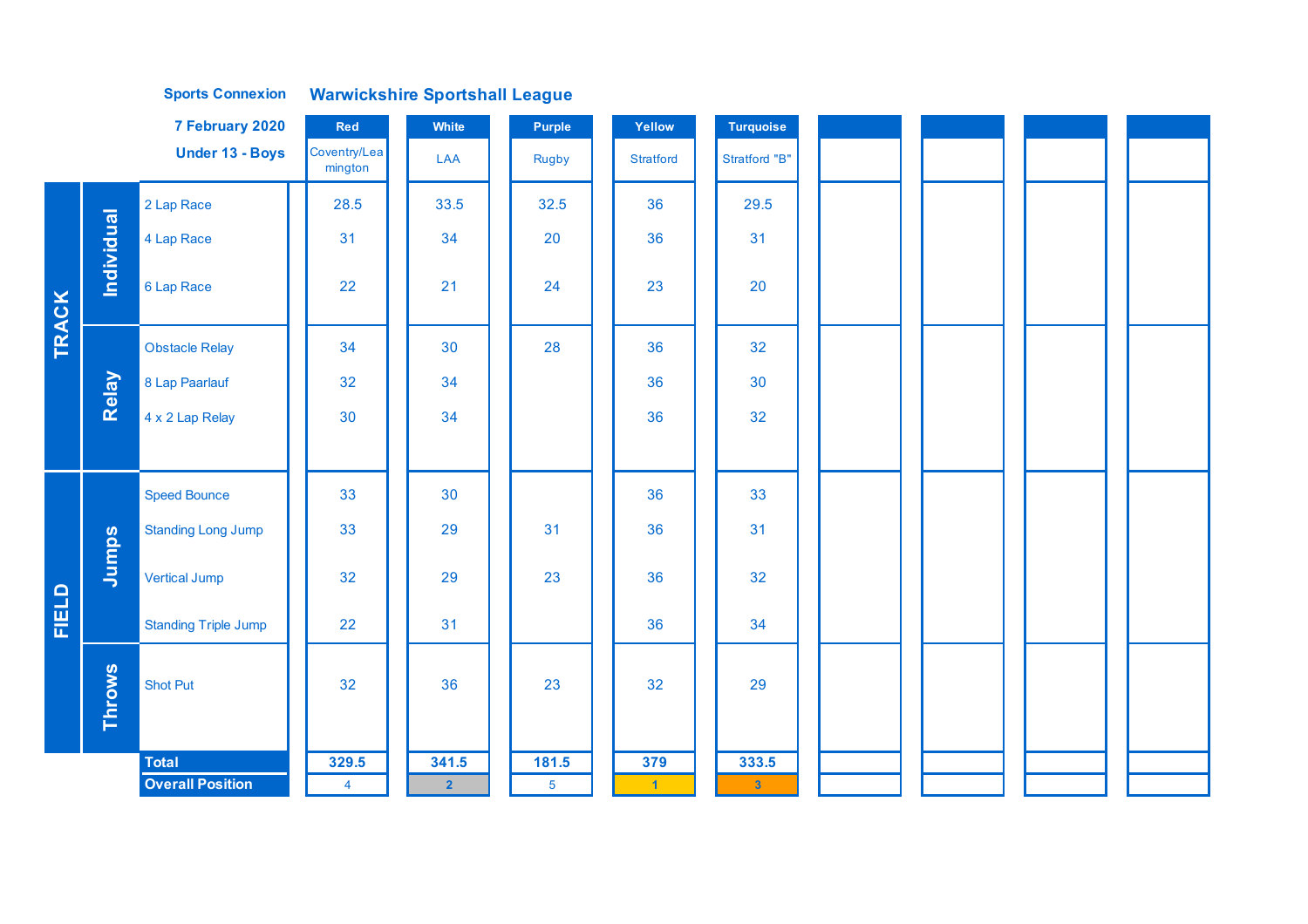|           |                     | 2 Lap Race               |             |                 |                 |           | 4 Lap Race |                         |                          |             |                 |                 |  |  |
|-----------|---------------------|--------------------------|-------------|-----------------|-----------------|-----------|------------|-------------------------|--------------------------|-------------|-----------------|-----------------|--|--|
| <b>No</b> | <b>Name</b>         | <b>Club</b>              | <b>Time</b> | <b>Rank</b>     | <b>Points</b>   | <b>No</b> |            | <b>Name</b>             | <b>Club</b>              | <b>Time</b> | Rank Poin       |                 |  |  |
| 218       | Isaac Ball          | LAA                      | 23.3        | A 2             | 22.5            | 574       |            | Seb Hillard             | Stratford                | 48.9        | A 1             | 24              |  |  |
| 562       | James Verralls      | Stratford                | 23.7        | <b>B</b> 1      | $\overline{12}$ | 229       |            | Henry Cohen             | LAA                      | 49.5        | A 2             | 23              |  |  |
| 314       | Josh Mozley         | Rugby                    | 26.2        | <b>B</b> 3      | 10              | 137       |            | Alex Underwood          | Coventry/Leamington      | 50.8        | A 3             | 22              |  |  |
| 129       | Liam Carey          | Coventry/Leamington      | 26.5        | $\overline{B4}$ | 8.5             | 580       |            | Tom Holcroft            | Stratford "B"            | 56.3        | $\overline{B}3$ | 10              |  |  |
| 580       | Tom Holcroft        | Stratford "B"            | 26.5        | <b>B</b> 4      | 8.5             | 317       |            | <b>Phillip Eaton</b>    | <b>Rugby</b>             | 59.7        | A 5             | 20              |  |  |
| 561       | Linden Williams     | Stratford                | 22.9        | A 1             | 24              | 579       |            | <b>Barnaby Richards</b> | Stratford                | 51.3        | <b>B</b> 1      | 12              |  |  |
| 303       | Robbie Dale         | Rugby                    | 23.3        | A 2             | 22.5            | 236       |            | Tom Cox                 | LAA                      | 52.8        | <b>B</b> 2      | 11              |  |  |
| 228       | James Bull          | LAA                      | 24.1        | B <sub>2</sub>  | $\overline{11}$ | 576       |            | Jake Richardson         | Stratford "B"            | 54.3        | A 4             | $\overline{21}$ |  |  |
| 573       | <b>Eric Spencer</b> | Stratford "B"            | 24.5        | A <sub>4</sub>  | $\overline{21}$ | 138       |            | Finn Ransom             | Coventry/Leamington      | 59.5        | <b>B</b> 4      | $\overline{9}$  |  |  |
| 138       | Finn Ransom         | Coventry/Leamington      | 25.4        | A 5             | $\overline{20}$ |           |            |                         |                          |             |                 |                 |  |  |
|           |                     |                          |             |                 |                 |           |            |                         |                          |             |                 |                 |  |  |
|           |                     |                          |             |                 |                 |           |            |                         |                          |             |                 |                 |  |  |
|           |                     |                          |             |                 |                 |           |            |                         |                          |             |                 |                 |  |  |
|           |                     |                          |             |                 |                 |           |            |                         |                          |             |                 |                 |  |  |
|           |                     |                          |             |                 |                 |           |            |                         |                          |             |                 |                 |  |  |
|           |                     |                          |             |                 |                 |           |            |                         |                          |             |                 |                 |  |  |
|           |                     |                          |             |                 |                 |           |            |                         |                          |             |                 |                 |  |  |
|           |                     |                          |             |                 |                 |           |            |                         |                          |             |                 |                 |  |  |
|           |                     |                          |             |                 |                 |           |            |                         |                          |             |                 |                 |  |  |
|           |                     |                          |             |                 |                 |           |            |                         |                          |             |                 |                 |  |  |
|           |                     |                          |             |                 |                 |           |            |                         |                          |             |                 |                 |  |  |
|           |                     |                          |             |                 |                 |           |            |                         |                          |             |                 |                 |  |  |
|           |                     |                          |             |                 |                 |           |            |                         |                          |             |                 |                 |  |  |
|           |                     | 2 Lap Race - Non Scoring |             |                 |                 |           |            |                         | 4 Lap Race - Non Scoring |             |                 |                 |  |  |
| <b>No</b> | <b>Name</b>         | <b>Club</b>              | <b>Time</b> | <b>NS</b>       |                 | <b>No</b> |            | <b>Name</b>             | Club                     | <b>Time</b> | <b>NS</b>       |                 |  |  |
|           |                     |                          |             |                 |                 |           |            |                         |                          |             |                 |                 |  |  |
|           |                     |                          |             |                 |                 |           |            |                         |                          |             |                 |                 |  |  |
|           |                     |                          |             |                 |                 |           |            |                         |                          |             |                 |                 |  |  |
|           |                     |                          |             |                 |                 |           |            |                         |                          |             |                 |                 |  |  |
|           |                     |                          |             |                 |                 |           |            |                         |                          |             |                 |                 |  |  |

| 2 Lap Race        |                       |                          |             |  |                  |                    |  |  |
|-------------------|-----------------------|--------------------------|-------------|--|------------------|--------------------|--|--|
| <b>Name</b>       |                       | <b>Club</b>              | <b>Time</b> |  |                  | <b>Rank Points</b> |  |  |
| <b>Isaac Ball</b> |                       | LAA                      | 23.3        |  | A 2              | 22.5               |  |  |
|                   | <b>James Verralls</b> | Stratford                | 23.7        |  | $\overline{B}$ 1 | $\overline{12}$    |  |  |
| Josh Mozley       |                       | Rugby                    | 26.2        |  | <b>B</b> 3       | 10                 |  |  |
| Liam Carey        |                       | Coventry/Leamington      | 26.5        |  | <b>B</b> 4       | 8.5                |  |  |
| Tom Holcroft      |                       | Stratford "B"            | 26.5        |  | <b>B</b> 4       | 8.5                |  |  |
|                   | Linden Williams       | Stratford                | 22.9        |  | A 1              | $\overline{24}$    |  |  |
| Robbie Dale       |                       | Rugby                    | 23.3        |  | A 2              | 22.5               |  |  |
| James Bull        |                       | LAA                      | 24.1        |  | $\overline{B}$ 2 | 11                 |  |  |
| Eric Spencer      |                       | Stratford "B"            | 24.5        |  | A <sub>4</sub>   | $\overline{21}$    |  |  |
| Finn Ransom       |                       | Coventry/Leamington      | 25.4        |  | A 5              | $\overline{20}$    |  |  |
|                   |                       |                          |             |  |                  |                    |  |  |
|                   |                       |                          |             |  |                  |                    |  |  |
|                   |                       |                          |             |  |                  |                    |  |  |
|                   |                       |                          |             |  |                  |                    |  |  |
|                   |                       |                          |             |  |                  |                    |  |  |
|                   |                       |                          |             |  |                  |                    |  |  |
|                   |                       |                          |             |  |                  |                    |  |  |
|                   |                       |                          |             |  |                  |                    |  |  |
|                   |                       |                          |             |  |                  |                    |  |  |
|                   |                       |                          |             |  |                  |                    |  |  |
|                   |                       |                          |             |  |                  |                    |  |  |
|                   |                       | 2 Lap Race - Non Scoring |             |  |                  |                    |  |  |
|                   |                       |                          |             |  | <b>NS</b>        |                    |  |  |
| <b>Name</b>       |                       | Club                     | <b>Time</b> |  |                  |                    |  |  |
|                   |                       |                          |             |  |                  |                    |  |  |
|                   |                       |                          |             |  |                  |                    |  |  |
|                   |                       |                          |             |  |                  |                    |  |  |
|                   |                       |                          |             |  |                  |                    |  |  |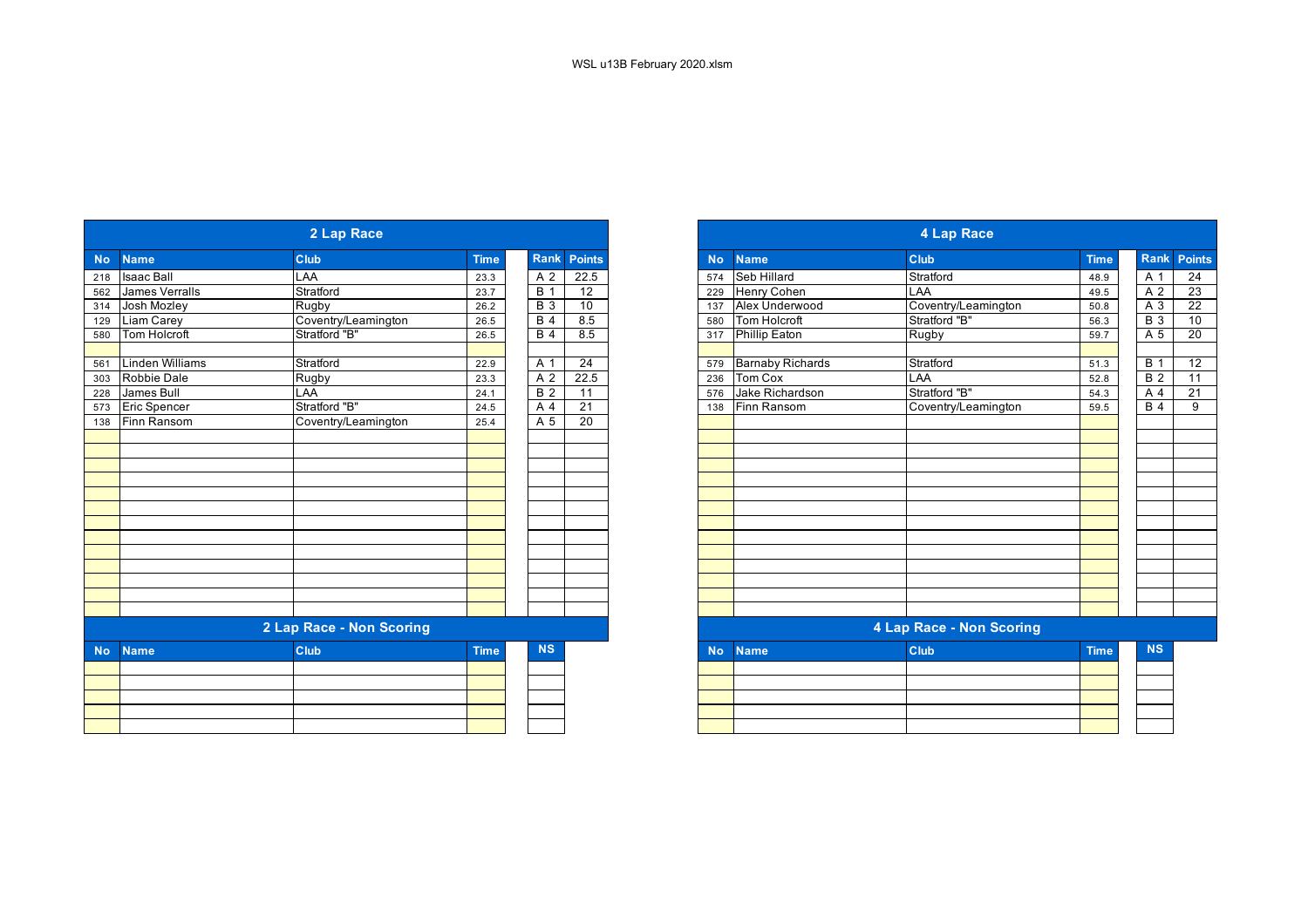|           |                 | <b>6 Lap Race</b>               |             |           |                    |
|-----------|-----------------|---------------------------------|-------------|-----------|--------------------|
| <b>No</b> | <b>Name</b>     | <b>Club</b>                     | <b>Time</b> |           | <b>Rank Points</b> |
| 333       | Arthur Tilt     | Rugby                           | 77.7        | A 1       | 24                 |
| 569       | Flynn Dathan    | Stratford                       | 81.2        | A 2       | 23                 |
| 125       | Owen Greening   | Coventry/Leamington             | 84.7        | A 3       | $\overline{22}$    |
| 217       | Oscar Westmore  | LAA                             | 86          | A 4       | $\overline{21}$    |
| 576       | Jake Richardson | Stratford "B"                   | 88.6        | A 5       | 20                 |
|           |                 |                                 |             |           |                    |
|           |                 |                                 |             |           |                    |
|           |                 |                                 |             |           |                    |
|           |                 |                                 |             |           |                    |
|           |                 |                                 |             |           |                    |
|           |                 |                                 |             |           |                    |
|           |                 |                                 |             |           |                    |
|           |                 |                                 |             |           |                    |
|           |                 |                                 |             |           |                    |
|           |                 |                                 |             |           |                    |
|           |                 |                                 |             |           |                    |
|           |                 | <b>6 Lap Race - Non Scoring</b> |             |           |                    |
| <b>No</b> | <b>Name</b>     | <b>Club</b>                     | <b>Time</b> | <b>NS</b> |                    |
|           |                 |                                 |             |           |                    |
|           |                 |                                 |             |           |                    |
|           |                 |                                 |             |           |                    |
|           |                 |                                 |             |           |                    |
|           |                 |                                 |             |           |                    |

|                 | <b>6 Lap Race</b>                                 |                                                                     |           |                    |  |
|-----------------|---------------------------------------------------|---------------------------------------------------------------------|-----------|--------------------|--|
|                 | <b>Club</b>                                       | <b>Time</b>                                                         |           |                    |  |
|                 | Rugby                                             | 77.7                                                                | A 1       | 24                 |  |
|                 |                                                   | 81.2                                                                | A 2       | 23                 |  |
| Owen Greening   |                                                   | 84.7                                                                | A 3       | 22                 |  |
| Oscar Westmore  | <b>LAA</b>                                        | 86                                                                  | A 4       | $\overline{21}$    |  |
| Jake Richardson | Stratford "B"                                     | 88.6                                                                | A 5       | 20                 |  |
|                 |                                                   |                                                                     |           |                    |  |
|                 |                                                   |                                                                     |           |                    |  |
|                 |                                                   |                                                                     |           |                    |  |
|                 |                                                   |                                                                     |           |                    |  |
|                 |                                                   |                                                                     |           |                    |  |
|                 |                                                   |                                                                     |           |                    |  |
|                 |                                                   |                                                                     |           |                    |  |
|                 |                                                   |                                                                     |           |                    |  |
|                 |                                                   |                                                                     |           |                    |  |
|                 |                                                   |                                                                     |           |                    |  |
|                 |                                                   |                                                                     |           |                    |  |
|                 |                                                   |                                                                     |           |                    |  |
| <b>Name</b>     | <b>Club</b>                                       | <b>Time</b>                                                         | <b>NS</b> |                    |  |
|                 |                                                   |                                                                     |           |                    |  |
|                 |                                                   |                                                                     |           |                    |  |
|                 |                                                   |                                                                     |           |                    |  |
|                 |                                                   |                                                                     |           |                    |  |
|                 |                                                   |                                                                     |           |                    |  |
|                 | <b>Name</b><br><b>Arthur Tilt</b><br>Flynn Dathan | Stratford<br>Coventry/Leamington<br><b>6 Lap Race - Non Scoring</b> |           | <b>Rank Points</b> |  |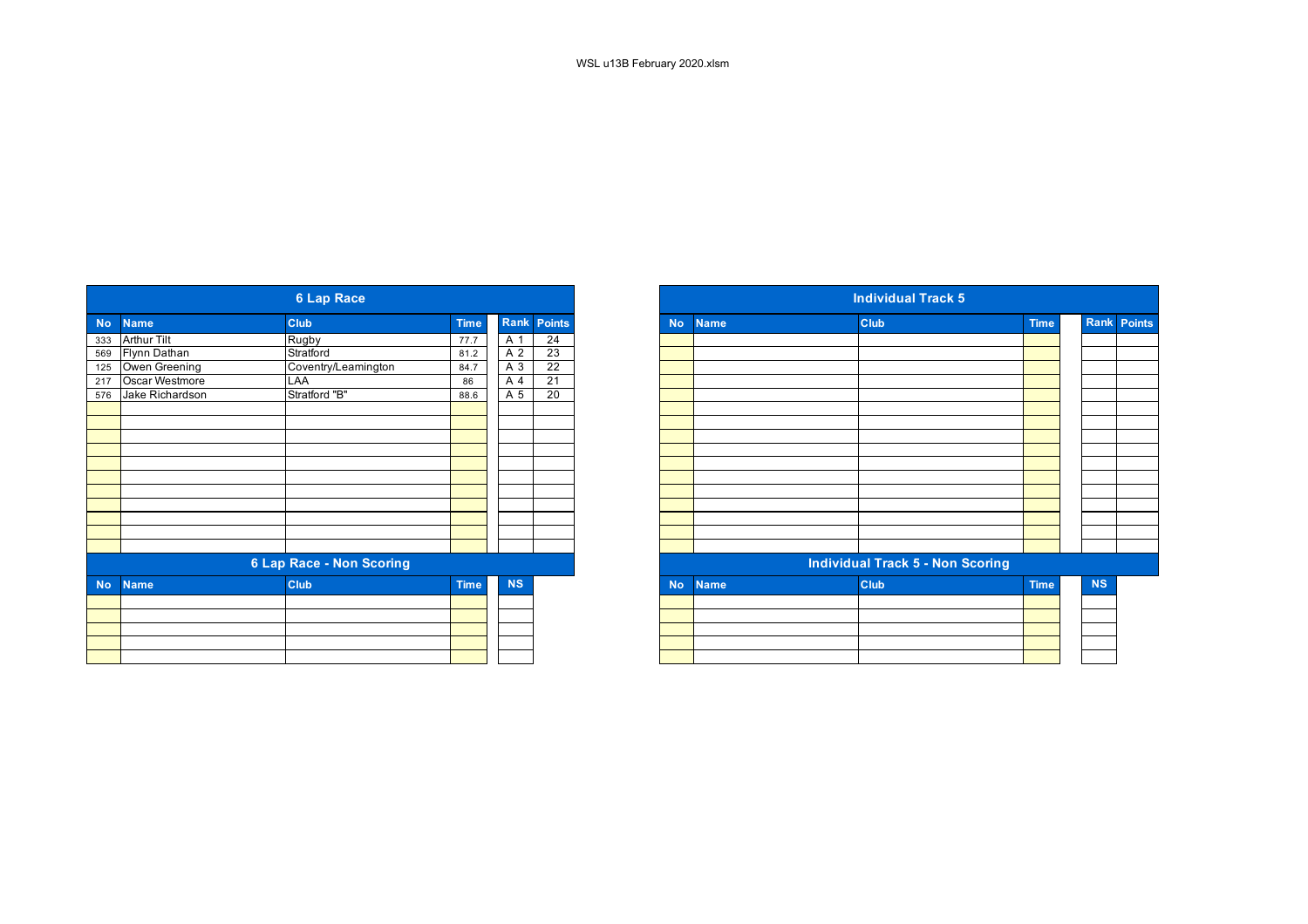|                         | <b>Speed Bounce</b>               |                |                  |                    |           |                         | <b>Standing Long Jump</b>               |                        |
|-------------------------|-----------------------------------|----------------|------------------|--------------------|-----------|-------------------------|-----------------------------------------|------------------------|
| <b>Name</b>             | Club                              | <b>Bounces</b> |                  | <b>Rank Points</b> | <b>No</b> | <b>Name</b>             | Club                                    | <b>Distance</b><br>(m) |
| Alex Underwood          | Coventry/Leamington               | 75             | A 2              | 23                 | 137       | Alex Underwood          | Coventry/Leamington                     | 1.92                   |
| Liam Carey              | Coventry/Leamington               | 63             | $\overline{B}3$  | 10                 | 101       | Finn Williams-Stein     | Coventry/Leamington                     | 1.92                   |
| Sam Evans               | LAA                               | 54             | $\overline{B4}$  | 9                  | 229       | <b>Henry Cohen</b>      | LAA                                     | 1.82                   |
| <b>Isaac Ball</b>       | LAA                               | 65             | A <sub>4</sub>   | $\overline{21}$    | 216       | Sam Evans               | LAA                                     | 1.48                   |
| <b>Barnaby Richards</b> | Stratford                         | 78             | $\overline{A}$ 1 | $\overline{24}$    | 317       | <b>Phillip Eaton</b>    | Rugby                                   | 1.26                   |
| Linden Williams         | Stratford                         | 78             | $\overline{B}$ 1 | $\overline{12}$    | 333       | <b>Arthur Tilt</b>      | Rugby                                   | 2.04                   |
| Jonie Chute             | Stratford "B"                     | 70             | A 3              | $\overline{22}$    | 579       | <b>Barnaby Richards</b> | Stratford                               | 1.98                   |
| <b>Eric Spencer</b>     | Stratford "B"                     | 66             | B <sub>2</sub>   | $\overline{11}$    | 563       | Luca De Freitas Pires   | Stratford                               | 2.10                   |
|                         |                                   |                |                  |                    | 580       | <b>Tom Holcroft</b>     | Stratford "B"                           | 1.62                   |
|                         |                                   |                |                  |                    | 568       | Joseph Valiaparambill   | Stratford "B"                           | 1.88                   |
|                         |                                   |                |                  |                    |           |                         |                                         |                        |
|                         |                                   |                |                  |                    |           |                         |                                         |                        |
|                         |                                   |                |                  |                    |           |                         |                                         |                        |
|                         |                                   |                |                  |                    |           |                         |                                         |                        |
|                         |                                   |                |                  |                    |           |                         |                                         |                        |
|                         |                                   |                |                  |                    |           |                         |                                         |                        |
|                         |                                   |                |                  |                    |           |                         |                                         |                        |
|                         |                                   |                |                  |                    |           |                         |                                         |                        |
|                         |                                   |                |                  |                    |           |                         |                                         |                        |
|                         |                                   |                |                  |                    |           |                         |                                         |                        |
|                         |                                   |                |                  |                    |           |                         |                                         |                        |
|                         |                                   |                |                  |                    |           |                         |                                         |                        |
|                         |                                   |                |                  |                    |           |                         |                                         |                        |
|                         |                                   |                |                  |                    |           |                         |                                         |                        |
|                         | <b>Speed Bounce - Non Scoring</b> |                |                  |                    |           |                         | <b>Standing Long Jump - Non Scoring</b> |                        |
| <b>Name</b>             | Club                              | <b>Bounces</b> | <b>NS</b>        |                    | <b>No</b> | <b>Name</b>             | Club                                    | <b>Distance</b><br>(m) |
| James Bull              | LAA                               | 61             | N S              |                    | 236       | Tom Cox                 | LAA                                     | 1.93                   |
| Eden Buswell            | LAA                               | 46             | $N$ S            |                    |           |                         |                                         |                        |
|                         |                                   |                |                  |                    |           |                         |                                         |                        |
|                         |                                   |                |                  |                    |           |                         |                                         |                        |
|                         |                                   |                |                  |                    |           |                         |                                         |                        |

|                          | <b>Speed Bounce</b>               |                |                  |                 |
|--------------------------|-----------------------------------|----------------|------------------|-----------------|
| <b>Name</b>              | <b>Club</b>                       | <b>Bounces</b> | <b>Rank</b>      | Points          |
| Alex Underwood           | Coventry/Leamington               | 75             | A 2              | $\overline{23}$ |
| Liam Carey               | Coventry/Leamington               | 63             | <b>B</b> 3       | 10              |
| 216 Sam Evans            | LAA                               | 54             | <b>B</b> 4       | 9               |
| <b>Isaac Ball</b>        | LAA                               | 65             | A 4              | 21              |
| <b>Barnaby Richards</b>  | Stratford                         | 78             | A 1              | $\overline{24}$ |
| <b>Linden Williams</b>   | Stratford                         | 78             | $\overline{B}$ 1 | 12              |
| Jonie Chute              | Stratford "B"                     | 70             | A 3              | $\overline{22}$ |
| <b>Eric Spencer</b>      | Stratford "B"                     | 66             | B <sub>2</sub>   | 11              |
|                          |                                   |                |                  |                 |
|                          |                                   |                |                  |                 |
|                          |                                   |                |                  |                 |
|                          |                                   |                |                  |                 |
|                          |                                   |                |                  |                 |
|                          |                                   |                |                  |                 |
|                          |                                   |                |                  |                 |
|                          |                                   |                |                  |                 |
|                          |                                   |                |                  |                 |
|                          |                                   |                |                  |                 |
|                          |                                   |                |                  |                 |
|                          |                                   |                |                  |                 |
|                          |                                   |                |                  |                 |
|                          |                                   |                |                  |                 |
|                          |                                   |                |                  |                 |
|                          |                                   |                |                  |                 |
|                          | <b>Speed Bounce - Non Scoring</b> |                |                  |                 |
| <b>No</b><br><b>Name</b> | <b>Club</b>                       | <b>Bounces</b> | <b>NS</b>        |                 |
| James Bull<br>228        | LAA                               | 61             | N <sub>S</sub>   |                 |
| 225<br>Eden Buswell      | LAA                               | 46             | $N$ S            |                 |
|                          |                                   |                |                  |                 |
|                          |                                   |                |                  |                 |
|                          |                                   |                |                  |                 |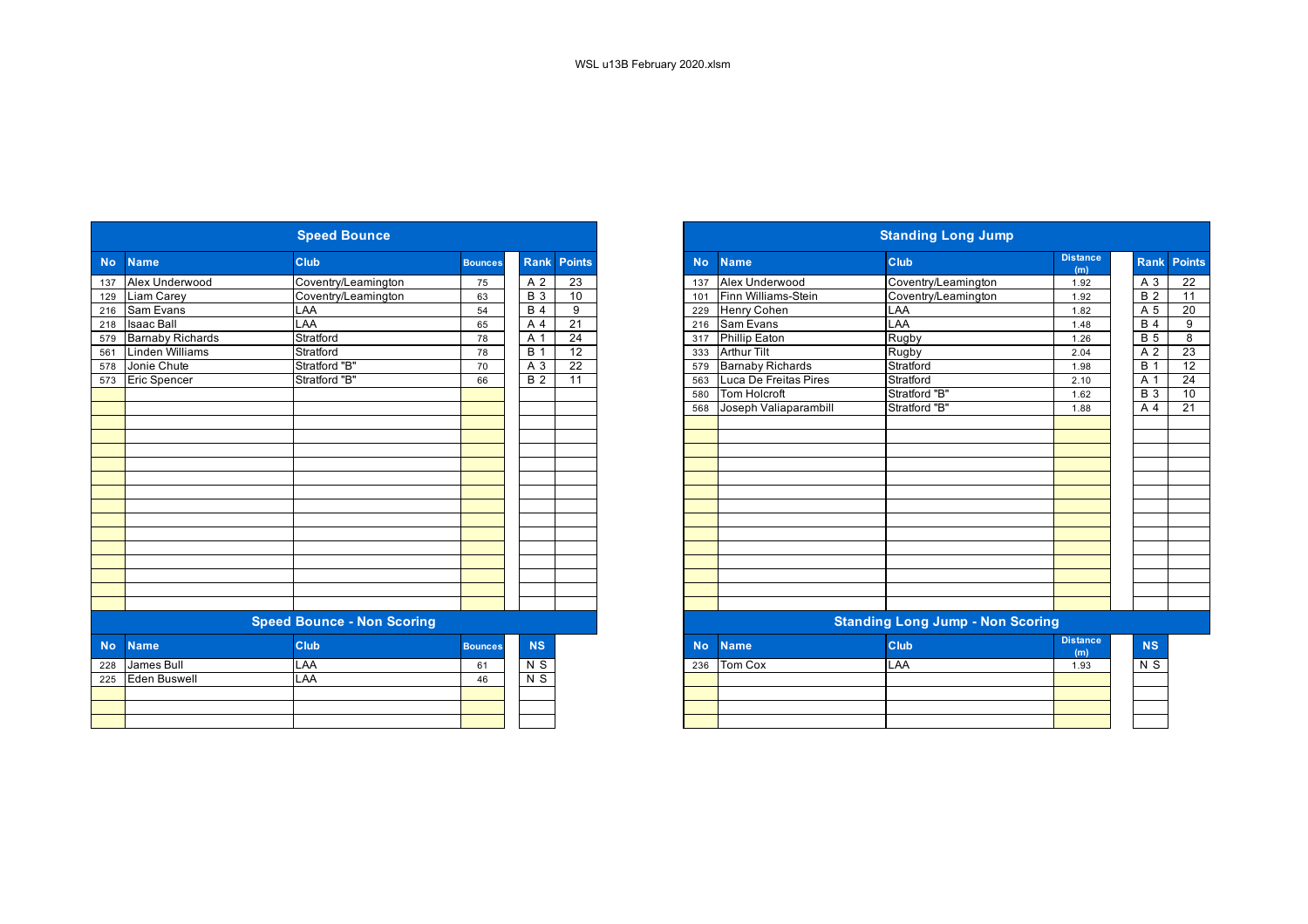|                          | <b>Vertical Jump</b>               |                         |                  |                    |
|--------------------------|------------------------------------|-------------------------|------------------|--------------------|
| <b>No</b><br><b>Name</b> | <b>Club</b>                        | <b>Distance</b><br>(cm) |                  | <b>Rank Points</b> |
| Owen Greening            | Coventry/Leamington                | 41                      | B <sub>2</sub>   | 10.5               |
| Finn Williams-Stein      | Coventry/Leamington                | 45                      | $A_3$            | 21.5               |
| Aeron Murphy             | LAA                                | 37                      | A 5              | $\overline{20}$    |
| Eden Buswell             | <b>LAA</b>                         | 29                      | B <sub>4</sub>   | $\overline{9}$     |
| Robbie Dale              | Rugby                              | 50                      | A 2              | 23                 |
| James Verralls           | Stratford                          | 45                      | $\overline{B}$ 1 | 12                 |
| Luca De Freitas Pires    | Stratford                          | 52                      | A 1              | 24                 |
| Jonie Chute              | Stratford "B"                      | 41                      | B <sub>2</sub>   | 10.5               |
| Joseph Valiaparambill    | Stratford "B"                      | 45                      | A 3              | 21.5               |
|                          |                                    |                         |                  |                    |
|                          |                                    |                         |                  |                    |
|                          |                                    |                         |                  |                    |
|                          |                                    |                         |                  |                    |
|                          |                                    |                         |                  |                    |
|                          |                                    |                         |                  |                    |
|                          |                                    |                         |                  |                    |
|                          |                                    |                         |                  |                    |
|                          |                                    |                         |                  |                    |
|                          |                                    |                         |                  |                    |
|                          |                                    |                         |                  |                    |
|                          |                                    |                         |                  |                    |
|                          |                                    |                         |                  |                    |
|                          |                                    |                         |                  |                    |
|                          |                                    |                         |                  |                    |
|                          | <b>Vertical Jump - Non Scoring</b> |                         |                  |                    |
| <b>Name</b>              | Club                               | <b>Distance</b><br>(cm) | <b>NS</b>        |                    |
| James Bull               | LAA                                | 47                      | $N$ S            |                    |
|                          |                                    |                         |                  |                    |
|                          |                                    |                         |                  |                    |
|                          |                                    |                         |                  |                    |
|                          |                                    |                         |                  |                    |

|                                                                                                                 |                           | <b>Vertical Jump</b> |                         |                |                 |
|-----------------------------------------------------------------------------------------------------------------|---------------------------|----------------------|-------------------------|----------------|-----------------|
| <b>Name</b>                                                                                                     |                           | <b>Club</b>          | <b>Distance</b><br>(cm) | <b>Rank</b>    | <b>Points</b>   |
|                                                                                                                 | Owen Greening             | Coventry/Leamington  | 41                      | <b>B</b> 2     | 10.5            |
|                                                                                                                 | 101 Finn Williams-Stein   | Coventry/Leamington  | 45                      | A 3            | 21.5            |
|                                                                                                                 | 230 Aeron Murphy          | LAA                  | 37                      | A 5            | 20              |
|                                                                                                                 | Eden Buswell              | LAA                  | 29                      | B <sub>4</sub> | 9               |
|                                                                                                                 | 303 Robbie Dale           | Rugby                | 50                      | A 2            | $\overline{23}$ |
|                                                                                                                 | 562 James Verralls        | Stratford            | 45                      | $B^{\prime}$   | $\overline{12}$ |
|                                                                                                                 | 563 Luca De Freitas Pires | Stratford            | 52                      | A 1            | $\overline{24}$ |
|                                                                                                                 | 578 Jonie Chute           | Stratford "B"        | 41                      | <b>B</b> 2     | 10.5            |
|                                                                                                                 | 568 Joseph Valiaparambill | Stratford "B"        | 45                      | A 3            | 21.5            |
|                                                                                                                 |                           |                      |                         |                |                 |
|                                                                                                                 |                           |                      |                         |                |                 |
|                                                                                                                 |                           |                      |                         |                |                 |
|                                                                                                                 |                           |                      |                         |                |                 |
|                                                                                                                 |                           |                      |                         |                |                 |
|                                                                                                                 |                           |                      |                         |                |                 |
|                                                                                                                 |                           |                      |                         |                |                 |
|                                                                                                                 |                           |                      |                         |                |                 |
|                                                                                                                 |                           |                      |                         |                |                 |
|                                                                                                                 |                           |                      |                         |                |                 |
|                                                                                                                 |                           |                      |                         |                |                 |
|                                                                                                                 |                           |                      |                         |                |                 |
|                                                                                                                 |                           |                      |                         |                |                 |
|                                                                                                                 |                           |                      |                         |                |                 |
|                                                                                                                 |                           |                      |                         |                |                 |
|                                                                                                                 |                           |                      |                         |                |                 |
| <b>Vertical Jump - Non Scoring</b><br><b>Distance</b><br><b>Club</b><br>No.<br><b>NS</b><br><b>Name</b><br>(cm) |                           |                      |                         |                |                 |

|     | No Name    | <b>Club</b> | <b>Distance</b><br>(m) | <b>NS</b>      |
|-----|------------|-------------|------------------------|----------------|
| 236 | Tom Cox    | LAA         | 5.98                   | N S            |
| 218 | Isaac Ball | LAA         | 6.12                   | N <sub>S</sub> |
|     |            |             |                        |                |
|     |            |             |                        |                |
|     |            |             |                        |                |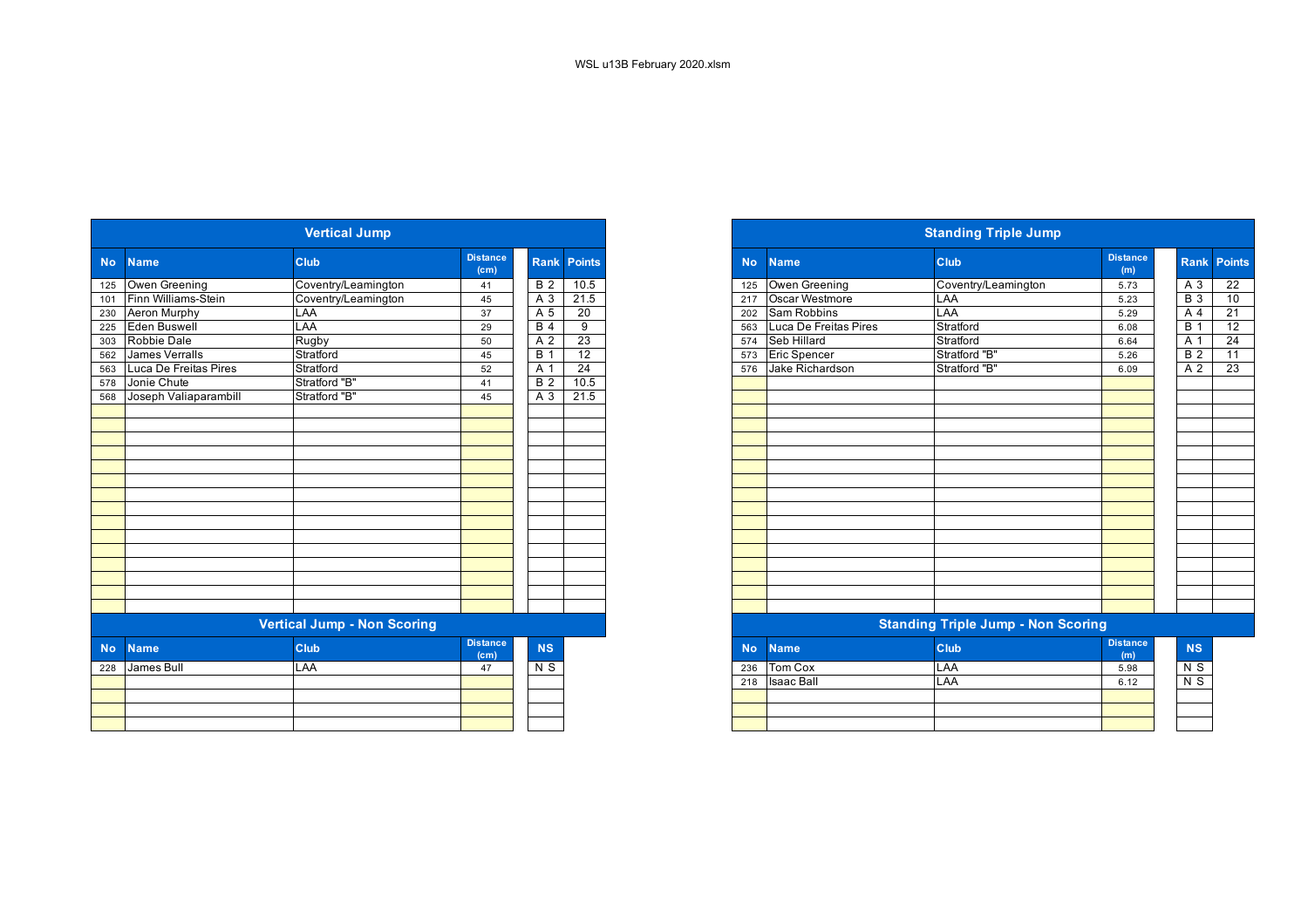|           |                       | <b>Shot Put</b>               |         |                  |                    |           |             | <b>Soft Javelin</b>               |         |
|-----------|-----------------------|-------------------------------|---------|------------------|--------------------|-----------|-------------|-----------------------------------|---------|
| <b>No</b> | <b>Name</b>           | Club                          | Dis (m) |                  | <b>Rank Points</b> | <b>No</b> | <b>Name</b> | Club                              | Dis (m) |
| 129       | <b>Liam Carey</b>     | Coventry/Leamington           | 4.73    | $\overline{B}$ 3 | 10                 |           |             |                                   |         |
| 101       | Finn Williams-Stein   | Coventry/Leamington           | 6.13    | A 3              | $\overline{22}$    |           |             |                                   |         |
| 218       | <b>Isaac Ball</b>     | LAA                           | 7.26    | A 1              | $\overline{24}$    |           |             |                                   |         |
| 229       | Henry Cohen           | <b>LAA</b>                    | 6.36    | <b>B</b> 1       | $\overline{12}$    |           |             |                                   |         |
| 333       | <b>Arthur Tilt</b>    | Rugby                         | 7.14    | A 2              | 23                 |           |             |                                   |         |
| 562       | <b>James Verralls</b> | Stratford                     | 5.20    | $\overline{B}$ 2 | $\overline{11}$    |           |             |                                   |         |
| 574       | Seb Hillard           | Stratford                     | 5.92    | A 4              | $\overline{21}$    |           |             |                                   |         |
| 578       | Jonie Chute           | Stratford "B"                 | 4.39    | B <sub>4</sub>   | $\overline{9}$     |           |             |                                   |         |
| 568       | Joseph Valiaparambill | Stratford "B"                 | 4.45    | A 5              | 20                 |           |             |                                   |         |
|           |                       |                               |         |                  |                    |           |             |                                   |         |
|           |                       |                               |         |                  |                    |           |             |                                   |         |
|           |                       |                               |         |                  |                    |           |             |                                   |         |
|           |                       |                               |         |                  |                    |           |             |                                   |         |
|           |                       |                               |         |                  |                    |           |             |                                   |         |
|           |                       |                               |         |                  |                    |           |             |                                   |         |
|           |                       |                               |         |                  |                    |           |             |                                   |         |
|           |                       |                               |         |                  |                    |           |             |                                   |         |
|           |                       |                               |         |                  |                    |           |             |                                   |         |
|           |                       |                               |         |                  |                    |           |             |                                   |         |
|           |                       |                               |         |                  |                    |           |             |                                   |         |
|           |                       |                               |         |                  |                    |           |             |                                   |         |
|           |                       |                               |         |                  |                    |           |             |                                   |         |
|           |                       |                               |         |                  |                    |           |             |                                   |         |
|           |                       |                               |         |                  |                    |           |             |                                   |         |
|           |                       | <b>Shot Put - Non Scoring</b> |         |                  |                    |           |             | <b>Soft Javelin - Non Scoring</b> |         |
| <b>No</b> | <b>Name</b>           | Club                          | Dis(m)  | <b>NS</b>        |                    | <b>No</b> | <b>Name</b> | Club                              | Dis(m)  |
| 202       | Sam Robbins           | LAA                           | 3.79    | $N$ S            |                    |           |             |                                   |         |
| 225       | <b>Eden Buswell</b>   | LAA                           | 5.88    | $N$ S            |                    |           |             |                                   |         |
|           |                       |                               |         |                  |                    |           |             |                                   |         |
|           |                       |                               |         |                  |                    |           |             |                                   |         |
|           |                       |                               |         |                  |                    |           |             |                                   |         |
|           |                       |                               |         |                  |                    |           |             |                                   |         |

|            |                       | <b>Shot Put</b>               |        |                  |                    |
|------------|-----------------------|-------------------------------|--------|------------------|--------------------|
| <b>No</b>  | <b>Name</b>           | <b>Club</b>                   | Dis(m) |                  | <b>Rank Points</b> |
| 129        | Liam Carey            | Coventry/Leamington           | 4.73   | <b>B</b> 3       | 10                 |
| 101        | Finn Williams-Stein   | Coventry/Leamington           | 6.13   | A 3              | $\overline{22}$    |
| 218        | <b>Isaac Ball</b>     | LAA                           | 7.26   | A <sub>1</sub>   | 24                 |
| 229        | <b>Henry Cohen</b>    | LAA                           | 6.36   | $\overline{B}$ 1 | 12                 |
| 333<br>562 | <b>Arthur Tilt</b>    | Rugby                         | 7.14   | A 2              | 23                 |
|            | James Verralls        | Stratford                     | 5.20   | $\overline{B}$ 2 | 11                 |
| 574        | Seb Hillard           | Stratford                     | 5.92   | A 4              | $\overline{21}$    |
| 578<br>568 | Jonie Chute           | Stratford "B"                 | 4.39   | <b>B</b> 4       | $\overline{9}$     |
|            | Joseph Valiaparambill | Stratford "B"                 | 4.45   | A 5              | 20                 |
|            |                       |                               |        |                  |                    |
|            |                       |                               |        |                  |                    |
|            |                       |                               |        |                  |                    |
|            |                       |                               |        |                  |                    |
|            |                       |                               |        |                  |                    |
|            |                       |                               |        |                  |                    |
|            |                       |                               |        |                  |                    |
|            |                       |                               |        |                  |                    |
|            |                       |                               |        |                  |                    |
|            |                       |                               |        |                  |                    |
|            |                       |                               |        |                  |                    |
|            |                       |                               |        |                  |                    |
|            |                       |                               |        |                  |                    |
|            |                       |                               |        |                  |                    |
|            |                       |                               |        |                  |                    |
|            |                       | <b>Shot Put - Non Scoring</b> |        |                  |                    |
| <b>No</b>  | <b>Name</b>           | <b>Club</b>                   | Dis(m) | $\mathbf{NS}$    |                    |
| 202        | Sam Robbins           | LAA                           | 3.79   | $N$ S            |                    |
| 225        | <b>Eden Buswell</b>   | LAA                           | 5.88   | N <sub>S</sub>   |                    |
|            |                       |                               |        |                  |                    |
|            |                       |                               |        |                  |                    |
|            |                       |                               |        |                  |                    |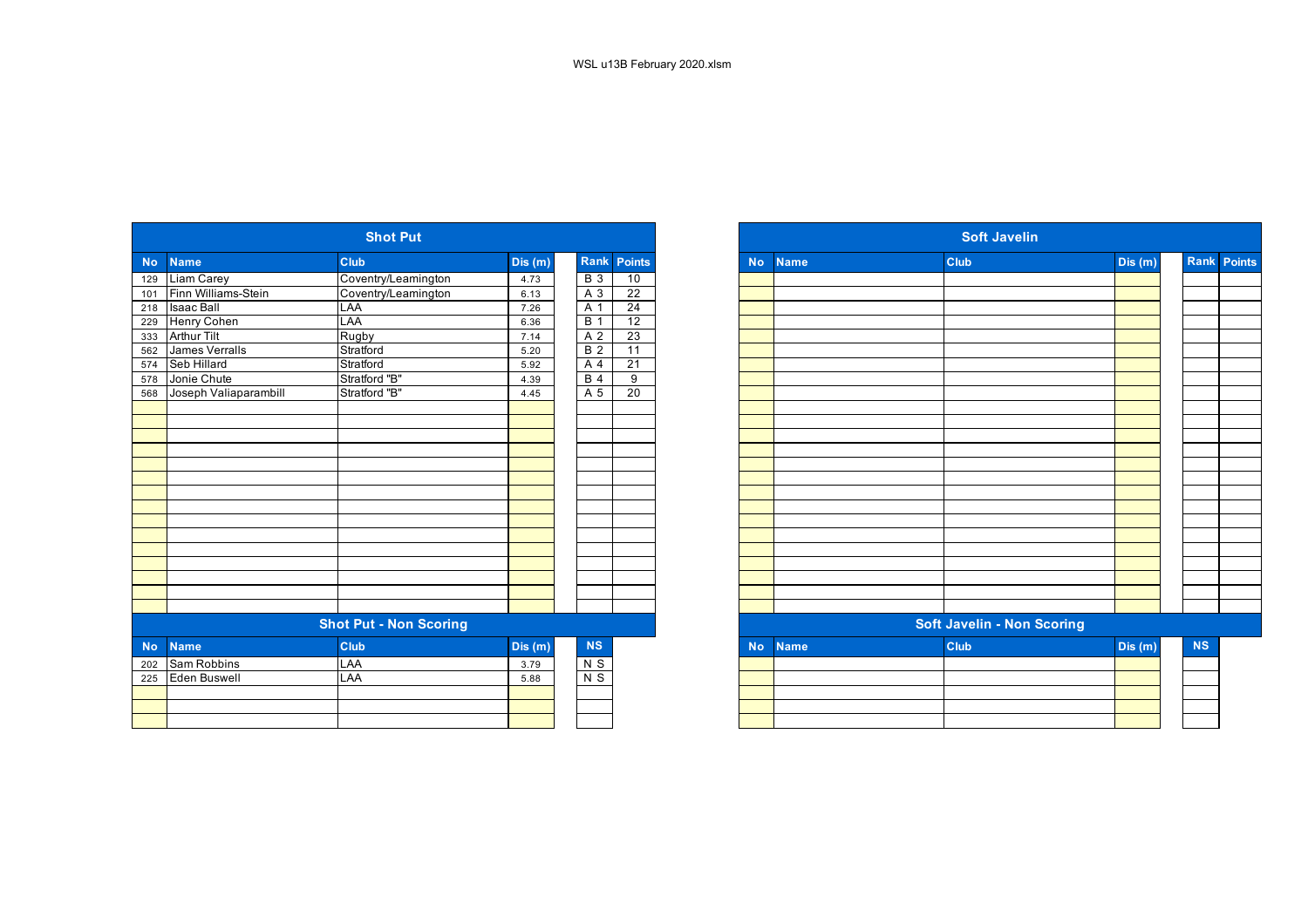|                                |                 |                                 |                 |                          |                 | WSL u13B February 2020.xlsm |                 |                 |                 |                  |                    |                 |  |
|--------------------------------|-----------------|---------------------------------|-----------------|--------------------------|-----------------|-----------------------------|-----------------|-----------------|-----------------|------------------|--------------------|-----------------|--|
|                                |                 | <b>Obstacle</b><br><b>Relay</b> |                 | 8 Lap<br><b>Paarlauf</b> |                 | 4 x 2 Lap<br><b>Relay</b>   |                 | <b>Relay 4</b>  |                 | <b>Relay 5</b>   | Relay <sub>6</sub> |                 |  |
| Team                           | Time in<br>secs | Rank/<br>Points                 | Time in<br>secs | Rank/<br>Points          | Time in<br>secs | Rank/<br>Points             | Time in<br>secs | Rank/<br>Points | Time in<br>secs | Rank /<br>Points | Time in<br>secs    | Rank/<br>Points |  |
| Coventry/L<br>eamington<br>Red | 76.30           | $\mathbf{2}$                    | 103.40          | 3                        | 105.30          | 4                           |                 |                 |                 |                  |                    |                 |  |
|                                |                 | 34                              |                 | 32                       |                 | 30                          |                 |                 |                 |                  |                    |                 |  |
| White<br>LAA                   | 77.60           | 4                               | 99.70           | $\mathbf 2$              | 96.50           | $\mathbf 2$                 |                 |                 |                 |                  |                    |                 |  |
|                                |                 | 30                              |                 | 34                       |                 | 34                          |                 |                 |                 |                  |                    |                 |  |
| Purple<br>Rugby                | 93.50           | 5                               |                 |                          |                 |                             |                 |                 |                 |                  |                    |                 |  |
|                                |                 | 28                              |                 |                          |                 |                             |                 |                 |                 |                  |                    |                 |  |
| Stratford<br>Yellow            | 70.90           | $\mathbf{1}$                    | 98.20           | $\mathbf{1}$             | 95.10           | $\mathbf{1}$                |                 |                 |                 |                  |                    |                 |  |
|                                |                 | 36                              |                 | 36                       |                 | 36                          |                 |                 |                 |                  |                    |                 |  |
| Turquoise<br>Stratford<br>"B"  | 77.00           | 3                               | 104.00          | 4                        | 100.00          | 3                           |                 |                 |                 |                  |                    |                 |  |
|                                |                 | 32                              |                 | 30                       |                 | 32                          |                 |                 |                 |                  |                    |                 |  |
|                                |                 |                                 |                 |                          |                 |                             |                 |                 |                 |                  |                    |                 |  |
|                                |                 |                                 |                 |                          |                 |                             |                 |                 |                 |                  |                    |                 |  |
|                                |                 |                                 |                 |                          |                 |                             |                 |                 |                 |                  |                    |                 |  |
|                                |                 |                                 |                 |                          |                 |                             |                 |                 |                 |                  |                    |                 |  |
|                                |                 |                                 |                 |                          |                 |                             |                 |                 |                 |                  |                    |                 |  |
|                                |                 |                                 |                 |                          |                 |                             |                 |                 |                 |                  |                    |                 |  |
|                                |                 |                                 |                 |                          |                 |                             |                 |                 |                 |                  |                    |                 |  |
|                                |                 |                                 |                 |                          |                 |                             |                 |                 |                 |                  |                    |                 |  |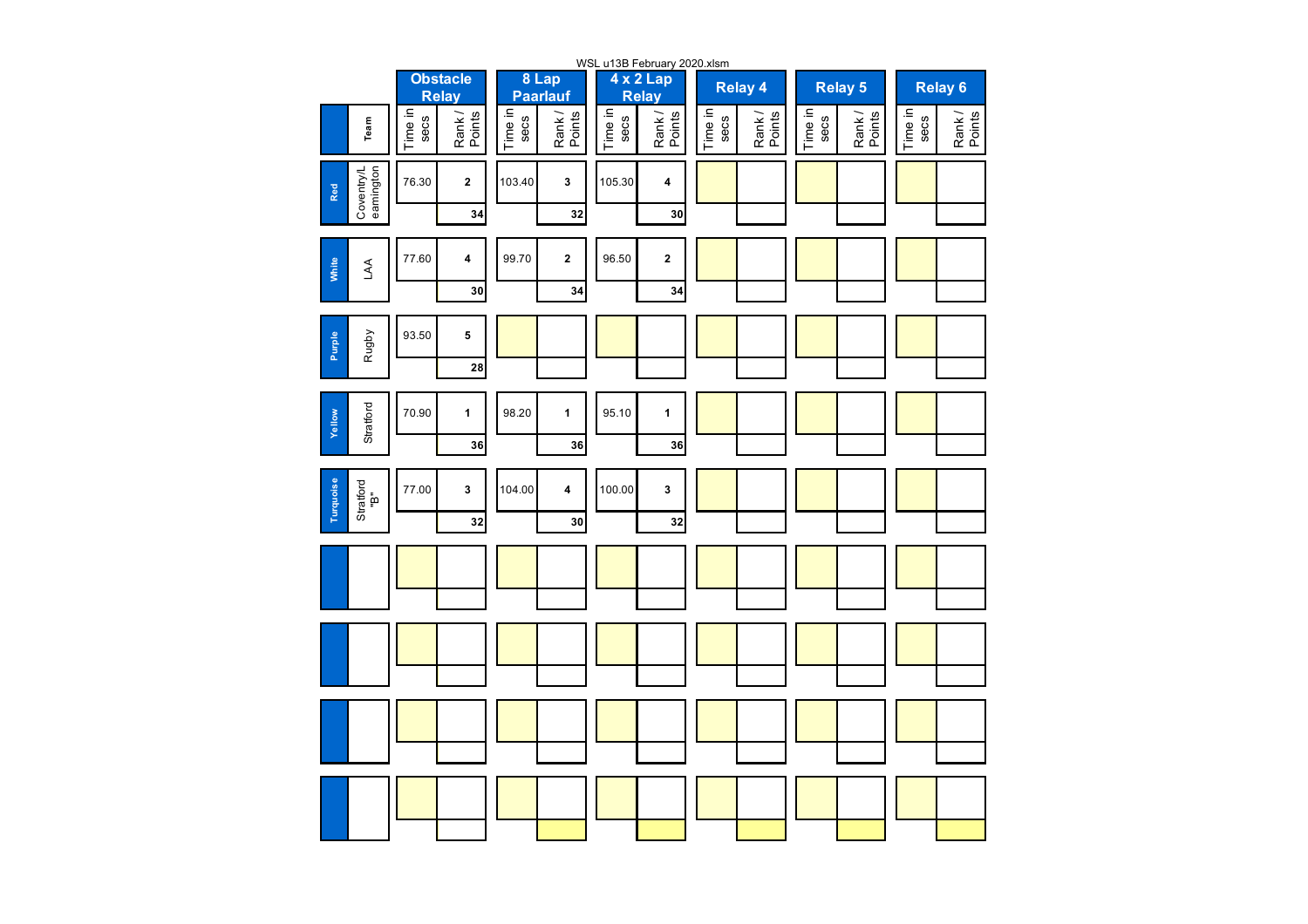|              |            | 7 February 2020             | <b>Red</b>              | White          | Purple       | Yellow               | Turquoise          |  |  |
|--------------|------------|-----------------------------|-------------------------|----------------|--------------|----------------------|--------------------|--|--|
|              |            | <b>Under 15 - Girls</b>     | Coventry/Lea<br>mington | LAA            | <b>Rugby</b> | <b>Stratford</b>     | <b>Stratford B</b> |  |  |
|              |            | 2 Lap Race                  | 36                      | 31             |              | 34                   | 22                 |  |  |
|              |            | 4 Lap Race                  | 33                      | 33             |              | 36                   | 21                 |  |  |
|              | Individual | 6 Lap Race                  |                         |                |              |                      |                    |  |  |
| <b>TRACK</b> |            | <b>Obstacle Relay</b>       |                         |                |              |                      |                    |  |  |
|              | Relay      | 8 Lap Paarlauf              | 36                      | 32             |              | 34                   | 30                 |  |  |
|              |            | 4 x 2 Lap Relay             | 34                      | 32             |              | 36                   |                    |  |  |
|              |            |                             |                         |                |              |                      |                    |  |  |
|              |            | <b>Speed Bounce</b>         | 32                      | 30             |              | 36                   | 34                 |  |  |
|              |            | <b>Standing Long Jump</b>   | 21                      | 36             |              | 34                   | 32                 |  |  |
|              | Jumps      | <b>Vertical Jump</b>        | 36                      | 34             |              | 32                   | 30                 |  |  |
| FIELD        |            | <b>Standing Triple Jump</b> | 32                      | 36             |              | 33                   | 31                 |  |  |
|              | Throws     | <b>Shot Put</b>             | 34                      | 34             |              | 34                   | 30                 |  |  |
|              |            | <b>Total</b>                | 294                     | 298            |              | 309                  | 230                |  |  |
|              |            | <b>Overall Position</b>     | $\mathbf{3}$            | 2 <sup>7</sup> |              | $\blacktriangleleft$ | $\overline{4}$     |  |  |

**Sports Connexion Warwickshire Sportshall League**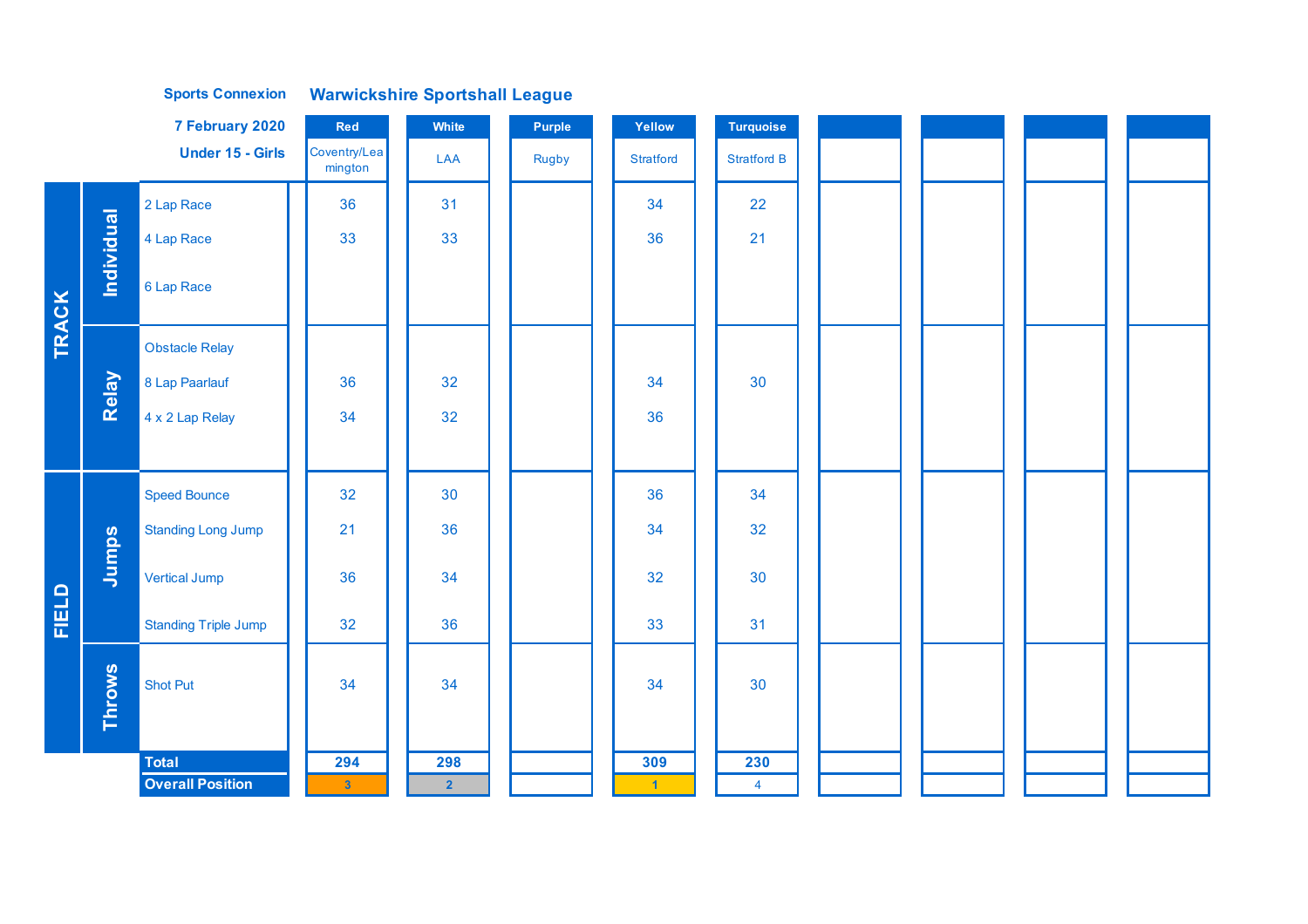|           |                     | 2 Lap Race               |             |            |                 |
|-----------|---------------------|--------------------------|-------------|------------|-----------------|
|           | <b>Name</b>         | <b>Club</b>              | <b>Time</b> | Rank       | <b>Points</b>   |
| 130       | Robin Greenwood     | Coventry/Leamington      | 22.6        | A 1        | 24              |
| 131       | Ella Bower          | Coventry/Leamington      | 23          | <b>B</b> 1 | 12              |
|           | 588 Sophie Smart    | Stratford                | 23.8        | A 2        | 23              |
| 586       | Kate Richardson     | Stratford                | 24          | <b>B</b> 2 | 11              |
| 582       | Eleanor Clark       | Stratford B              | 24.5        | A 3        | $\overline{22}$ |
| 227       | Imogen George       | LAA                      | 24.7        | A 4        | $\overline{21}$ |
|           | 234 Freya Dalrymple | LAA                      | 24.8        | <b>B</b> 3 | 10              |
|           |                     |                          |             |            |                 |
|           |                     |                          |             |            |                 |
|           |                     |                          |             |            |                 |
|           |                     |                          |             |            |                 |
|           |                     |                          |             |            |                 |
|           |                     |                          |             |            |                 |
|           |                     |                          |             |            |                 |
|           |                     |                          |             |            |                 |
|           |                     |                          |             |            |                 |
|           |                     |                          |             |            |                 |
|           |                     |                          |             |            |                 |
|           |                     | 2 Lap Race - Non Scoring |             |            |                 |
|           |                     |                          |             |            |                 |
| <b>No</b> | <b>Name</b>         | <b>Club</b>              | <b>Time</b> | <b>NS</b>  |                 |
|           |                     |                          |             |            |                 |
|           |                     |                          |             |            |                 |
|           |                     |                          |             |            |                 |
|           |                     |                          |             |            |                 |

|                 | 2 Lap Race               |             |                  |                                   |
|-----------------|--------------------------|-------------|------------------|-----------------------------------|
| <b>Name</b>     | <b>Club</b>              | <b>Time</b> |                  | Rank Points                       |
| Robin Greenwood | Coventry/Leamington      | 22.6        | A 1              | 24                                |
| Ella Bower      | Coventry/Leamington      | 23          | $\overline{B}$ 1 | $\overline{12}$                   |
| Sophie Smart    | Stratford                | 23.8        |                  | 23<br>A 2                         |
| Kate Richardson | Stratford                | 24          |                  | B <sub>2</sub><br>$\overline{11}$ |
| Eleanor Clark   | <b>Stratford B</b>       | 24.5        |                  | $\overline{22}$<br>A 3            |
| Imogen George   | LAA                      | 24.7        |                  | $\overline{21}$<br>A 4            |
| Freya Dalrymple | LAA                      | 24.8        |                  | $\overline{B}$ 3<br>10            |
|                 |                          |             |                  |                                   |
|                 |                          |             |                  |                                   |
|                 |                          |             |                  |                                   |
|                 |                          |             |                  |                                   |
|                 |                          |             |                  |                                   |
|                 |                          |             |                  |                                   |
|                 |                          |             |                  |                                   |
|                 |                          |             |                  |                                   |
|                 |                          |             |                  |                                   |
|                 |                          |             |                  |                                   |
|                 |                          |             |                  |                                   |
|                 |                          |             |                  |                                   |
|                 |                          |             |                  |                                   |
|                 |                          |             |                  |                                   |
|                 |                          |             |                  |                                   |
|                 |                          |             |                  |                                   |
|                 |                          |             |                  |                                   |
|                 | 2 Lap Race - Non Scoring |             |                  |                                   |
| <b>Name</b>     | <b>Club</b>              | <b>Time</b> |                  | <b>NS</b>                         |
|                 |                          |             |                  |                                   |
|                 |                          |             |                  |                                   |
|                 |                          |             |                  |                                   |
|                 |                          |             |                  |                                   |
|                 |                          |             |                  |                                   |
|                 |                          |             |                  |                                   |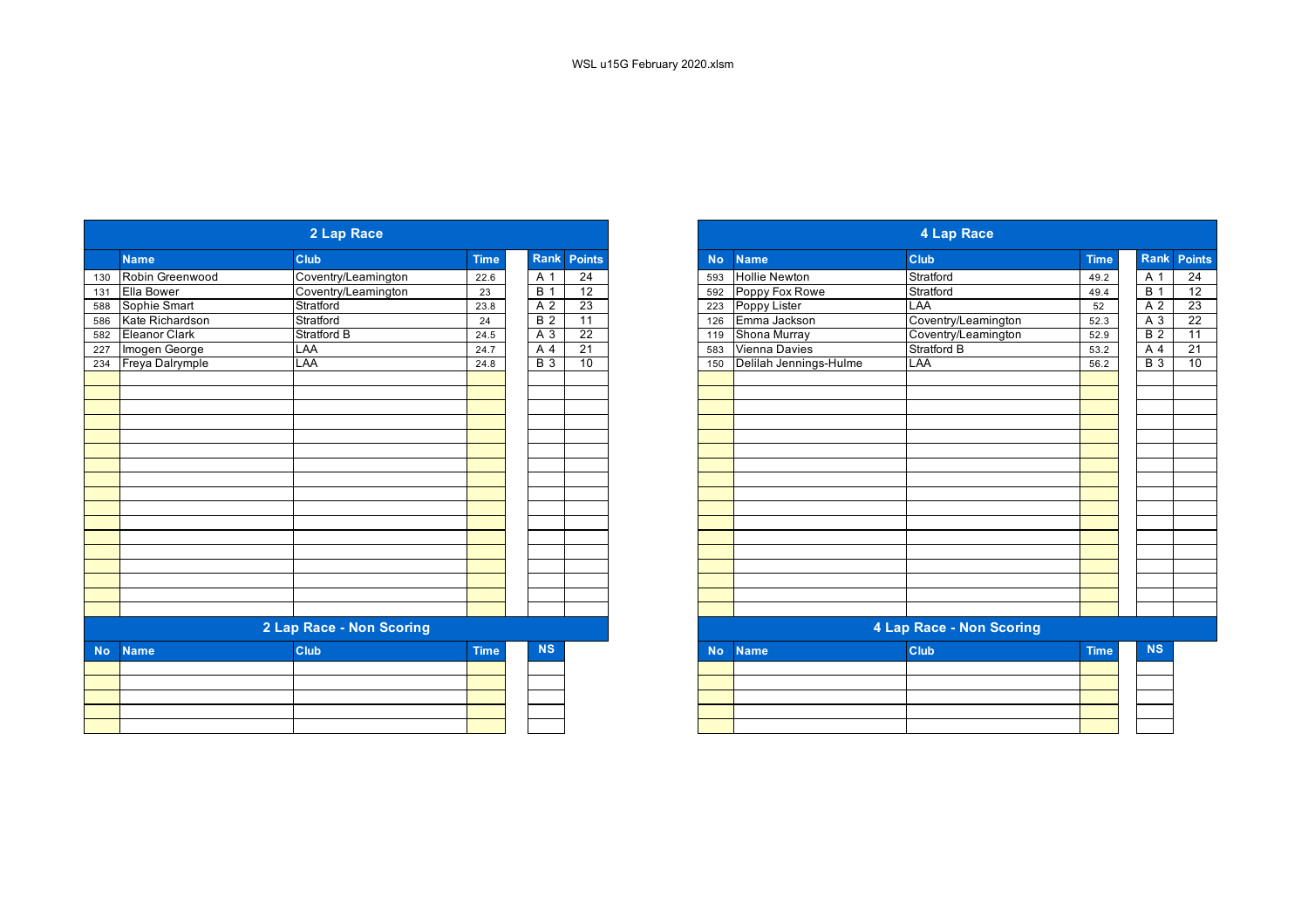|           |                        | <b>Speed Bounce</b>               |                |                  |                    |
|-----------|------------------------|-----------------------------------|----------------|------------------|--------------------|
| <b>No</b> | <b>Name</b>            | <b>Club</b>                       | <b>Bounces</b> |                  | <b>Rank Points</b> |
| 126       | Emma Jackson           | Coventry/Leamington               | 70             | A 3              | $\overline{22}$    |
| 110       | Megan Marsh            | Coventry/Leamington               | 68             | $\overline{B}$ 3 | 10                 |
| 234       | Freya Dalrymple        | LAA                               | 62             | $\overline{B4}$  | 9                  |
| 150       | Delilah Jennings-Hulme | LAA                               | 64             | A                | 21                 |
| 588       | Sophie Smart           | Stratford                         | 77             | $\overline{B}$ 1 | $\overline{12}$    |
| 592       | Poppy Fox Rowe         | Stratford                         | 84             | A 1              | $\overline{24}$    |
| 611       | <b>Beth Phillips</b>   | <b>Stratford B</b>                | 76             | $\overline{A2}$  | $\overline{23}$    |
| 583       | Vienna Davies          | <b>Stratford B</b>                | 69             | <b>B</b> 2       | 11                 |
|           |                        |                                   |                |                  |                    |
|           |                        |                                   |                |                  |                    |
|           |                        |                                   |                |                  |                    |
|           |                        |                                   |                |                  |                    |
|           |                        |                                   |                |                  |                    |
|           |                        |                                   |                |                  |                    |
|           |                        |                                   |                |                  |                    |
|           |                        |                                   |                |                  |                    |
|           |                        |                                   |                |                  |                    |
|           |                        |                                   |                |                  |                    |
|           |                        |                                   |                |                  |                    |
|           |                        |                                   |                |                  |                    |
|           |                        |                                   |                |                  |                    |
|           |                        |                                   |                |                  |                    |
|           |                        |                                   |                |                  |                    |
|           |                        |                                   |                |                  |                    |
|           |                        | <b>Speed Bounce - Non Scoring</b> |                |                  |                    |
| <b>No</b> | <b>Name</b>            | Club                              | <b>Bounces</b> | <b>NS</b>        |                    |
| 223       | Poppy Lister           | LAA                               | 59             | N S              |                    |
|           |                        |                                   |                |                  |                    |
|           |                        |                                   |                |                  |                    |
|           |                        |                                   |                |                  |                    |
|           |                        |                                   |                |                  |                    |
|           |                        |                                   |                |                  |                    |

| <b>Distance</b><br><b>Club</b><br><b>Rank Points</b><br><b>Club</b><br><b>Name</b><br><b>No</b><br><b>Name</b><br><b>Bounces</b><br>(m)<br>Emma Jackson<br>Emma Jackson<br>Coventry/Leamington<br>$A_3$<br>$\overline{22}$<br>Coventry/Leamington<br>70<br>126<br>1.75<br>Megan Marsh<br>10<br>Coventry/Leamington<br>Alex Spurway<br>LAA<br><b>B</b> 3<br>68<br>203<br>2.04<br>234 Freya Dalrymple<br>LAA<br>Fatima Dambetta<br>LAA<br>9<br><b>B</b> 4<br>62<br>2.30<br>233<br>Delilah Jennings-Hulme<br>LAA<br>$\overline{21}$<br>Izzy Newton<br>Stratford<br>A 4<br>64<br>1.85<br>594<br>Stratford<br>12<br>Sophie Smart<br>Sophie Smart<br>Stratford<br><b>B</b> 1<br>77<br>588<br>1.87<br>Poppy Fox Rowe<br>Stratford<br>$\overline{24}$<br><b>Vienna Davies</b><br><b>Stratford B</b><br>A 1<br>583<br>1.72<br>84<br>23<br><b>Beth Phillips</b><br><b>Beth Phillips</b><br><b>Stratford B</b><br>Stratford B<br>A 2<br>76<br>611<br>1.85 |
|------------------------------------------------------------------------------------------------------------------------------------------------------------------------------------------------------------------------------------------------------------------------------------------------------------------------------------------------------------------------------------------------------------------------------------------------------------------------------------------------------------------------------------------------------------------------------------------------------------------------------------------------------------------------------------------------------------------------------------------------------------------------------------------------------------------------------------------------------------------------------------------------------------------------------------------------|
|                                                                                                                                                                                                                                                                                                                                                                                                                                                                                                                                                                                                                                                                                                                                                                                                                                                                                                                                                |
|                                                                                                                                                                                                                                                                                                                                                                                                                                                                                                                                                                                                                                                                                                                                                                                                                                                                                                                                                |
|                                                                                                                                                                                                                                                                                                                                                                                                                                                                                                                                                                                                                                                                                                                                                                                                                                                                                                                                                |
|                                                                                                                                                                                                                                                                                                                                                                                                                                                                                                                                                                                                                                                                                                                                                                                                                                                                                                                                                |
|                                                                                                                                                                                                                                                                                                                                                                                                                                                                                                                                                                                                                                                                                                                                                                                                                                                                                                                                                |
|                                                                                                                                                                                                                                                                                                                                                                                                                                                                                                                                                                                                                                                                                                                                                                                                                                                                                                                                                |
|                                                                                                                                                                                                                                                                                                                                                                                                                                                                                                                                                                                                                                                                                                                                                                                                                                                                                                                                                |
|                                                                                                                                                                                                                                                                                                                                                                                                                                                                                                                                                                                                                                                                                                                                                                                                                                                                                                                                                |
| Vienna Davies<br><b>Stratford B</b><br>$\overline{11}$<br>$\overline{B}$ 2<br>69                                                                                                                                                                                                                                                                                                                                                                                                                                                                                                                                                                                                                                                                                                                                                                                                                                                               |
|                                                                                                                                                                                                                                                                                                                                                                                                                                                                                                                                                                                                                                                                                                                                                                                                                                                                                                                                                |
|                                                                                                                                                                                                                                                                                                                                                                                                                                                                                                                                                                                                                                                                                                                                                                                                                                                                                                                                                |
|                                                                                                                                                                                                                                                                                                                                                                                                                                                                                                                                                                                                                                                                                                                                                                                                                                                                                                                                                |
|                                                                                                                                                                                                                                                                                                                                                                                                                                                                                                                                                                                                                                                                                                                                                                                                                                                                                                                                                |
|                                                                                                                                                                                                                                                                                                                                                                                                                                                                                                                                                                                                                                                                                                                                                                                                                                                                                                                                                |
|                                                                                                                                                                                                                                                                                                                                                                                                                                                                                                                                                                                                                                                                                                                                                                                                                                                                                                                                                |
|                                                                                                                                                                                                                                                                                                                                                                                                                                                                                                                                                                                                                                                                                                                                                                                                                                                                                                                                                |
|                                                                                                                                                                                                                                                                                                                                                                                                                                                                                                                                                                                                                                                                                                                                                                                                                                                                                                                                                |
|                                                                                                                                                                                                                                                                                                                                                                                                                                                                                                                                                                                                                                                                                                                                                                                                                                                                                                                                                |
|                                                                                                                                                                                                                                                                                                                                                                                                                                                                                                                                                                                                                                                                                                                                                                                                                                                                                                                                                |
|                                                                                                                                                                                                                                                                                                                                                                                                                                                                                                                                                                                                                                                                                                                                                                                                                                                                                                                                                |
|                                                                                                                                                                                                                                                                                                                                                                                                                                                                                                                                                                                                                                                                                                                                                                                                                                                                                                                                                |
|                                                                                                                                                                                                                                                                                                                                                                                                                                                                                                                                                                                                                                                                                                                                                                                                                                                                                                                                                |
|                                                                                                                                                                                                                                                                                                                                                                                                                                                                                                                                                                                                                                                                                                                                                                                                                                                                                                                                                |
|                                                                                                                                                                                                                                                                                                                                                                                                                                                                                                                                                                                                                                                                                                                                                                                                                                                                                                                                                |
|                                                                                                                                                                                                                                                                                                                                                                                                                                                                                                                                                                                                                                                                                                                                                                                                                                                                                                                                                |
| <b>Speed Bounce - Non Scoring</b><br><b>Standing Long Jump - Non Scoring</b>                                                                                                                                                                                                                                                                                                                                                                                                                                                                                                                                                                                                                                                                                                                                                                                                                                                                   |
| <b>Distance</b><br>Club<br>NS<br><b>Club</b><br><b>Name</b><br><b>Name</b><br><b>No</b><br><b>Bounces</b><br>(m)                                                                                                                                                                                                                                                                                                                                                                                                                                                                                                                                                                                                                                                                                                                                                                                                                               |
| 223 Poppy Lister<br>LAA<br>Poppy Lister<br>N S<br>LAA<br>223<br>2.05<br>59                                                                                                                                                                                                                                                                                                                                                                                                                                                                                                                                                                                                                                                                                                                                                                                                                                                                     |
|                                                                                                                                                                                                                                                                                                                                                                                                                                                                                                                                                                                                                                                                                                                                                                                                                                                                                                                                                |
|                                                                                                                                                                                                                                                                                                                                                                                                                                                                                                                                                                                                                                                                                                                                                                                                                                                                                                                                                |
|                                                                                                                                                                                                                                                                                                                                                                                                                                                                                                                                                                                                                                                                                                                                                                                                                                                                                                                                                |
|                                                                                                                                                                                                                                                                                                                                                                                                                                                                                                                                                                                                                                                                                                                                                                                                                                                                                                                                                |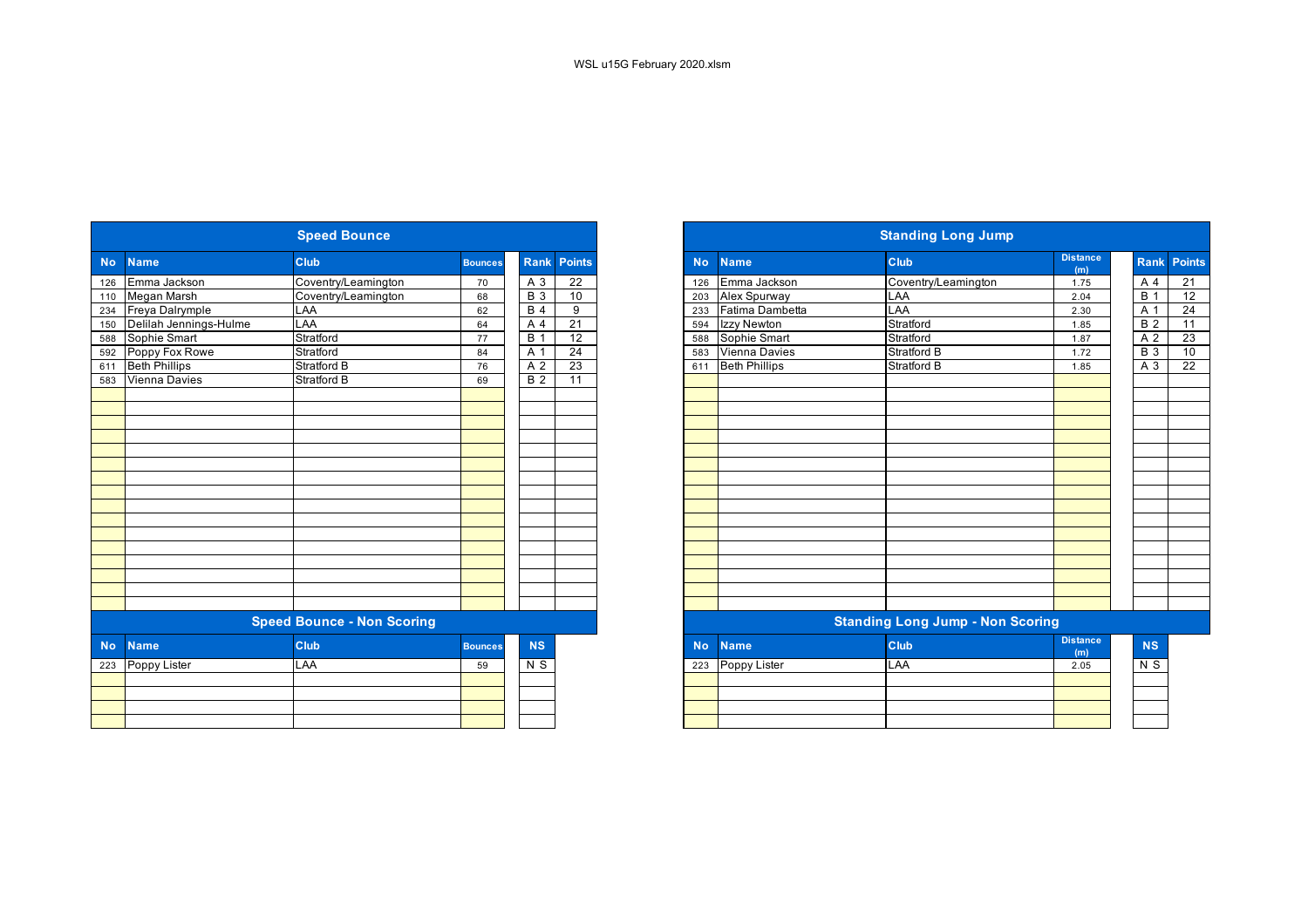|           |                      | <b>Vertical Jump</b>               |                                      |                  |                    |
|-----------|----------------------|------------------------------------|--------------------------------------|------------------|--------------------|
| <b>No</b> | <b>Name</b>          | Club                               | <b>Distance</b><br>(c <sub>m</sub> ) |                  | <b>Rank Points</b> |
| 131       | <b>Ella Bower</b>    | Coventry/Leamington                | 57                                   | A 1              | 24                 |
| 130       | Robin Greenwood      | Coventry/Leamington                | 50                                   | <b>B</b> 1       | 12                 |
| 203       | Alex Spurway         | LAA                                | 53                                   | $\overline{A2}$  | 23                 |
| 233       | Fatima Dambetta      | LAA                                | 48                                   | <b>B2</b>        | 11                 |
| 594       | Izzy Newton          | Stratford                          | 42                                   | $\overline{A}3$  | 22                 |
| 586       | Kate Richardson      | Stratford                          | 41                                   | $\overline{B}$ 3 | 10                 |
| 611       | <b>Beth Phillips</b> | <b>Stratford B</b>                 | 38                                   | A <sub>4</sub>   | $\overline{21}$    |
| 583       | <b>Vienna Davies</b> | Stratford B                        | 35                                   | <b>B</b> 4       | 9                  |
|           |                      |                                    |                                      |                  |                    |
|           |                      |                                    |                                      |                  |                    |
|           |                      |                                    |                                      |                  |                    |
|           |                      |                                    |                                      |                  |                    |
|           |                      |                                    |                                      |                  |                    |
|           |                      |                                    |                                      |                  |                    |
|           |                      |                                    |                                      |                  |                    |
|           |                      |                                    |                                      |                  |                    |
|           |                      |                                    |                                      |                  |                    |
|           |                      |                                    |                                      |                  |                    |
|           |                      |                                    |                                      |                  |                    |
|           |                      |                                    |                                      |                  |                    |
|           |                      |                                    |                                      |                  |                    |
|           |                      |                                    |                                      |                  |                    |
|           |                      |                                    |                                      |                  |                    |
|           |                      |                                    |                                      |                  |                    |
|           |                      | <b>Vertical Jump - Non Scoring</b> |                                      |                  |                    |
| <b>No</b> | <b>Name</b>          | <b>Club</b>                        | <b>Distance</b><br>(c <sub>m</sub> ) | <b>NS</b>        |                    |
|           |                      |                                    |                                      |                  |                    |
|           |                      |                                    |                                      |                  |                    |
|           |                      |                                    |                                      |                  |                    |
|           |                      |                                    |                                      |                  |                    |
|           |                      |                                    |                                      |                  |                    |
|           |                      |                                    |                                      |                  |                    |

|           |                     | <b>Vertical Jump</b>               |                                      |                  |                 |
|-----------|---------------------|------------------------------------|--------------------------------------|------------------|-----------------|
| No.       | <b>Name</b>         | <b>Club</b>                        | <b>Distance</b><br>(cm)              | <b>Rank</b>      | <b>Points</b>   |
|           | 131 Ella Bower      | Coventry/Leamington                | 57                                   | $A^{\prime}$     | 24              |
|           | 130 Robin Greenwood | Coventry/Leamington                | 50                                   | B                | $\overline{12}$ |
|           | 203 Alex Spurway    | LAA                                | 53                                   | A 2              | 23              |
| 233       | Fatima Dambetta     | LAA                                | 48                                   | <b>B</b> 2       | $\overline{11}$ |
| 594       | Izzy Newton         | Stratford                          | 42                                   | $A_3$            | 22              |
|           | 586 Kate Richardson | Stratford                          | 41                                   | $\overline{B}$ 3 | 10              |
|           | 611 Beth Phillips   | Stratford B                        | 38                                   | A 4              | 21              |
|           | 583 Vienna Davies   | <b>Stratford B</b>                 | 35                                   | B <sub>4</sub>   | 9               |
|           |                     |                                    |                                      |                  |                 |
|           |                     |                                    |                                      |                  |                 |
|           |                     |                                    |                                      |                  |                 |
|           |                     |                                    |                                      |                  |                 |
|           |                     |                                    |                                      |                  |                 |
|           |                     |                                    |                                      |                  |                 |
|           |                     |                                    |                                      |                  |                 |
|           |                     |                                    |                                      |                  |                 |
|           |                     |                                    |                                      |                  |                 |
|           |                     |                                    |                                      |                  |                 |
|           |                     |                                    |                                      |                  |                 |
|           |                     |                                    |                                      |                  |                 |
|           |                     |                                    |                                      |                  |                 |
|           |                     |                                    |                                      |                  |                 |
|           |                     |                                    |                                      |                  |                 |
|           |                     |                                    |                                      |                  |                 |
|           |                     | <b>Vertical Jump - Non Scoring</b> |                                      |                  |                 |
| <b>No</b> | <b>Name</b>         | <b>Club</b>                        | <b>Distance</b><br>(c <sub>m</sub> ) | <b>NS</b>        |                 |
|           |                     |                                    |                                      |                  |                 |

| 6.04 | $\sim$ |
|------|--------|
|      |        |
|      |        |
|      |        |
|      |        |
|      |        |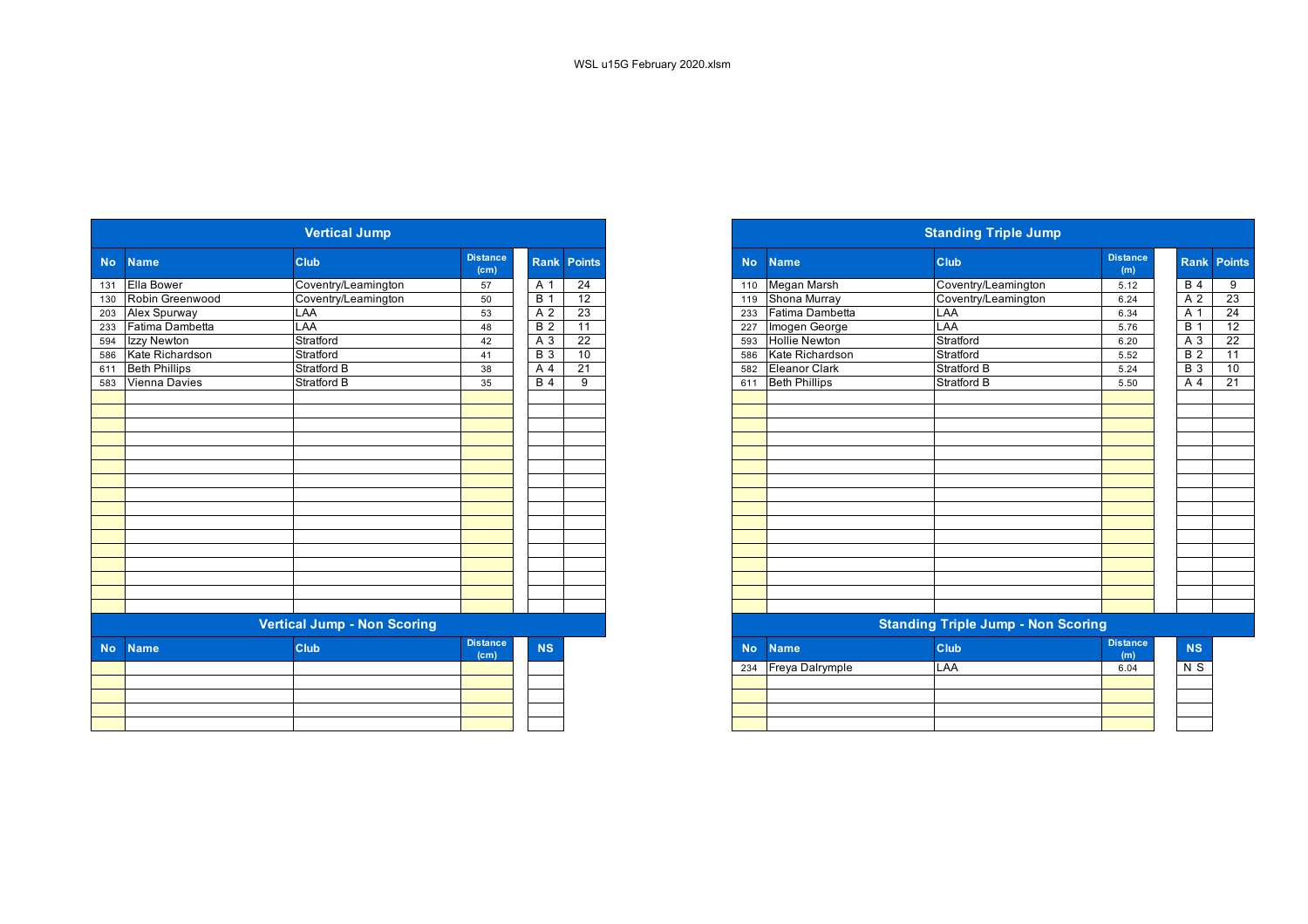|           |                        | <b>Shot Put</b>               |         |                  |                    |           |             | <b>Soft Javelin</b>               |         |
|-----------|------------------------|-------------------------------|---------|------------------|--------------------|-----------|-------------|-----------------------------------|---------|
| <b>No</b> | <b>Name</b>            | Club                          | Dis (m) |                  | <b>Rank Points</b> | <b>No</b> | <b>Name</b> | Club                              | Dis (m) |
| 130       | Robin Greenwood        | Coventry/Leamington           | 9.19    | A <sub>2</sub>   | 23                 |           |             |                                   |         |
| 119       | Shona Murray           | Coventry/Leamington           | 7.89    | $\overline{B}$ 2 | 11                 |           |             |                                   |         |
| 203       | Alex Spurway           | LAA                           | 7.48    | $B_3$            | 10                 |           |             |                                   |         |
| 227       | Imogen George          | LAA                           | 11.61   | A 1              | $\overline{24}$    |           |             |                                   |         |
| 593       | <b>Hollie Newton</b>   | Stratford                     | 8.87    | A 3              | $\overline{22}$    |           |             |                                   |         |
| 594       | Izzy Newton            | Stratford                     | 8.51    | $\overline{B}$ 1 | $\overline{12}$    |           |             |                                   |         |
| 582       | <b>Eleanor Clark</b>   | <b>Stratford B</b>            | 6.69    | A 4              | $\overline{21}$    |           |             |                                   |         |
| 583       | Vienna Davies          | <b>Stratford B</b>            | 4.58    | $B$ 4            | $\overline{9}$     |           |             |                                   |         |
|           |                        |                               |         |                  |                    |           |             |                                   |         |
|           |                        |                               |         |                  |                    |           |             |                                   |         |
|           |                        |                               |         |                  |                    |           |             |                                   |         |
|           |                        |                               |         |                  |                    |           |             |                                   |         |
|           |                        |                               |         |                  |                    |           |             |                                   |         |
|           |                        |                               |         |                  |                    |           |             |                                   |         |
|           |                        |                               |         |                  |                    |           |             |                                   |         |
|           |                        |                               |         |                  |                    |           |             |                                   |         |
|           |                        |                               |         |                  |                    |           |             |                                   |         |
|           |                        |                               |         |                  |                    |           |             |                                   |         |
|           |                        |                               |         |                  |                    |           |             |                                   |         |
|           |                        |                               |         |                  |                    |           |             |                                   |         |
|           |                        |                               |         |                  |                    |           |             |                                   |         |
|           |                        |                               |         |                  |                    |           |             |                                   |         |
|           |                        |                               |         |                  |                    |           |             |                                   |         |
|           |                        |                               |         |                  |                    |           |             |                                   |         |
|           |                        | <b>Shot Put - Non Scoring</b> |         |                  |                    |           |             | <b>Soft Javelin - Non Scoring</b> |         |
| <b>No</b> | <b>Name</b>            | Club                          | Dis(m)  | <b>NS</b>        |                    | <b>No</b> | <b>Name</b> | Club                              | Dis(m)  |
| 110       | Megan Marsh            | Coventry/Leamington           | 6.69    | N <sub>S</sub>   |                    |           |             |                                   |         |
| 131       | <b>Ella Bower</b>      | Coventry/Leamington           | 8.83    | $N$ S            |                    |           |             |                                   |         |
| 150       | Delilah Jennings-Hulme | LAA                           | 5.02    | $N$ S            |                    |           |             |                                   |         |
|           |                        |                               |         |                  |                    |           |             |                                   |         |
|           |                        |                               |         |                  |                    |           |             |                                   |         |
|           |                        |                               |         |                  |                    |           |             |                                   |         |

|           |                        | <b>Shot Put</b>               |         |                  |                    |
|-----------|------------------------|-------------------------------|---------|------------------|--------------------|
| <b>No</b> | <b>Name</b>            | <b>Club</b>                   | Dis (m) |                  | <b>Rank Points</b> |
| 130       | Robin Greenwood        | Coventry/Leamington           | 9.19    | A 2              | 23                 |
| 119       | Shona Murray           | Coventry/Leamington           | 7.89    | <b>B</b> 2       | 11                 |
| 203       | Alex Spurway           | LAA                           | 7.48    | $\overline{B}$ 3 | 10                 |
| 227       | Imogen George          | LAA                           | 11.61   | A 1              | 24                 |
| 593       | <b>Hollie Newton</b>   | Stratford                     | 8.87    | A 3              | $\overline{22}$    |
| 594       | Izzy Newton            | Stratford                     | 8.51    | <b>B</b> 1       | $\overline{12}$    |
| 582       | <b>Eleanor Clark</b>   | Stratford B                   | 6.69    | A 4              | 21                 |
| 583       | Vienna Davies          | <b>Stratford B</b>            | 4.58    | $\overline{B4}$  | 9                  |
|           |                        |                               |         |                  |                    |
|           |                        |                               |         |                  |                    |
|           |                        |                               |         |                  |                    |
|           |                        |                               |         |                  |                    |
|           |                        |                               |         |                  |                    |
|           |                        |                               |         |                  |                    |
|           |                        |                               |         |                  |                    |
|           |                        |                               |         |                  |                    |
|           |                        |                               |         |                  |                    |
|           |                        |                               |         |                  |                    |
|           |                        |                               |         |                  |                    |
|           |                        |                               |         |                  |                    |
|           |                        |                               |         |                  |                    |
|           |                        |                               |         |                  |                    |
|           |                        |                               |         |                  |                    |
|           |                        |                               |         |                  |                    |
|           |                        | <b>Shot Put - Non Scoring</b> |         |                  |                    |
| <b>No</b> | <b>Name</b>            | Club                          | Dis(m)  | $\mathbf{NS}$    |                    |
| 110       | Megan Marsh            | Coventry/Leamington           | 6.69    | $N$ S            |                    |
| 131       | <b>Ella Bower</b>      | Coventry/Leamington           | 8.83    | N <sub>S</sub>   |                    |
| 150       | Delilah Jennings-Hulme | LAA                           | 5.02    | $N$ S            |                    |
|           |                        |                               |         |                  |                    |
|           |                        |                               |         |                  |                    |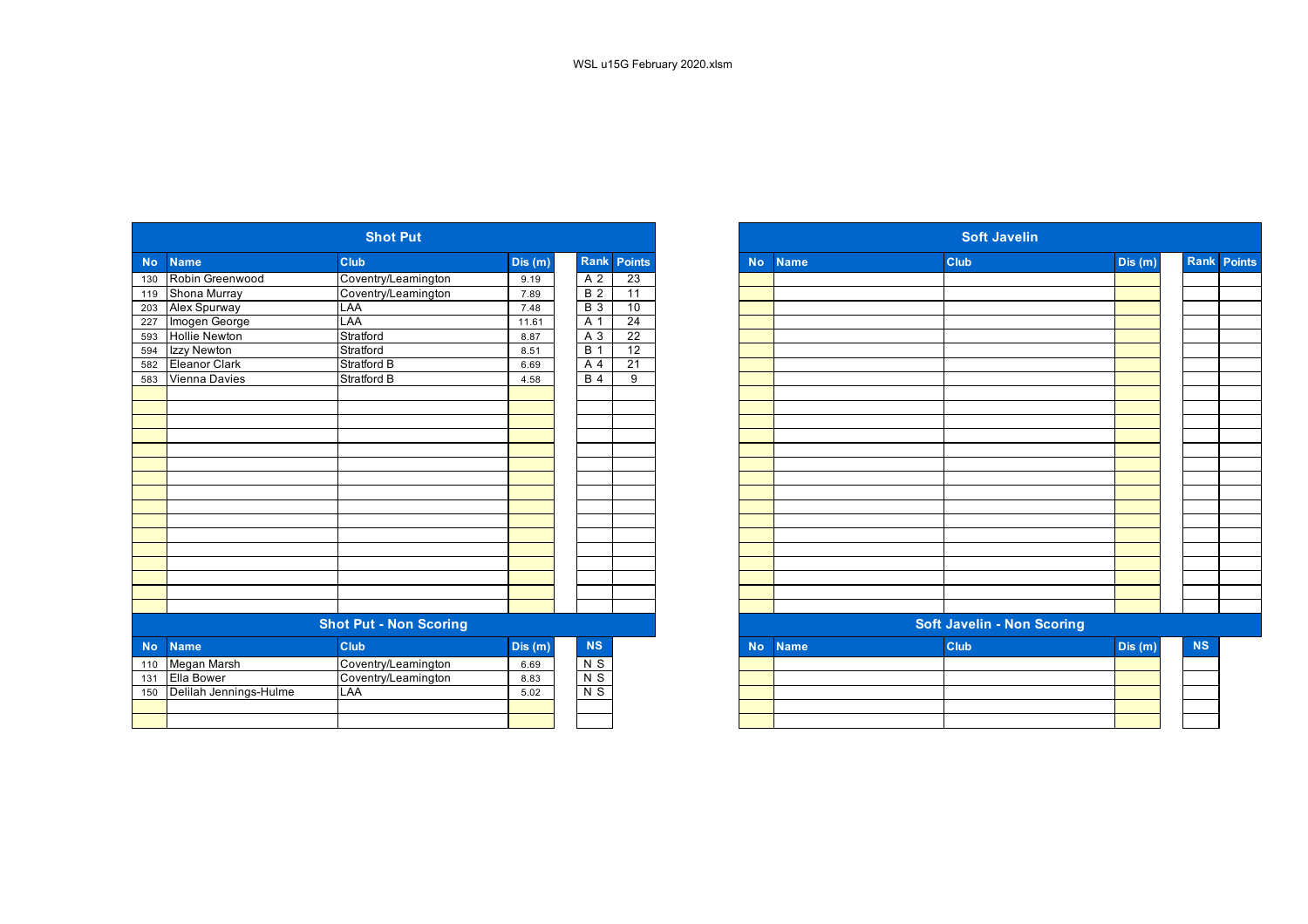|                                       |                 |                  |                 |                          |                 | WSL u15G February 2020.xlsm |                 |                  |                 |                  |                 |                  |
|---------------------------------------|-----------------|------------------|-----------------|--------------------------|-----------------|-----------------------------|-----------------|------------------|-----------------|------------------|-----------------|------------------|
|                                       |                 |                  |                 | 8 Lap<br><b>Paarlauf</b> |                 | 4 x 2 Lap<br><b>Relay</b>   |                 | Relay 4          |                 | <b>Relay 5</b>   |                 | <b>Relay 6</b>   |
| Team                                  | Time in<br>secs | Rank /<br>Points | Time in<br>secs | Rank/<br>Points          | Time in<br>secs | Rank/<br>Points             | Time in<br>secs | Rank /<br>Points | Time in<br>secs | Rank /<br>Points | Time in<br>secs | Rank /<br>Points |
| Coventry/L<br>eamington<br><b>Red</b> |                 |                  | 97.80           | $\mathbf{1}$             | 95.40           | $\mathbf 2$                 |                 |                  |                 |                  |                 |                  |
|                                       |                 |                  |                 | 36                       |                 | 34                          |                 |                  |                 |                  |                 |                  |
| White<br>AA                           |                 |                  | 102.80          | $\mathbf{3}$<br>32       | 95.70           | 3<br>32                     |                 |                  |                 |                  |                 |                  |
| Rugby<br>Purple                       |                 |                  |                 |                          |                 |                             |                 |                  |                 |                  |                 |                  |
| Stratford<br>Yellow                   |                 |                  | 98.50           | $\mathbf 2$<br>34        | 93.60           | $\mathbf{1}$<br>36          |                 |                  |                 |                  |                 |                  |
| Stratford B<br>Turquoise              |                 |                  | 106.80          | 4<br>30                  |                 |                             |                 |                  |                 |                  |                 |                  |
|                                       |                 |                  |                 |                          |                 |                             |                 |                  |                 |                  |                 |                  |
|                                       |                 |                  |                 |                          |                 |                             |                 |                  |                 |                  |                 |                  |
|                                       |                 |                  |                 |                          |                 |                             |                 |                  |                 |                  |                 |                  |
|                                       |                 |                  |                 |                          |                 |                             |                 |                  |                 |                  |                 |                  |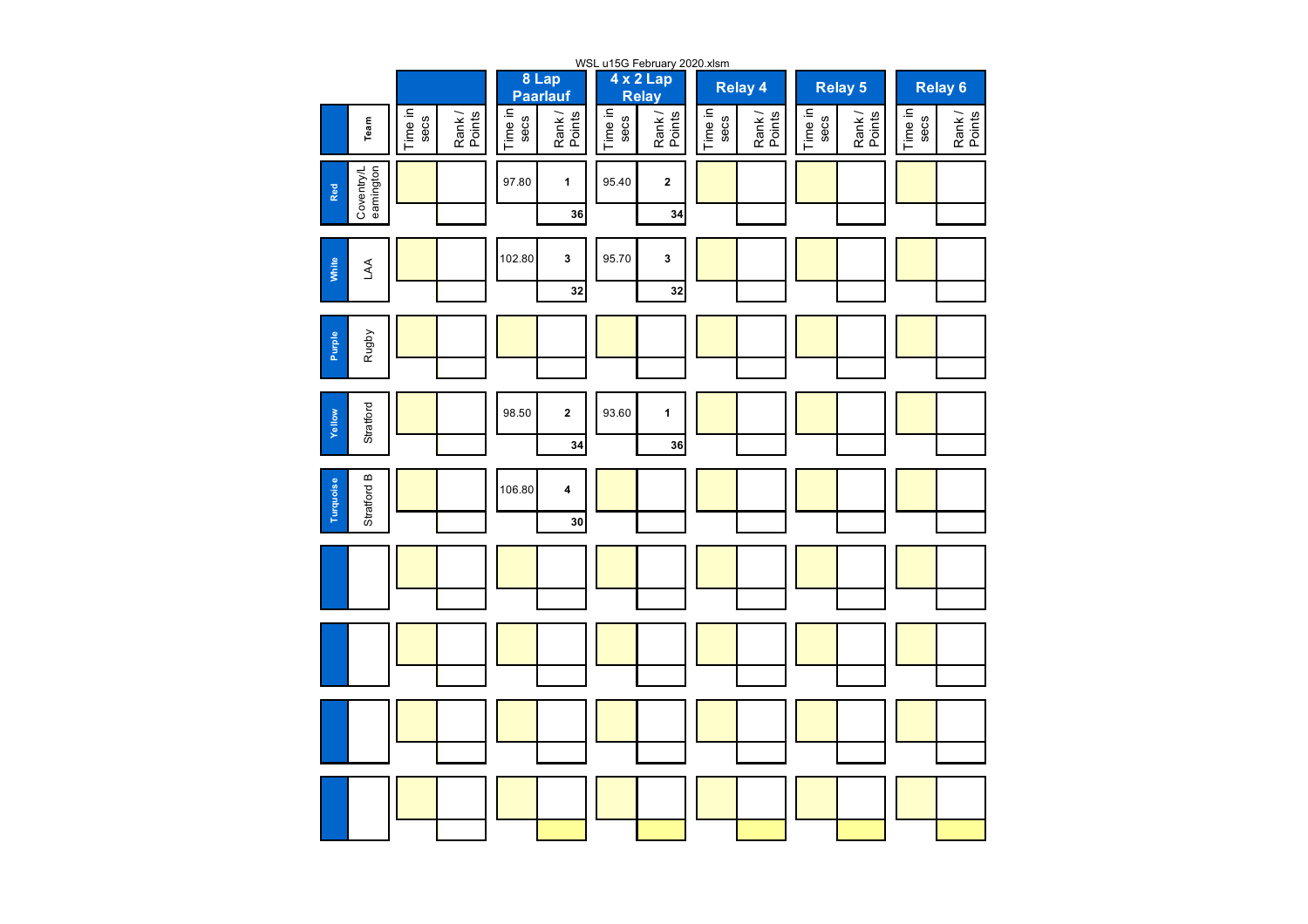|              |               | 7 February 2020             | Red                     | White          | Purple         | Yellow         |
|--------------|---------------|-----------------------------|-------------------------|----------------|----------------|----------------|
|              |               | Under 15 - Boys             | Coventry/Lea<br>mington | LAA            | <b>Rugby</b>   | Stratford      |
|              |               | 2 Lap Race                  |                         | 34             | 22             | 36             |
|              | Individual    | 4 Lap Race                  |                         | 23             | 36             | 33             |
|              |               | 6 Lap Race                  |                         |                |                |                |
| TRACK        |               | <b>Obstacle Relay</b>       |                         |                |                |                |
|              | Relay         | 8 Lap Paarlauf              |                         | 32             | 34             | 36             |
|              |               | 4 x 2 Lap Relay             |                         | 36             | 34             |                |
|              |               |                             |                         |                |                |                |
|              |               | <b>Speed Bounce</b>         |                         | 34             |                | 36             |
|              |               | <b>Standing Long Jump</b>   |                         | 36             | 33             | 33             |
|              | Jumps         | <b>Vertical Jump</b>        |                         | 36             | 33             | 33             |
| <b>FIELD</b> |               | <b>Standing Triple Jump</b> |                         | 34             | 32             | 36             |
|              |               | <b>Shot Put</b>             |                         | 35             |                | 35             |
|              | <b>Throws</b> |                             |                         |                |                |                |
|              |               | <b>Total</b>                |                         | 300            | 224            | 278            |
|              |               | <b>Overall Position</b>     |                         | $\overline{1}$ | 3 <sub>1</sub> | $\overline{2}$ |

**Warwickshire Sportshall League Sports Connexion**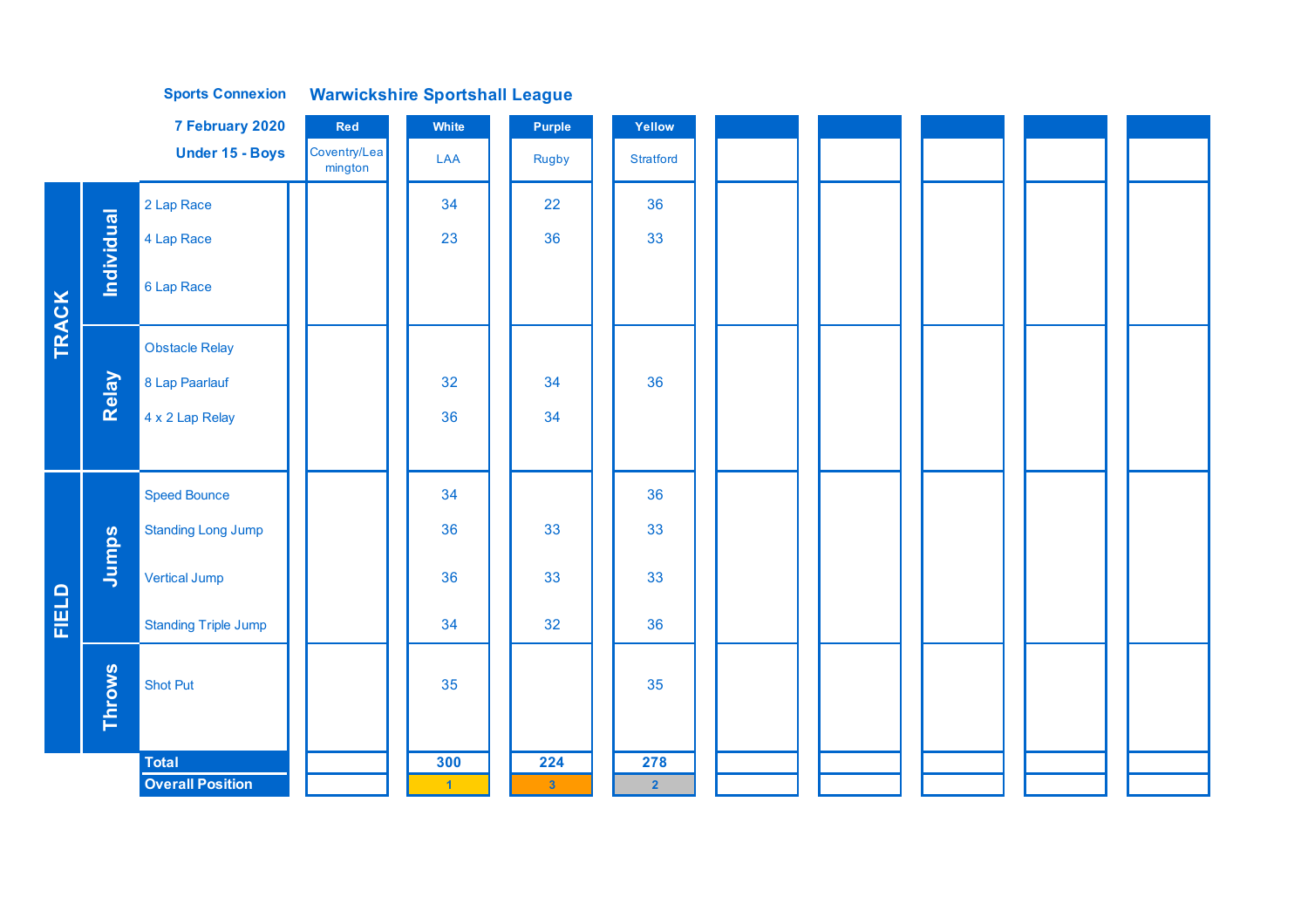|           |                       | 2 Lap Race               |             |                |                 |
|-----------|-----------------------|--------------------------|-------------|----------------|-----------------|
|           | <b>Name</b>           | Club                     | <b>Time</b> | Rank           | Points          |
| 600       | Josh Roberts          | Stratford                | 22          | A 1            | 24              |
| 222       | Dominic Ash           | LAA                      | 22.6        | A <sub>2</sub> | 23              |
| 597       | <b>Otis Tustin</b>    | Stratford                | 23.2        | <b>B</b> 1     | 12              |
| 240       | Manmohan Singh        | LAA                      | 23.5        | <b>B</b> 2     | 11              |
| 323       | Dante Thomas O'Connor | Rugby                    | 24.2        | A 3            | $\overline{22}$ |
|           |                       |                          |             |                |                 |
|           |                       |                          |             |                |                 |
|           |                       |                          |             |                |                 |
|           |                       |                          |             |                |                 |
|           |                       |                          |             |                |                 |
|           |                       |                          |             |                |                 |
|           |                       |                          |             |                |                 |
|           |                       |                          |             |                |                 |
|           |                       |                          |             |                |                 |
|           |                       |                          |             |                |                 |
|           |                       |                          |             |                |                 |
|           |                       |                          |             |                |                 |
|           |                       |                          |             |                |                 |
|           |                       |                          |             |                |                 |
|           |                       | 2 Lap Race - Non Scoring |             |                |                 |
| <b>No</b> | <b>Name</b>           | Club                     | <b>Time</b> | <b>NS</b>      |                 |
|           |                       |                          |             |                |                 |
|           |                       |                          |             |                |                 |
|           |                       |                          |             |                |                 |
|           |                       |                          |             |                |                 |

| 2 Lap Race            |                          |             |  |                |                 |  |  |
|-----------------------|--------------------------|-------------|--|----------------|-----------------|--|--|
| <b>Name</b>           | Club                     | <b>Time</b> |  |                | Rank Points     |  |  |
| Josh Roberts          | Stratford                | 22          |  | A 1            | $\overline{24}$ |  |  |
| Dominic Ash           | LAA                      | 22.6        |  | A <sub>2</sub> | 23              |  |  |
| Otis Tustin           | Stratford                | 23.2        |  | B <sub>1</sub> | 12              |  |  |
| Manmohan Singh        | LAA                      | 23.5        |  | B <sub>2</sub> | 11              |  |  |
| Dante Thomas O'Connor | Rugby                    | 24.2        |  | $A_3$          | 22              |  |  |
|                       |                          |             |  |                |                 |  |  |
|                       |                          |             |  |                |                 |  |  |
|                       |                          |             |  |                |                 |  |  |
|                       |                          |             |  |                |                 |  |  |
|                       |                          |             |  |                |                 |  |  |
|                       |                          |             |  |                |                 |  |  |
|                       |                          |             |  |                |                 |  |  |
|                       |                          |             |  |                |                 |  |  |
|                       |                          |             |  |                |                 |  |  |
|                       |                          |             |  |                |                 |  |  |
|                       |                          |             |  |                |                 |  |  |
|                       |                          |             |  |                |                 |  |  |
|                       |                          |             |  |                |                 |  |  |
|                       |                          |             |  |                |                 |  |  |
|                       |                          |             |  |                |                 |  |  |
|                       |                          |             |  |                |                 |  |  |
|                       |                          |             |  |                |                 |  |  |
|                       |                          |             |  |                |                 |  |  |
|                       |                          |             |  |                |                 |  |  |
|                       |                          |             |  |                |                 |  |  |
|                       | 2 Lap Race - Non Scoring |             |  |                |                 |  |  |
| <b>Name</b>           | <b>Club</b>              | <b>Time</b> |  | <b>NS</b>      |                 |  |  |
|                       |                          |             |  |                |                 |  |  |
|                       |                          |             |  |                |                 |  |  |
|                       |                          |             |  |                |                 |  |  |
|                       |                          |             |  |                |                 |  |  |
|                       |                          |             |  |                |                 |  |  |
|                       |                          |             |  |                |                 |  |  |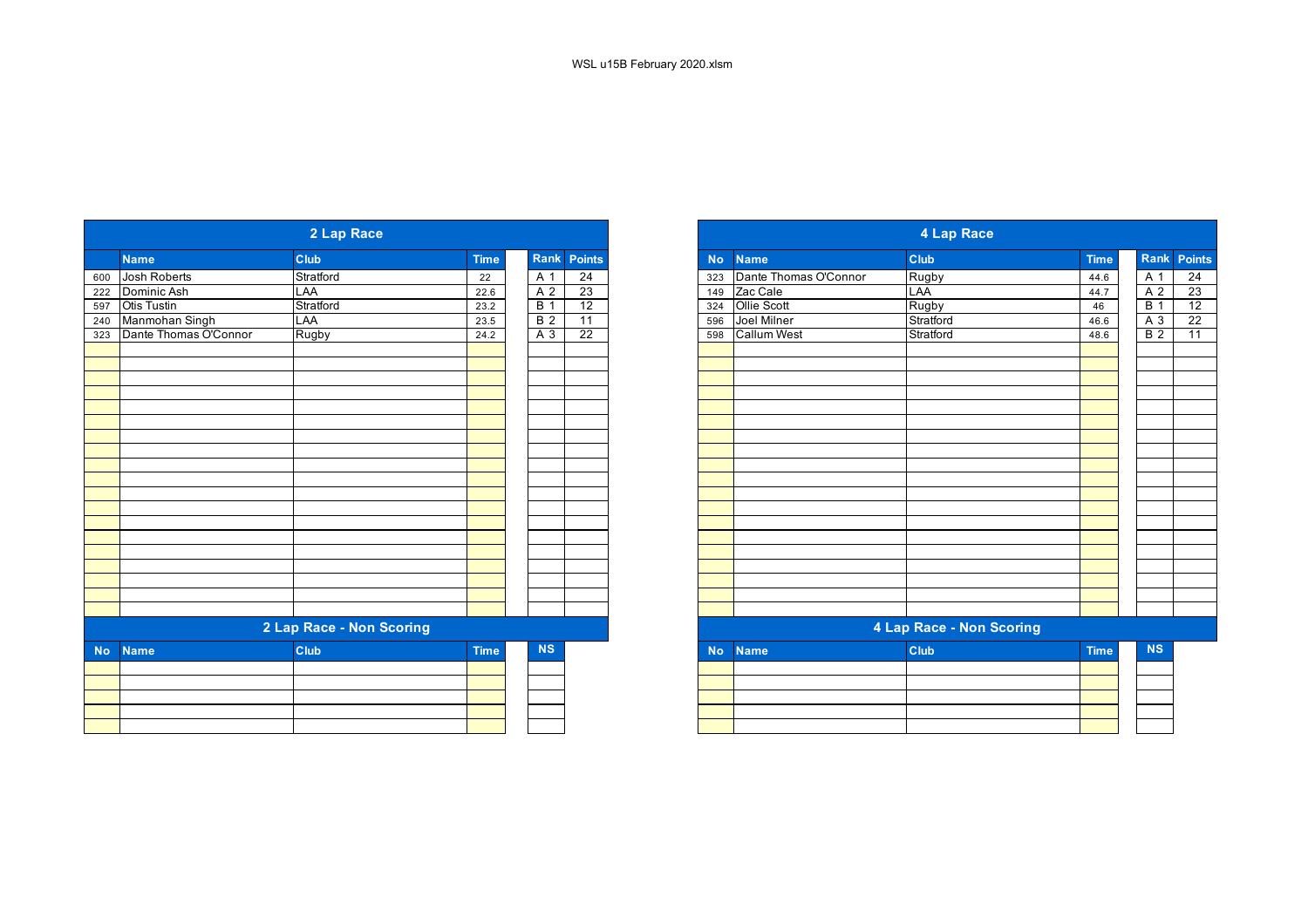|           |                    | <b>Speed Bounce</b>               |                |                  |                    |           |                       | <b>Standing Long Jump</b>               |                        |
|-----------|--------------------|-----------------------------------|----------------|------------------|--------------------|-----------|-----------------------|-----------------------------------------|------------------------|
| <b>No</b> | <b>Name</b>        | Club                              | <b>Bounces</b> |                  | <b>Rank Points</b> | <b>No</b> | <b>Name</b>           | Club                                    | <b>Distance</b><br>(m) |
| 149       | Zac Cale           | LAA                               | 74             | A <sub>2</sub>   | 23                 | 232       | <b>Will Burns</b>     | LAA                                     | 2.62                   |
| 240       | Manmohan Singh     | LAA                               | 56             | B <sub>2</sub>   | $\overline{11}$    | 239       | Isaac Bogle           | LAA                                     | 2.65                   |
| 598       | <b>Callum West</b> | Stratford                         | 76             | A <sub>1</sub>   | 24                 | 323       | Dante Thomas O'Connor | <b>Rugby</b>                            | 1.90                   |
| 596       | Joel Milner        | Stratford                         | 62             | $\overline{B}$ 1 | $\overline{12}$    | 324       | Ollie Scott           | Rugby                                   | 2.24                   |
|           |                    |                                   |                |                  |                    | 597       | <b>Otis Tustin</b>    | Stratford                               | 2.15                   |
|           |                    |                                   |                |                  |                    | 599       | Alexander Winning     | Stratford                               | 2.04                   |
|           |                    |                                   |                |                  |                    |           |                       |                                         |                        |
|           |                    |                                   |                |                  |                    |           |                       |                                         |                        |
|           |                    |                                   |                |                  |                    |           |                       |                                         |                        |
|           |                    |                                   |                |                  |                    |           |                       |                                         |                        |
|           |                    |                                   |                |                  |                    |           |                       |                                         |                        |
|           |                    |                                   |                |                  |                    |           |                       |                                         |                        |
|           |                    |                                   |                |                  |                    |           |                       |                                         |                        |
|           |                    |                                   |                |                  |                    |           |                       |                                         |                        |
|           |                    |                                   |                |                  |                    |           |                       |                                         |                        |
|           |                    |                                   |                |                  |                    |           |                       |                                         |                        |
|           |                    |                                   |                |                  |                    |           |                       |                                         |                        |
|           |                    |                                   |                |                  |                    |           |                       |                                         |                        |
|           |                    |                                   |                |                  |                    |           |                       |                                         |                        |
|           |                    |                                   |                |                  |                    |           |                       |                                         |                        |
|           |                    |                                   |                |                  |                    |           |                       |                                         |                        |
|           |                    |                                   |                |                  |                    |           |                       |                                         |                        |
|           |                    | <b>Speed Bounce - Non Scoring</b> |                |                  |                    |           |                       | <b>Standing Long Jump - Non Scoring</b> |                        |
| <b>No</b> | <b>Name</b>        | <b>Club</b>                       | <b>Bounces</b> | <b>NS</b>        |                    | <b>No</b> | <b>Name</b>           | <b>Club</b>                             | <b>Distance</b><br>(m) |
|           |                    |                                   |                |                  |                    | 222       | Dominic Ash           | LAA                                     | 2.16                   |
|           |                    |                                   |                |                  |                    |           |                       |                                         |                        |
|           |                    |                                   |                |                  |                    |           |                       |                                         |                        |
|           |                    |                                   |                |                  |                    |           |                       |                                         |                        |
|           |                    |                                   |                |                  |                    |           |                       |                                         |                        |

|           |                    | <b>Speed Bounce</b>               |                |                  |        |
|-----------|--------------------|-----------------------------------|----------------|------------------|--------|
|           | <b>Name</b>        | <b>Club</b>                       | <b>Bounces</b> | <b>Rank</b>      | Points |
|           | Zac Cale           | LAA                               | 74             | A <sub>2</sub>   | 23     |
|           | Manmohan Singh     | LAA                               | 56             | B <sub>2</sub>   | 11     |
|           | <b>Callum West</b> | Stratford                         | 76             | A 1              | 24     |
|           | Joel Milner        | Stratford                         | 62             | $\overline{B}$ 1 | 12     |
|           |                    |                                   |                |                  |        |
|           |                    |                                   |                |                  |        |
|           |                    |                                   |                |                  |        |
|           |                    |                                   |                |                  |        |
|           |                    |                                   |                |                  |        |
|           |                    |                                   |                |                  |        |
|           |                    |                                   |                |                  |        |
|           |                    |                                   |                |                  |        |
|           |                    |                                   |                |                  |        |
|           |                    |                                   |                |                  |        |
|           |                    |                                   |                |                  |        |
|           |                    |                                   |                |                  |        |
|           |                    |                                   |                |                  |        |
|           |                    |                                   |                |                  |        |
|           |                    |                                   |                |                  |        |
|           |                    |                                   |                |                  |        |
|           |                    |                                   |                |                  |        |
|           |                    |                                   |                |                  |        |
|           |                    | <b>Speed Bounce - Non Scoring</b> |                |                  |        |
| <b>No</b> | <b>Name</b>        | Club                              | <b>Bounces</b> | NS               |        |
|           |                    |                                   |                |                  |        |
|           |                    |                                   |                |                  |        |
|           |                    |                                   |                |                  |        |
|           |                    |                                   |                |                  |        |
|           |                    |                                   |                |                  |        |
|           |                    |                                   |                |                  |        |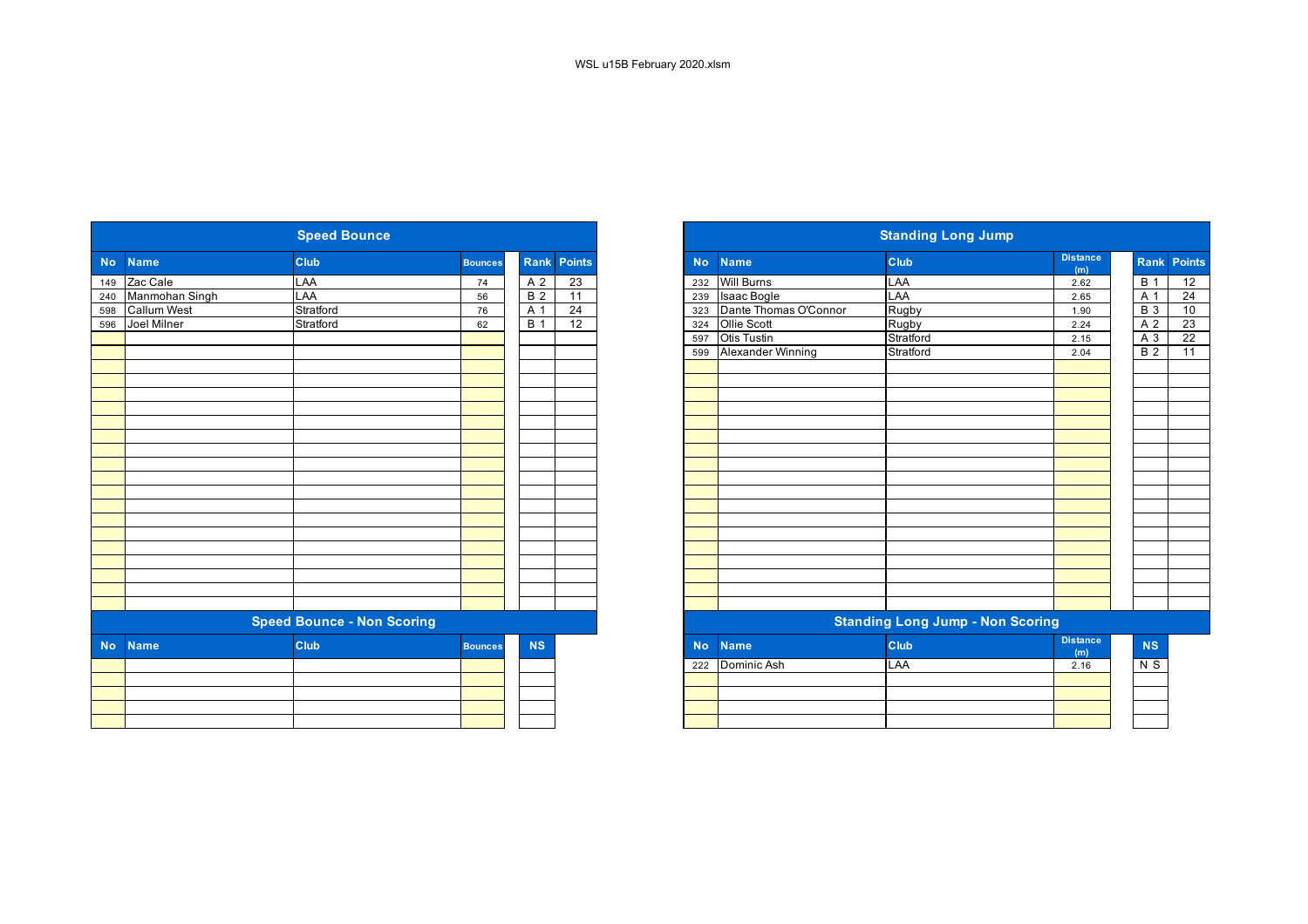| <b>Vertical Jump</b> |                       |                                    |                         |                  |                    |  |  |  |  |  |  |
|----------------------|-----------------------|------------------------------------|-------------------------|------------------|--------------------|--|--|--|--|--|--|
| <b>No</b>            | <b>Name</b>           | <b>Club</b>                        | <b>Distance</b><br>(cm) |                  | <b>Rank Points</b> |  |  |  |  |  |  |
| 232                  | <b>Will Burns</b>     | LAA                                | 57                      | <b>B</b> 1       | 12                 |  |  |  |  |  |  |
| 239                  | Isaac Bogle           | LAA                                | 73                      | A 1              | 24                 |  |  |  |  |  |  |
| 323                  | Dante Thomas O'Connor | Rugby                              | 51                      | $\overline{B}$ 2 | 11                 |  |  |  |  |  |  |
| 324                  | Ollie Scott           | Rugby                              | 53                      | $\overline{A}3$  | $\overline{22}$    |  |  |  |  |  |  |
| 599                  | Alexander Winning     | Stratford                          | 59                      | $\overline{A}$ 2 | $\overline{23}$    |  |  |  |  |  |  |
| 598                  | <b>Callum West</b>    | Stratford                          | 49                      | <b>B</b> 3       | 10                 |  |  |  |  |  |  |
|                      |                       |                                    |                         |                  |                    |  |  |  |  |  |  |
|                      |                       |                                    |                         |                  |                    |  |  |  |  |  |  |
|                      |                       |                                    |                         |                  |                    |  |  |  |  |  |  |
|                      |                       |                                    |                         |                  |                    |  |  |  |  |  |  |
|                      |                       |                                    |                         |                  |                    |  |  |  |  |  |  |
|                      |                       |                                    |                         |                  |                    |  |  |  |  |  |  |
|                      |                       |                                    |                         |                  |                    |  |  |  |  |  |  |
|                      |                       |                                    |                         |                  |                    |  |  |  |  |  |  |
|                      |                       |                                    |                         |                  |                    |  |  |  |  |  |  |
|                      |                       |                                    |                         |                  |                    |  |  |  |  |  |  |
|                      |                       |                                    |                         |                  |                    |  |  |  |  |  |  |
|                      |                       |                                    |                         |                  |                    |  |  |  |  |  |  |
|                      |                       |                                    |                         |                  |                    |  |  |  |  |  |  |
|                      |                       |                                    |                         |                  |                    |  |  |  |  |  |  |
|                      |                       |                                    |                         |                  |                    |  |  |  |  |  |  |
|                      |                       | <b>Vertical Jump - Non Scoring</b> |                         |                  |                    |  |  |  |  |  |  |
| <b>No</b>            | <b>Name</b>           | Club                               | <b>Distance</b><br>(cm) | <b>NS</b>        |                    |  |  |  |  |  |  |
| 222                  | Dominic Ash           | <b>LAA</b>                         | 52                      | N <sub>S</sub>   |                    |  |  |  |  |  |  |
|                      |                       |                                    |                         |                  |                    |  |  |  |  |  |  |
|                      |                       |                                    |                         |                  |                    |  |  |  |  |  |  |
|                      |                       |                                    |                         |                  |                    |  |  |  |  |  |  |
|                      |                       |                                    |                         |                  |                    |  |  |  |  |  |  |

|           |                       | <b>Vertical Jump</b>               |                                      |                  |                 |
|-----------|-----------------------|------------------------------------|--------------------------------------|------------------|-----------------|
| <b>No</b> | <b>Name</b>           | <b>Club</b>                        | <b>Distance</b><br>(cm)              | Rank             | <b>Points</b>   |
|           | 232 Will Burns        | LAA                                | 57                                   | <b>B</b> 1       | 12              |
| 239       | <b>Isaac Bogle</b>    | LAA                                | 73                                   | A 1              | $\overline{24}$ |
| 323       | Dante Thomas O'Connor | Rugby                              | 51                                   | $\overline{B}$ 2 | $\overline{11}$ |
|           | 324 Ollie Scott       | Rugby                              | 53                                   | A 3              | 22              |
| 599       | Alexander Winning     | Stratford                          | 59                                   | A 2              | $\overline{23}$ |
| 598       | <b>Callum West</b>    | Stratford                          | 49                                   | $\overline{B}$ 3 | 10              |
|           |                       |                                    |                                      |                  |                 |
|           |                       |                                    |                                      |                  |                 |
|           |                       |                                    |                                      |                  |                 |
|           |                       |                                    |                                      |                  |                 |
|           |                       |                                    |                                      |                  |                 |
|           |                       |                                    |                                      |                  |                 |
|           |                       |                                    |                                      |                  |                 |
|           |                       |                                    |                                      |                  |                 |
|           |                       |                                    |                                      |                  |                 |
|           |                       |                                    |                                      |                  |                 |
|           |                       |                                    |                                      |                  |                 |
|           |                       |                                    |                                      |                  |                 |
|           |                       |                                    |                                      |                  |                 |
|           |                       |                                    |                                      |                  |                 |
|           |                       |                                    |                                      |                  |                 |
|           |                       |                                    |                                      |                  |                 |
|           |                       |                                    |                                      |                  |                 |
|           |                       |                                    |                                      |                  |                 |
|           |                       | <b>Vertical Jump - Non Scoring</b> |                                      |                  |                 |
| <b>No</b> | <b>Name</b>           | <b>Club</b>                        | <b>Distance</b><br>(c <sub>m</sub> ) | <b>NS</b>        |                 |
|           | 222 Dominic Ash       | LAA                                | 52                                   | N S              |                 |
|           |                       |                                    |                                      |                  |                 |

| the contract of the contract of the contract of the contract of the contract of                                 | the contract of the contract of the contract of the contract of the contract of the contract of the contract of |  |  |
|-----------------------------------------------------------------------------------------------------------------|-----------------------------------------------------------------------------------------------------------------|--|--|
| the contract of the contract of the contract of the contract of the contract of the contract of the contract of |                                                                                                                 |  |  |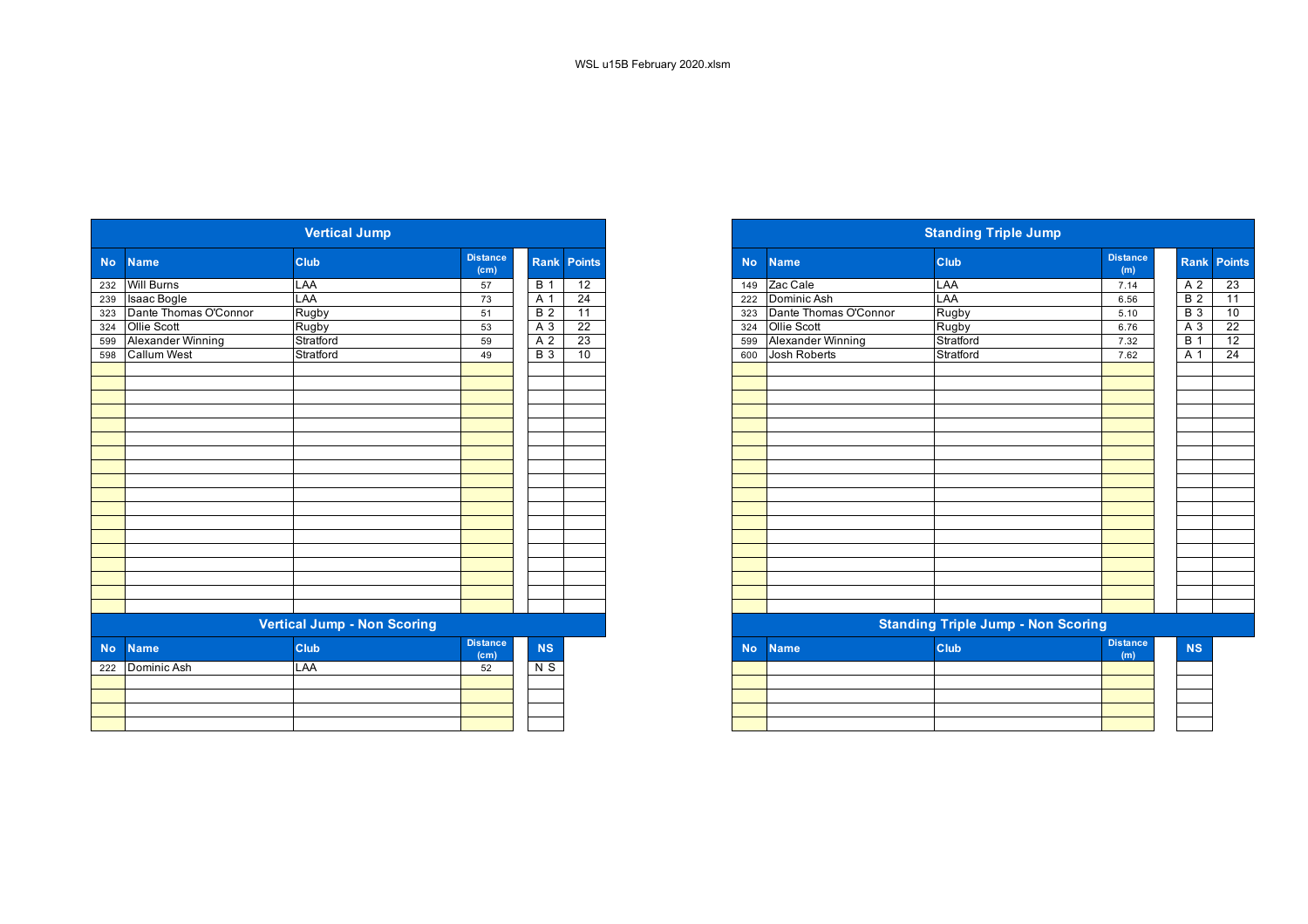|           |                   | <b>Shot Put</b>               |        |                |                    |
|-----------|-------------------|-------------------------------|--------|----------------|--------------------|
| No        | <b>Name</b>       | <b>Club</b>                   | Dis(m) |                | <b>Rank</b> Points |
| 232       | <b>Will Burns</b> | LAA                           | 9.12   | A <sub>2</sub> | $\overline{23}$    |
| 240       | Manmohan Singh    | LAA                           | 8.91   | B <sub>1</sub> | 12                 |
| 600       | Josh Roberts      | Stratford                     | 10.18  | A <sub>1</sub> | 24                 |
| 597       | Otis Tustin       | Stratford                     | 6.43   | B <sub>2</sub> | $\overline{11}$    |
|           |                   |                               |        |                |                    |
|           |                   |                               |        |                |                    |
|           |                   |                               |        |                |                    |
|           |                   |                               |        |                |                    |
|           |                   |                               |        |                |                    |
|           |                   |                               |        |                |                    |
|           |                   |                               |        |                |                    |
|           |                   |                               |        |                |                    |
|           |                   |                               |        |                |                    |
|           |                   |                               |        |                |                    |
|           |                   |                               |        |                |                    |
|           |                   |                               |        |                |                    |
|           |                   |                               |        |                |                    |
|           |                   |                               |        |                |                    |
|           |                   |                               |        |                |                    |
|           |                   |                               |        |                |                    |
|           |                   |                               |        |                |                    |
|           |                   |                               |        |                |                    |
|           |                   |                               |        |                |                    |
|           |                   |                               |        |                |                    |
|           |                   | <b>Shot Put - Non Scoring</b> |        |                |                    |
| <b>No</b> | <b>Name</b>       | Club                          | Dis(m) | <b>NS</b>      |                    |
|           |                   |                               |        |                |                    |
|           |                   |                               |        |                |                    |
|           |                   |                               |        |                |                    |
|           |                   |                               |        |                |                    |
|           |                   |                               |        |                |                    |
|           |                   |                               |        |                |                    |

|           |                                                                             | <b>Shot Put</b>               |        |                |                    |           |             | <b>Soft Javelin</b>        |        |             |  |
|-----------|-----------------------------------------------------------------------------|-------------------------------|--------|----------------|--------------------|-----------|-------------|----------------------------|--------|-------------|--|
| No l      | <b>Name</b>                                                                 | Club                          | Dis(m) |                | <b>Rank Points</b> | <b>No</b> | <b>Name</b> | <b>Club</b>                | Dis(m) | Rank Points |  |
|           | 232 Will Burns<br>240 Manmohan Singh<br>600 Josh Roberts<br>597 Otis Tustin | LAA                           | 9.12   | A 2            | $\overline{23}$    |           |             |                            |        |             |  |
|           |                                                                             | LAA                           | 8.91   | <b>B</b> 1     | 12                 |           |             |                            |        |             |  |
|           |                                                                             | Stratford                     | 10.18  | A 1            | 24                 |           |             |                            |        |             |  |
|           |                                                                             | Stratford                     | 6.43   | B <sub>2</sub> | $\overline{11}$    |           |             |                            |        |             |  |
|           |                                                                             |                               |        |                |                    |           |             |                            |        |             |  |
|           |                                                                             |                               |        |                |                    |           |             |                            |        |             |  |
|           |                                                                             |                               |        |                |                    |           |             |                            |        |             |  |
|           |                                                                             |                               |        |                |                    |           |             |                            |        |             |  |
|           |                                                                             |                               |        |                |                    |           |             |                            |        |             |  |
|           |                                                                             |                               |        |                |                    |           |             |                            |        |             |  |
|           |                                                                             |                               |        |                |                    |           |             |                            |        |             |  |
|           |                                                                             |                               |        |                |                    |           |             |                            |        |             |  |
|           |                                                                             |                               |        |                |                    |           |             |                            |        |             |  |
|           |                                                                             |                               |        |                |                    |           |             |                            |        |             |  |
|           |                                                                             |                               |        |                |                    |           |             |                            |        |             |  |
|           |                                                                             |                               |        |                |                    |           |             |                            |        |             |  |
|           |                                                                             |                               |        |                |                    |           |             |                            |        |             |  |
|           |                                                                             |                               |        |                |                    |           |             |                            |        |             |  |
|           |                                                                             |                               |        |                |                    |           |             |                            |        |             |  |
|           |                                                                             |                               |        |                |                    |           |             |                            |        |             |  |
|           |                                                                             |                               |        |                |                    |           |             |                            |        |             |  |
|           |                                                                             |                               |        |                |                    |           |             |                            |        |             |  |
|           |                                                                             |                               |        |                |                    |           |             |                            |        |             |  |
|           |                                                                             |                               |        |                |                    |           |             |                            |        |             |  |
|           |                                                                             | <b>Shot Put - Non Scoring</b> |        |                |                    |           |             | Soft Javelin - Non Scoring |        |             |  |
| <b>No</b> | <b>Name</b>                                                                 | Club                          | Dis(m) | NS             |                    | <b>No</b> | <b>Name</b> | Club                       | Dis(m) | NS          |  |
|           |                                                                             |                               |        |                |                    |           |             |                            |        |             |  |
|           |                                                                             |                               |        |                |                    |           |             |                            |        |             |  |
|           |                                                                             |                               |        |                |                    |           |             |                            |        |             |  |
|           |                                                                             |                               |        |                |                    |           |             |                            |        |             |  |
|           |                                                                             |                               |        |                |                    |           |             |                            |        |             |  |